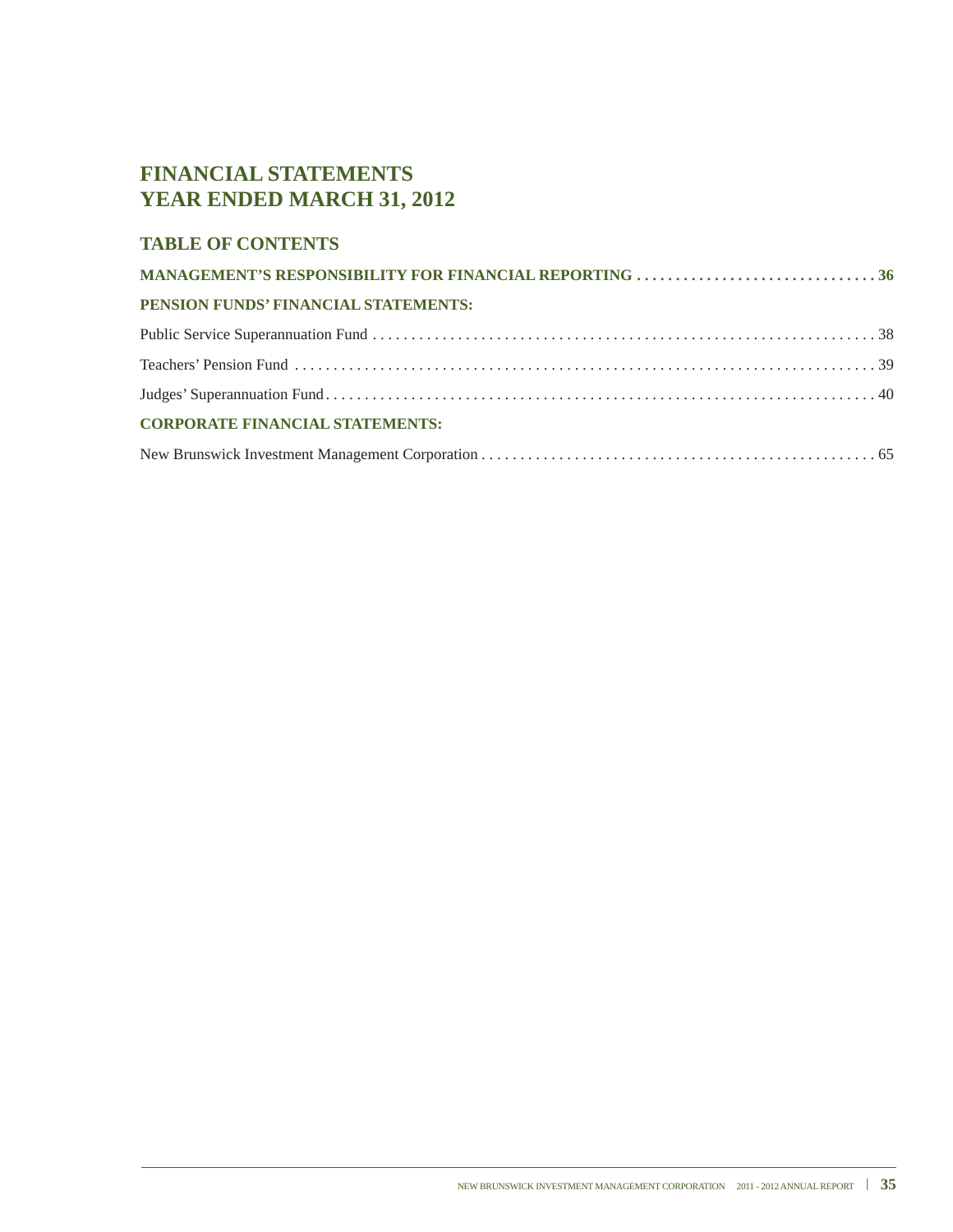# **MANAGEMENT'S RESPONSIBILITY FOR FINANCIAL STATEMENTS**

New Brunswick Investment Management Corporation ("NBIMC" or the "Corporation") was created on March 11, 1996 pursuant to the *New Brunswick Investment Management Corporation Act* of the New Brunswick Legislature (the "NBIMC Act") and was appointed as trustee of the pension fund assets of each of the New Brunswick Public Service Superannuation Act, the New Brunswick Teachers' Pension Act and the New Brunswick Provincial Court Judges'Act. The Province of New Brunswick is the Pension Plan Sponsor and Administrator for each of these pension plans.

The financial statements of the Public Service Superannuation Fund, the Teachers' Pension Fund and the Judges' Superannuation Fund (the "Pension Funds") and of NBIMC have been prepared by management of the Corporation. They have been approved by the Board of Directors.

Management prepared the Pension Funds' financial statements to comply with section 27(1) of the NBIMC Act. The Pension Fund financial statements are special purpose financial statements and reflect the net assets held in trust and changes in net assets held in trust in accordance with the basis of accounting as disclosed in note 1 to the financial statements.

Management prepared the Corporation's financial statements in accordance with public sector accounting standards. The NBIMC financial statements are general purpose financial statements and include a Statement of Financial Position, Statement of Operations and Changes in Accumulated Surplus, Statement of Changes in Net Debt and Statement of Cash Flow.

Management is responsible for the integrity and fair presentation of the financial statements, including amounts based on best estimates and judgments. NBIMC maintains systems of internal control and supporting procedures to provide reasonable assurance that accurate financial information is available, that assets are protected and that resources are managed efficiently.

Ultimate responsibility for the financial statements rests with the Board of Directors of the Corporation. The Board is assisted in its responsibilities by the Audit Committee, consisting of seven Board members the majority of whom are independent of NBIMC and the Plan Sponsor. The Audit Committee reviews the financial statements and recommends them for approval by the Board. The Audit Committee also reviews matters related to accounting, auditing, internal control systems, financial risk management and the scope, planning and audit findings of the internal and external auditors.

KPMG LLP, the external auditors of the financial statements, are directly accountable to the Audit Committee. They have conducted an independent examination of the financial statements in accordance with Canadian generally accepted auditing standards, performing such tests and other procedures as they consider necessary to express an opinion to the Board of Directors.

*<i>John A. Sinclair John A. Sinclair John A. Sinclair John A. Sinclair John A. Sinclair John A. Sinclair John A. Sinclair John A. Sinclair John A. Sinclair John A. Sinclair John A. Sinclair John A. Sin President and Chief Executive Officer Chief Financial Officer*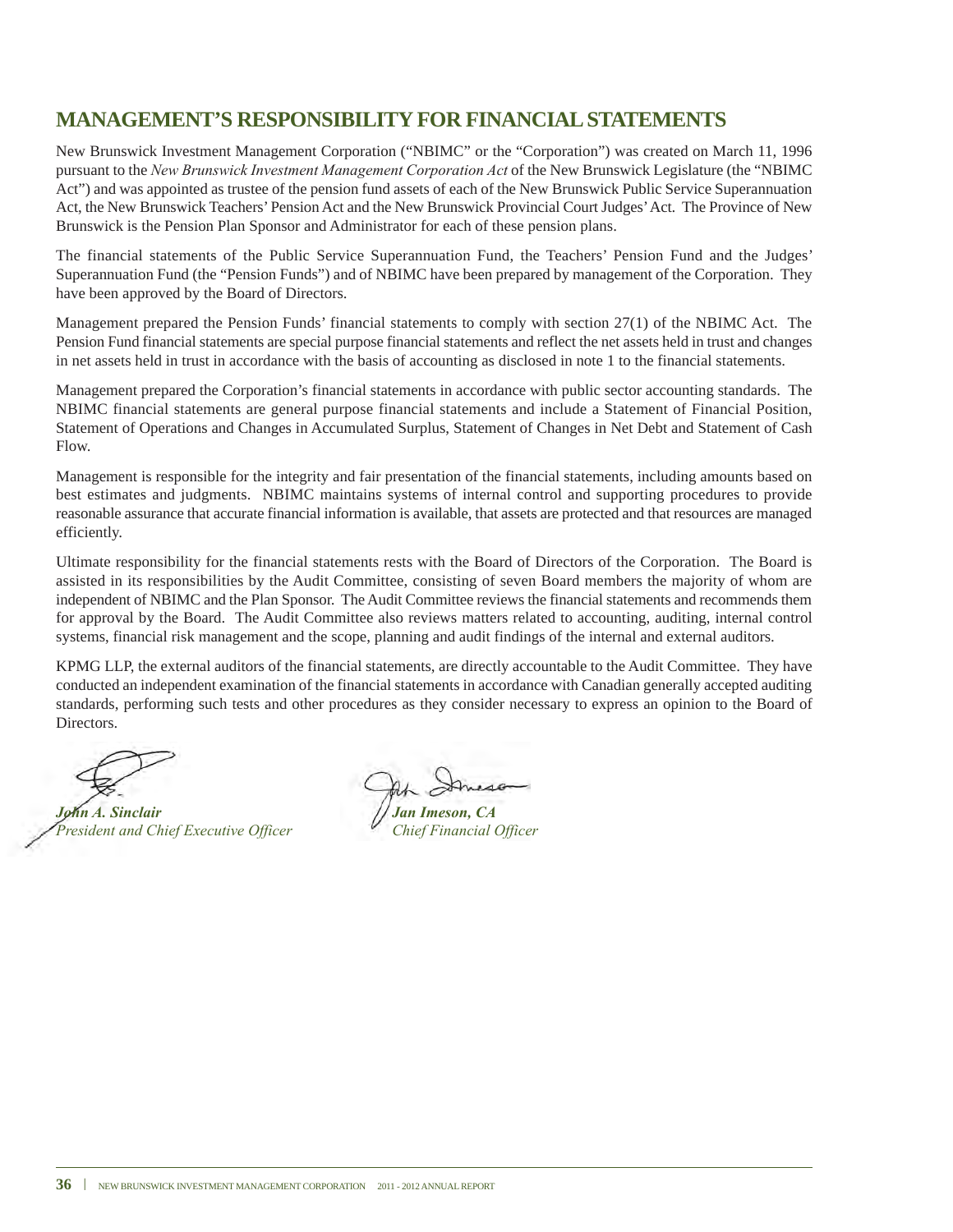# **INDEPENDENT AUDITORS' REPORT**

## **TO THE DIRECTORS OF NEW BRUNSWICK INVESTMENT MANAGEMENT CORPORATION**

We have audited the accompanying financial statements of the Public Service Superannuation Fund, the Teachers' Pension Fund and the Judges' Superannuation Fund held in trust by the New Brunswick Investment Management Corporation, which comprise the statements of net assets held in trust as at March 31, 2012, the statements of changes in net assets held in trust for the year then ended, and notes, comprising a summary of significant accounting policies and other explanatory information. The financial statements have been prepared by management to comply with Section 27(1) of the New Brunswick Investment Management Corporation Act.

#### *Management's Responsibility for the Financial Statements*

Management is responsible for the preparation and fair presentation of these financial statements in accordance with Section 27(1) of the New Brunswick Investment Management Corporation Act; this includes determining that the basis of accounting is an acceptable basis for the preparation of these financial statements in the circumstances; and for such internal control as management determines is necessary to enable the preparation of financial statements that are free from material misstatement, whether due to fraud or error.

#### *Auditors' Responsibility*

Our responsibility is to express an opinion on these financial statements based on our audits. We conducted our audits in accordance with Canadian generally accepted auditing standards. Those standards require that we comply with ethical requirements and plan and perform the audit to obtain reasonable assurance about whether the financial statements are free from material misstatement.

An audit involves performing procedures to obtain audit evidence about the amounts and disclosures in the financial statements. The procedures selected depend on our judgment, including the assessment of the risks of material misstatement of the financial statements, whether due to fraud or error. In making those risk assessments, we consider internal control relevant to the entity's preparation and fair presentation of the financial statements in order to design audit procedures that are appropriate in the circumstances, but not for the purpose of expressing an opinion on the effectiveness of the entity's internal control. An audit also includes evaluating the appropriateness of accounting policies used and the reasonableness of accounting estimates made by management, as well as evaluating the overall presentation of the financial statements.

We believe that the audit evidence we have obtained is sufficient and appropriate to provide a basis for our audit opinion.

## *Opinion*

In our opinion, the financial statements present fairly, in all material respects, the net assets held in trust by the New Brunswick Investment Management Corporation for the Public Service Superannuation Fund, the Teachers' Pension Fund and the Judges' Superannuation Fund as at March 31, 2012 and the changes in net assets held in trust for the year then ended in accordance with Section 27(1) of the New Brunswick Investment Management Corporation Act.

## *Basis of Accounting and Restriction of Use*

Without modifying our opinion, we draw attention to note 1 to the financial statements, which describes the basis of accounting. The financial statements are prepared to assist the Directors of New Brunswick Investment Management Corporation and the Minister of Finance for the Province of New Brunswick for complying with Section 27(1) of the New Brunswick Investment Management Corporation Act. As a result, the financial statements may not be suitable for another purpose. Our report is intended solely for the Directors and the Minister of Finance and should not be used by parties other than the specified users.

## CHARTERED ACCOUNTANTS

 $\n *l*$ 

JUNE 5, 2012 FREDERICTON, CANADA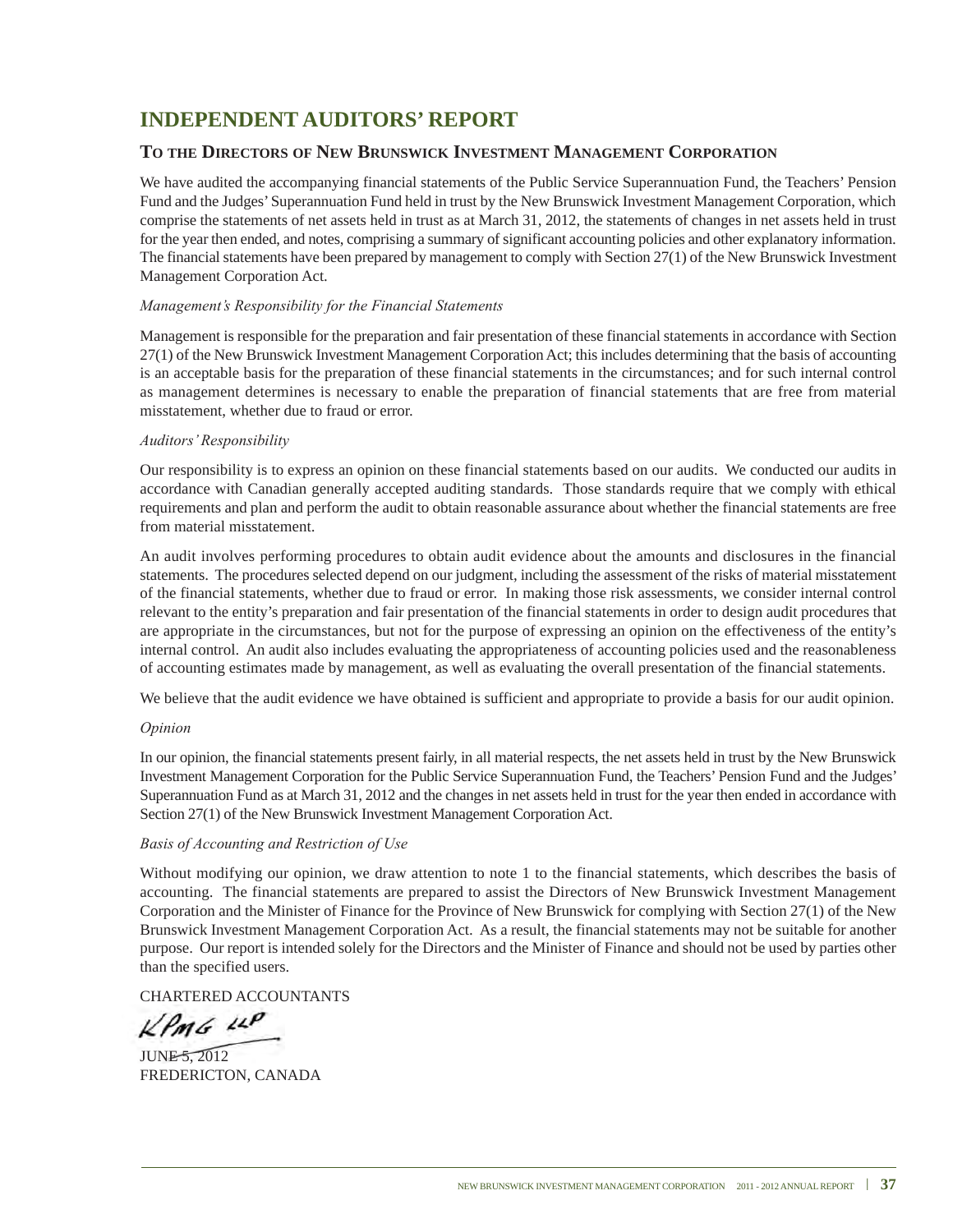## **PUBLIC SERVICE SUPERANNUATION FUND**

## **Statement of Net Assets Held in Trust**

*(In thousands of Canadian dollars)*

## **AS AT MARCH 31**

|                                                   | 2012        | 2011         |
|---------------------------------------------------|-------------|--------------|
| <b>ASSETS</b>                                     |             |              |
| Investments (note 3)                              | \$5,215,946 | \$ 5,030,406 |
| Contributions receivable                          | 12,684      | 12,858       |
| Other receivable                                  |             | 135          |
|                                                   | 5,228,630   | 5,043,399    |
| <b>LIABILITIES</b>                                |             |              |
| Accounts payable and accrued liabilities (note 8) | 2,399       | 2,186        |
| <b>NET ASSETS</b>                                 | \$5,226,231 | \$5,041,213  |

*See accompanying notes to financial statements.*

## **PUBLIC SERVICE SUPERANNUATION FUND**

## **Statement of Changes in Net Assets Held in Trust**

*(In thousands of Canadian dollars)*

#### **YEAR ENDED MARCH 31**

|                                             | 2012                    | 2011          |
|---------------------------------------------|-------------------------|---------------|
| <b>INCREASE IN NET ASSETS</b>               |                         |               |
| Net investment income <i>(note 6)</i>       | $\mathbb{S}$<br>239,179 | \$<br>478,597 |
| Employee pension contributions              | 71,463                  | 71,235        |
| Employer pension contributions              | 89,385                  | 84,272        |
| Employer special contributions              | 64,931                  | 63,223        |
|                                             | 464,958                 | 697,327       |
| <b>DECREASE IN NET ASSETS</b>               |                         |               |
| Payments to sponsor for benefits            | 269,772                 | 247,367       |
| Payments to sponsor for expenses            | 2,712                   | 2,421         |
| Fees paid to third party suppliers          | 2,099                   | 1,929         |
| Fees paid to NBIMC                          | 4,911                   | 4,562         |
| Harmonized sales tax, net of rebates        | 446                     | 763           |
|                                             | 279,940                 | 257,042       |
|                                             |                         |               |
| <b>NET INCREASE FOR THE YEAR</b>            | 185,018                 | 440,285       |
| NET ASSETS HELD IN TRUST, BEGINNING OF YEAR | 5,041,213               | 4,600,928     |
| NET ASSETS HELD IN TRUST, END OF YEAR       | \$5,226,231             | \$ 5,041,213  |

*See accompanying notes to financial statements.* Commitments *(note 9)*

Approved on behalf of the Board:

telage

Gilles Lepage / John A. Sinclair

Chairman of the Board President and Chief Executive Officer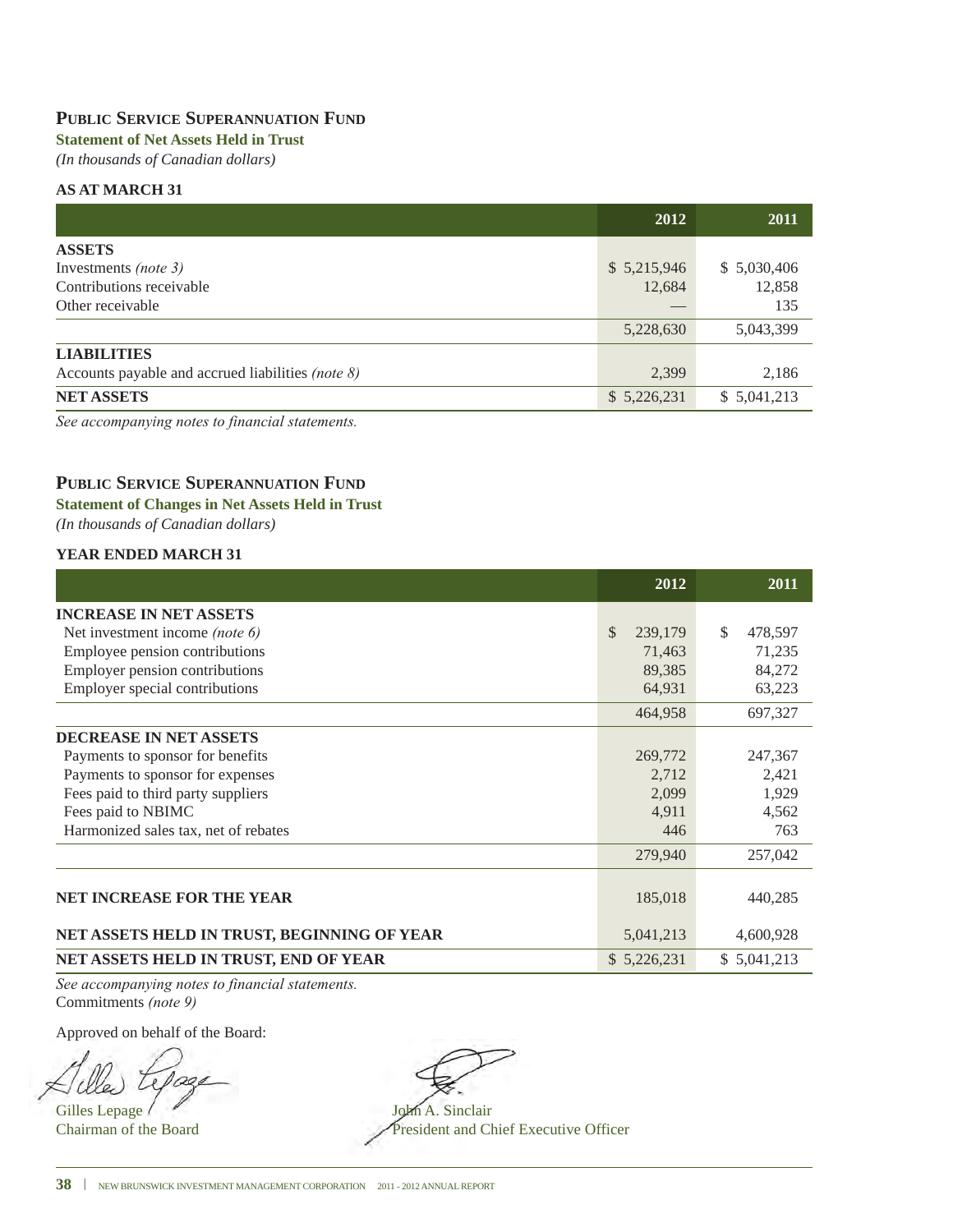## **TEACHERS' PENSION FUND**

## **Statement of Net Assets Held in Trust**

*(In thousands of Canadian dollars)*

## **AS AT MARCH 31**

|                                                   | 2012        | 2011        |
|---------------------------------------------------|-------------|-------------|
| <b>ASSETS</b>                                     |             |             |
| Investments (note 3)                              | \$4,154,531 | \$4,022,738 |
| Contributions receivable                          | 5,037       | 4,530       |
| Other receivable                                  |             | 109         |
|                                                   | 4,159,568   | 4,027,377   |
| <b>LIABILITIES</b>                                |             |             |
| Accounts payable and accrued liabilities (note 8) | 2,060       | 1,800       |
| <b>NET ASSETS</b>                                 | \$4,157,508 | \$4,025,577 |

*See accompanying notes to financial statements.*

## **TEACHERS' PENSION FUND**

## **Statement of Changes in Net Assets Held in Trust**

*(In thousands of Canadian dollars)*

#### **YEAR ENDED MARCH 31**

|                                             | 2012          | 2011          |
|---------------------------------------------|---------------|---------------|
| <b>INCREASE IN NET ASSETS</b>               |               |               |
| Net investment income (note 6)              | \$<br>206,093 | \$<br>384,584 |
| Employee pension contributions              | 47,847        | 47,302        |
| Employer pension contributions              | 46,367        | 45,105        |
| Employer special contributions              | 94,380        | 91,898        |
|                                             | 394,687       | 568,889       |
| <b>DECREASE IN NET ASSETS</b>               |               |               |
| Payments to sponsor for benefits            | 255,075       | 248,678       |
| Payments to sponsor for expenses            | 1,550         | 1,392         |
| Fees paid to third party suppliers          | 1,837         | 1,659         |
| Fees paid to NBIMC                          | 3,929         | 3,576         |
| Harmonized sales tax, net of rebates        | 365           | 620           |
|                                             | 262,756       | 255,925       |
|                                             |               |               |
| <b>NET INCREASE FOR THE YEAR</b>            | 131,931       | 312,964       |
| NET ASSETS HELD IN TRUST, BEGINNING OF YEAR | 4,025,577     | 3,712,613     |
| NET ASSETS HELD IN TRUST, END OF YEAR       | \$4,157,508   | \$4,025,577   |

*See accompanying notes to financial statements.* Commitments *(note 9)*

Approved on behalf of the Board:

Felage

Gilles Lepage / John A. Sinclair<br>Chairman of the Board<br>President and Ch President and Chief Executive Officer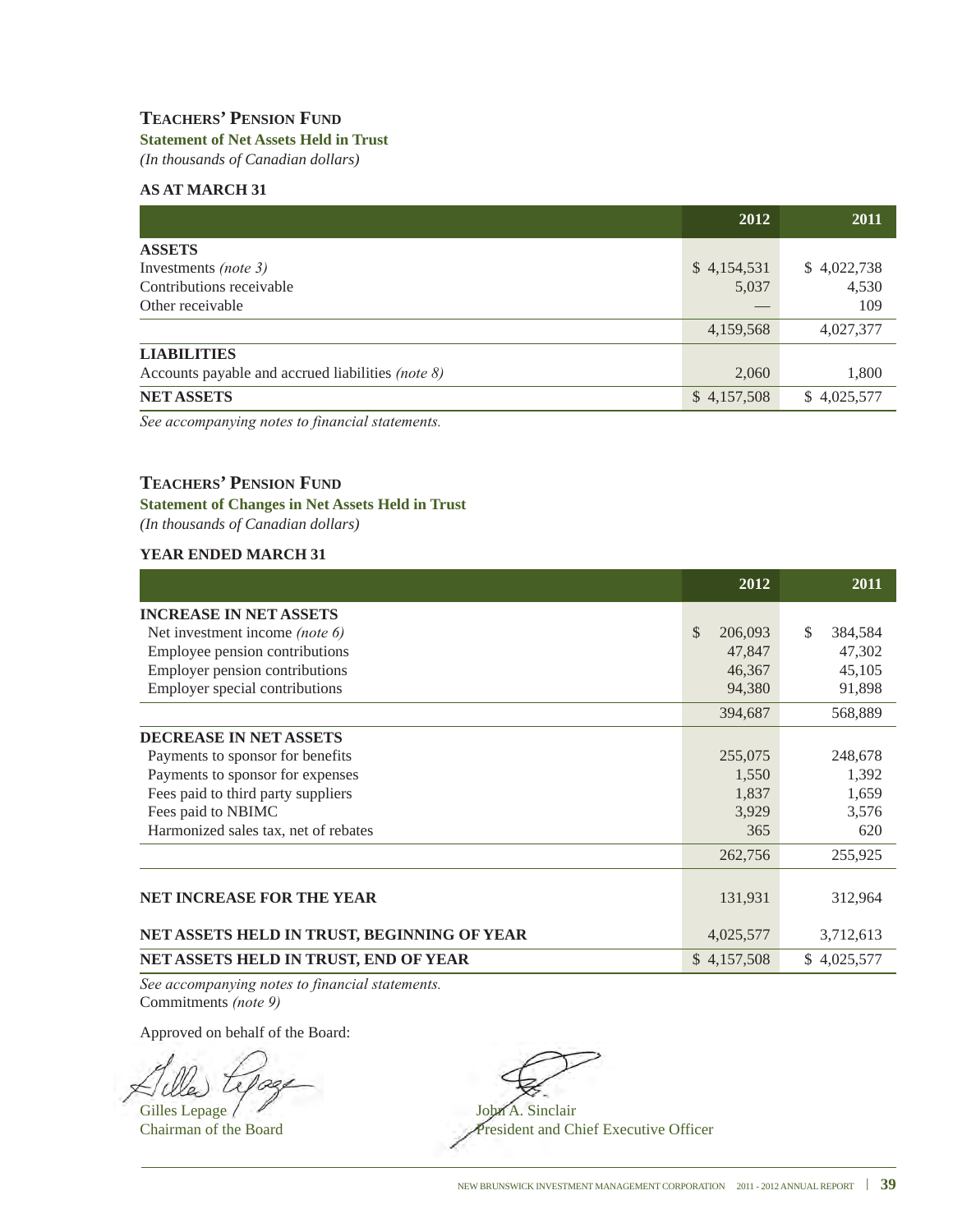## **JUDGES' SUPERANNUATION FUND**

## **Statement of Net Assets Held in Trust**

*(In thousands of Canadian dollars)*

## **AS AT MARCH 31**

|                                                   | 2012         |    | 2011   |
|---------------------------------------------------|--------------|----|--------|
| <b>ASSETS</b>                                     |              |    |        |
| Investments (note 3)                              | \$<br>31,076 | \$ | 29,479 |
| Contributions receivable                          | 36           |    |        |
| Other receivable                                  | __           |    |        |
|                                                   | 31,112       |    | 29,480 |
| <b>LIABILITIES</b>                                |              |    |        |
| Accounts payable and accrued liabilities (note 8) | 12           |    | 37     |
| <b>NET ASSETS</b>                                 | \$<br>31,100 | S  | 29,443 |

*See accompanying notes to financial statements.*

## **JUDGES' SUPERANNUATION FUND**

## **Statement of Changes in Net Assets Held in Trust**

*(In thousands of Canadian dollars)*

#### **YEAR ENDED MARCH 31**

|                                             | 2012                    | 2011         |
|---------------------------------------------|-------------------------|--------------|
| <b>INCREASE IN NET ASSETS</b>               |                         |              |
| Net investment income (note 6)              | $\mathbb{S}$<br>1,427   | \$<br>2,823  |
| Employee pension contributions              | 471                     | 433          |
| Employer pension contributions              | 696                     |              |
| Employer special contributions              | 305                     |              |
|                                             | 2,899                   | 3,256        |
| <b>DECREASE IN NET ASSETS</b>               |                         |              |
| Payments to sponsor for benefits            | 1,167                   | 986          |
| Payments to sponsor for expenses            | 32                      | 54           |
| Fees paid to third party suppliers          | 12                      | 12           |
| Fees paid to NBIMC                          | 29                      | 27           |
| Harmonized sales tax, net of rebates        | $\overline{2}$          | 4            |
|                                             | 1,242                   | 1,083        |
|                                             |                         |              |
| <b>NET INCREASE FOR THE YEAR</b>            | 1,657                   | 2,173        |
| NET ASSETS HELD IN TRUST, BEGINNING OF YEAR | 29,443                  | 27,270       |
| NET ASSETS HELD IN TRUST, END OF YEAR       | $\mathcal{S}$<br>31,100 | \$<br>29,443 |

*See accompanying notes to financial statements.* Commitments *(note 9)*

Approved on behalf of the Board:

tepage Ve.

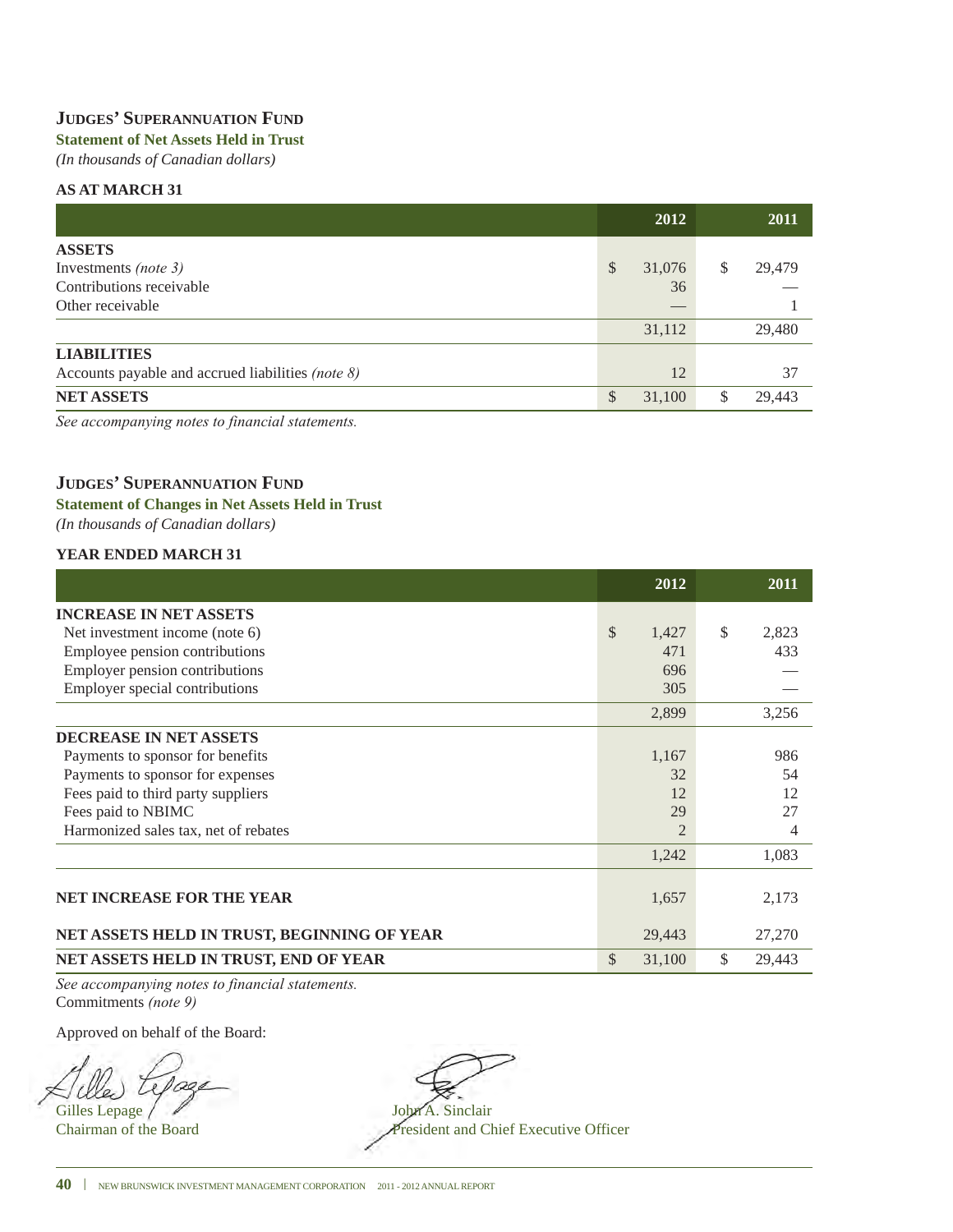## **NET ASSETS HELD IN TRUST**

**Notes to Financial Statements** *(In thousands of Canadian dollars)*

## **YEAR ENDED MARCH 31, 2012**

The assets of the Public Service Superannuation Fund ("Public Service"), Teachers' Pension Fund ("Teachers") and Judges' Superannuation Fund ("Judges"), (collectively "the Funds") are held in trust by the New Brunswick Investment Management Corporation ("NBIMC"). NBIMC was appointed as trustee on March 11, 1996, pursuant to the *New Brunswick Investment Management Corporation Act* of the New Brunswick Legislature (the "NBIMC Act") and assumed responsibility for the management of the Funds' assets effective April 1, 1996.

On April 1, 1998, the assets of the Funds were transferred to unit trust funds established by NBIMC. This portfolio structure facilitates the collective investment management and administration of the assets. There were 22 active unit trust funds in place at year-end, each pool with a specific investment mandate. Each of the Funds holds units of the unit trust funds in accordance with the investment policy of the Fund.

## **1. Significant Accounting Policies**

## *(a) Accounting entity and basis of presentation*

These special purpose financial statements provide information on the net assets of the Funds managed by NBIMC. They do not include the pension liabilities of the N. B. Public Service Superannuation Plan, the N. B. Teachers' Pension Plan or the Provincial Court Judges' Pension Trust Account (collectively "the Plans"). Consequently, these financial statements do not purport to show the adequacy of the Funds' assets to meet the Plans' pension obligations.

The amounts of contributions to and payments from the Funds are determined by the Plan Sponsor, the Province of New Brunswick. The Sponsor is responsible for the administration of collections from and payments to members. NBIMC charges fees to the respective Funds on a cost recovery basis.

These financial statements have not been prepared in accordance with Canadian generally accepted accounting principles because they exclude the actuarial liabilities of the Plans. They are prepared solely for the information and use of the Directors of NBIMC and the Minister of Finance for the Province of New Brunswick for complying with section 27(1) of the NBIMC Act.

Certain comparative figures have been reclassified to conform to the financial statement presentation adopted in the current year.

## *(b) Valuation of investments*

All investments of the Funds are represented by holdings of units of each of the unit trust funds and are designated as held for trading upon initial recognition. The value of each investment in unit trust funds is based on the calculated net asset value per unit multiplied by the number of units held. Investments held in the unit trusts are valued at their fair value as of the date of the financial statements. Fair value is the amount for which an asset could be exchanged, or a liability settled, between knowledgeable, willing parties in an arm's length transaction.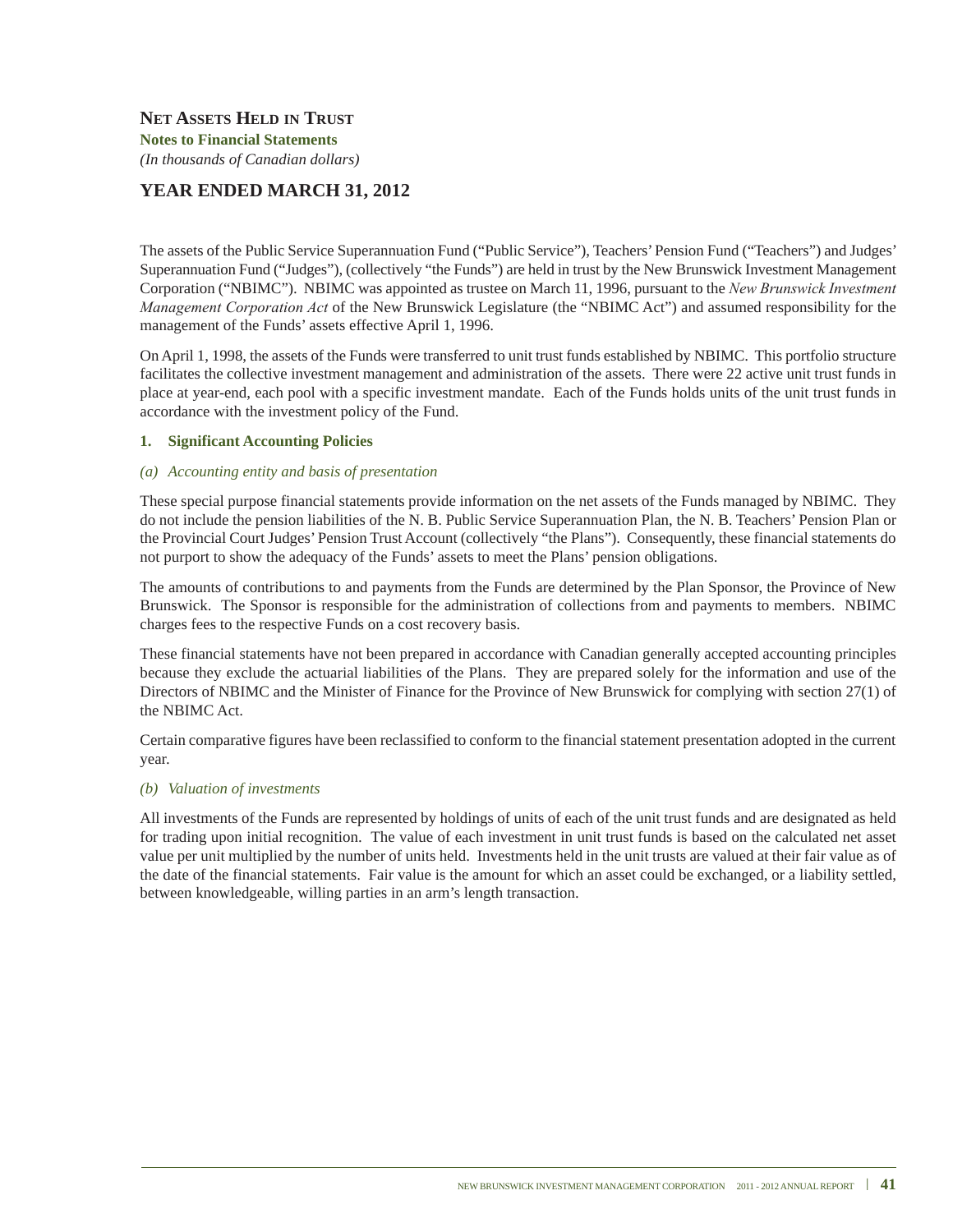#### **1. Significant Accounting Policies (cont'd)**

Fair value is determined as follows:

- (i) For publicly-traded fixed income securities such as bonds and floating rate notes, fair value is the most recent quote available from the bond quotation service, DEX.
- (ii) For publicly-traded equities, fair value is the latest quoted bid price for long positions and the latest quoted ask price for short positions.
- (iii) For externally-managed fund investments, fair value is based on the net asset value as reported by the external managers of the funds. External managers use public market prices in calculating the applicable net asset values.
- (iv) For unlisted securities or securities traded in "over-the-counter", fair value is based on a quotation service from a recognized dealer. Residual bonds are valued using a quoted market price for a similarly-termed government bond and adjusted for changes in credit risk spreads based on dealer feedback.
- (v) For private investments, such as non-traded pooled or closed funds, limited partnership interests, private placement bonds or equity investments, fair value is a subjective process. Private investment fund valuations are initially provided by the external fund managers. Fair values for private investments are estimated using one or more methodologies, including discounted cash flows, multiples of earning measures, third party valuation and comparable recent transactions. An internal Valuation Committee, consisting of NBIMC's Chief Executive Officer/Chief Investment Officer, the Chief Financial Officer and the Vice President, Private Markets, review the external valuations quarterly. The Valuation Committee also meets annually to consider the need to adjust the valuation estimates.
- (vi) Investments in money market instruments are reported at cost which, together with accrued interest, approximates fair value.
- (vii)Derivatives are measured at their fair value with changes in fair value recognized in changes in net assets for the year. Total return equity swaps are valued based on quoted market index rates. Forward foreign exchange contracts are valued based on quoted exchange rates. Interest rate and cross currency swaps are valued using quoted market information from Bloomberg.
- *(c) Contributions*

Contributions from the Plan Sponsor and pension plan members are recorded in the period that payroll deductions are made.

*(d) Net investment income*

Investment transactions are recognized by the underlying unit trusts as of their trade date. Net investment income includes realized and unrealized gains and losses in the value of the units held in each of the unit trusts. Interest income is recognized on an accrual basis. Dividend income is recognized on the ex-dividend date. Transaction costs are expensed as incurred.

*(e) Foreign currency translation*

Monetary assets and liabilities denominated in foreign currencies are translated at the prevailing rates of exchange at the date of the statements of net assets held in trust. Investment income and expenses are translated at the exchange rates prevailing on the transaction date. Realized and unrealized exchange gains and losses are included in investment income.

#### *(f) Measurement uncertainty*

The preparation of financial statements in conformity with the disclosed basis of accounting requires management to make estimates and assumptions that affect the amounts reported in the financial statements and accompanying notes. Significant estimates and judgments are required in determining the reported estimated fair value of private investments since these determinations may include estimates of expected future cash flows, rates of return and the impact of future events. Actual results could differ from those estimates.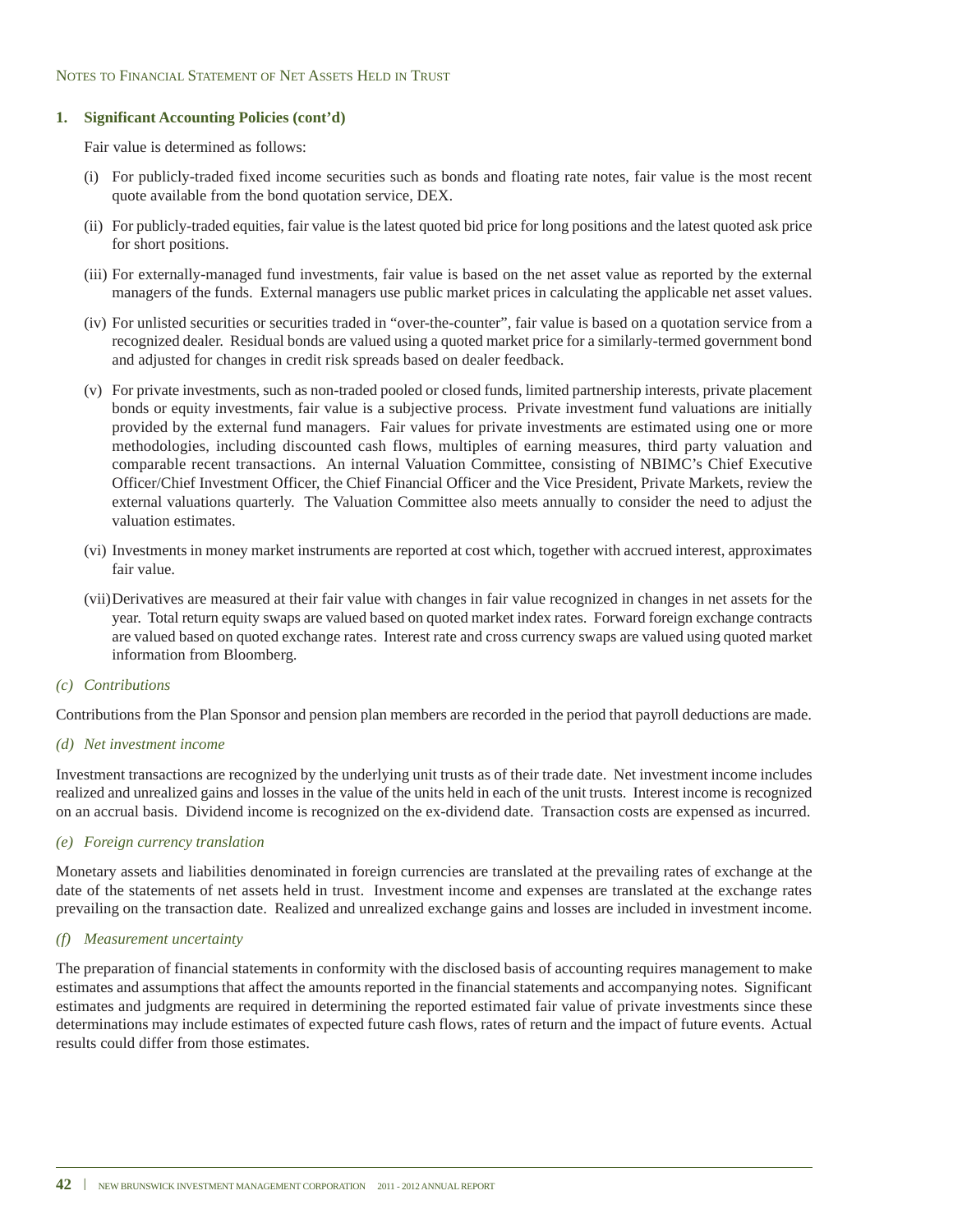#### **1. Significant Accounting Policies (cont'd)**

### *(g) Taxes*

The Funds are Registered Pension Plan Trusts as defined in the Income Tax Act and are not subject to income taxes.

#### **2. Future Accounting Standards**

#### *International Financial Reporting Standards*

On January 1, 2011 International Financial Reporting Standards ("IFRS") replaced Canadian generally accepted accounting principles for publicly accountable entities. The International Accounting Standards Board ("IASB") is currently completing a project on consolidations that is expected to exempt reporting entities that meet the definition of "investment company" from the requirement to consolidate controlling interests in other entities. Such controlled entities would instead be accounted for at fair value. Recognizing the importance of this change in IFRS to Canadian reporting entities, the Canadian Accounting Standards Board has deferred the IFRS conversion date for investment companies to annual periods beginning on or after January 1, 2014 in order to permit the IASB sufficient time to finalize this proposed exemption. The Funds meet the definition of an investment company and therefore qualify for this deferral.

NBIMC has developed an IFRS conversion plan. Major differences between Canadian GAAP and IFRS to date consist of additional financial disclosures but no financial impact to net assets held in trust has been identified to date. We will continue to monitor developments and changes to IFRS that may impact the planned IFRS conversion on April 1, 2014.

#### **3. Investments**

Investment assets of the Funds are held in the unit trust funds for which NBIMC is trustee.

Following is a description of each unit trust fund in existence during the year ended March 31, 2012:

#### *NBIMC Nominal Bond Fund*

This fund invests primarily in investment grade bonds (a minimum of triple-B rated by a major rating agency) of G-7 countries and Canadian provinces paying a nominal rate of interest. The performance objective is to add 20 basis points to its benchmark, the DEX All Government Bond Index, over a four-year moving average.

#### *NBIMC Corporate Bond Fund*

This fund invests primarily in investment grade corporate bonds (a minimum of triple-B rated by a major rating agency) paying a nominal rate of interest. The performance objective is to add 20 basis points to its benchmark, the DEX Corporate Bond Index, over a four-year moving average.

#### *NBIMC New Brunswick Fixed Income Opportunity Fund*

This fund invests primarily in fixed income issues to finance economic activity in New Brunswick. The performance objective is to add 20 basis points to its benchmark, the DEX All Government Bond Index, over a four-year moving average.

#### *NBIMC Money Market Fund*

This fund invests primarily in fixed income securities having a maturity of less than one year. The performance objective is to add 20 basis points to its benchmark. The benchmark is calculated as 93% of the DEX 91-Day Treasury Bill Index and 7% of the Call Loan Rate.

#### *NBIMC Student Investment Fund*

This fund is managed by students at the University of New Brunswick who are registered in the Student Investment Fund Program. Its initial base was \$1 million and is to be invested using the same general investment policies and guidelines as are used by NBIMC. The overall benchmark for this fund is composed of 50% S&P/TSX Total Return Composite Index, 45% DEX All Government Bond Index, 4.65% DEX 91-Day Treasury Bill Index and 0.35% Call Loan Rate. NBIMC staff closely monitor the activities of this fund, including executing and processing all transactions on behalf of the students.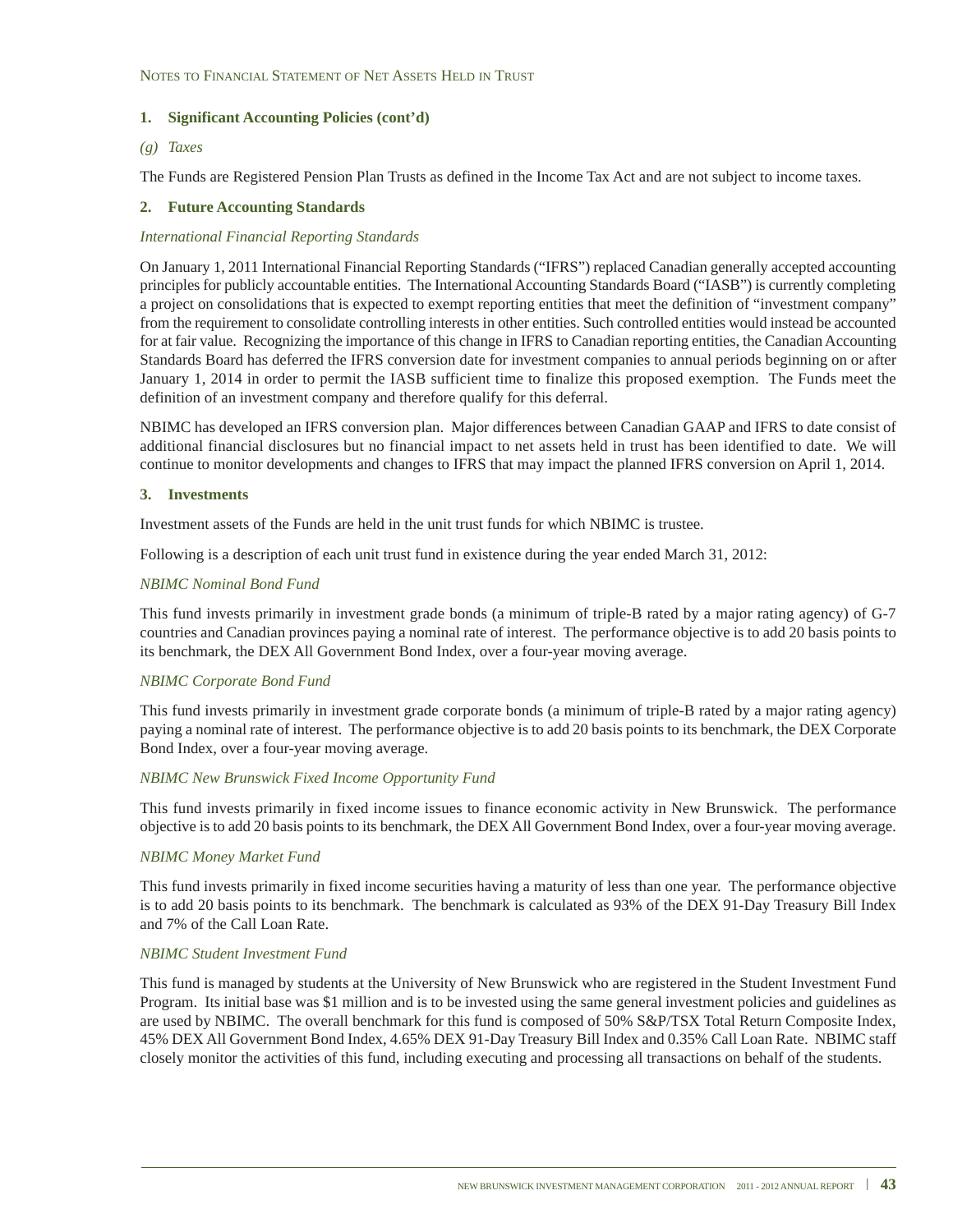#### *NBIMC Foreign Exchange Hedging Funds*

Each of the Funds has settled a separate grantor trust (the "Hedging Trust"), designed to facilitate hedging policy decisions with respect to exposure to foreign currencies. The Hedging Trusts are currently inactive.

#### *NBIMC Canadian Equity Index Fund*

This fund invests in physical securities and derivative strategies to gain exposure to various segments of the S&P/TSX Composite Index. Leverage on derivative products is avoided by ensuring each derivative product is supported by an appropriate value of short-term investments. The performance objective is to match the return of the S&P/TSX Total Return Composite Index over four year rolling periods.

#### *NBIMC External Canadian Equity Fund*

This fund invests in publicly traded Canadian equities. The performance objective is to add 150 basis points to its benchmark, the S&P/TSX Total Return Composite Index, over a four-year moving average.

#### *NBIMC S&P/TSX Completion Index Fund*

Managed by an external manager, this fund invests primarily in the companies of the S&P/TSX Completion Index. The performance objective is to exceed the performance of its benchmark, the S&P/TSX Completion Total Return Index, by 150 basis points (after fees).

#### *NBIMC Canadian Equity Active Long Strategy*

This fund seeks to add value through prudent selection of individual securities and sector allocations through over and under weighting of the index. The performance objective is to add 150 basis points to its benchmark, the S&P/TSX Total Return Composite Index.

#### *NBIMC External International Equity Fund*

This fund is managed by external managers and invests in publicly traded equities in markets in Europe, Australasia and the Far East. The performance objective is to exceed the performance of the benchmark, which is a weighting of the respective country or regional indices (CAD\$), by 150 basis points over a four-year moving average.

## *NBIMC EAFE Equity Index Fund*

This fund invests in securities in the MSCI EAFE (Developed Markets) Index (CAD\$). The objective is to achieve a rate of return equivalent to the MSCI EAFE (Developed Markets) Net Dividends.

## *NBIMC Low Volatility International Equity Fund*

This fund actively invests in securities in the MSCI EAFE (Developed Markets) Index (CAD\$). The objective is to achieve a long-term rate of return equivalent to this index with less annual volatility.

## *NBIMC U.S. Equity Index Fund*

This fund passively invests in physical securities and derivatives to gain exposure to the S&P 500 Index. Leverage on derivative products is avoided by ensuring each derivative product is supported by an appropriate value of short-term investments. The performance objective is to match the return of the S&P 500 Total Return Index (CAD\$).

#### *NBIMC Low Volatility U.S. Equity Fund*

This fund actively invests in securities to gain exposure to the S&P 500 Total Return Index (CAD\$). The objective is to achieve a long-term rate of return equivalent to this index with less annual volatility.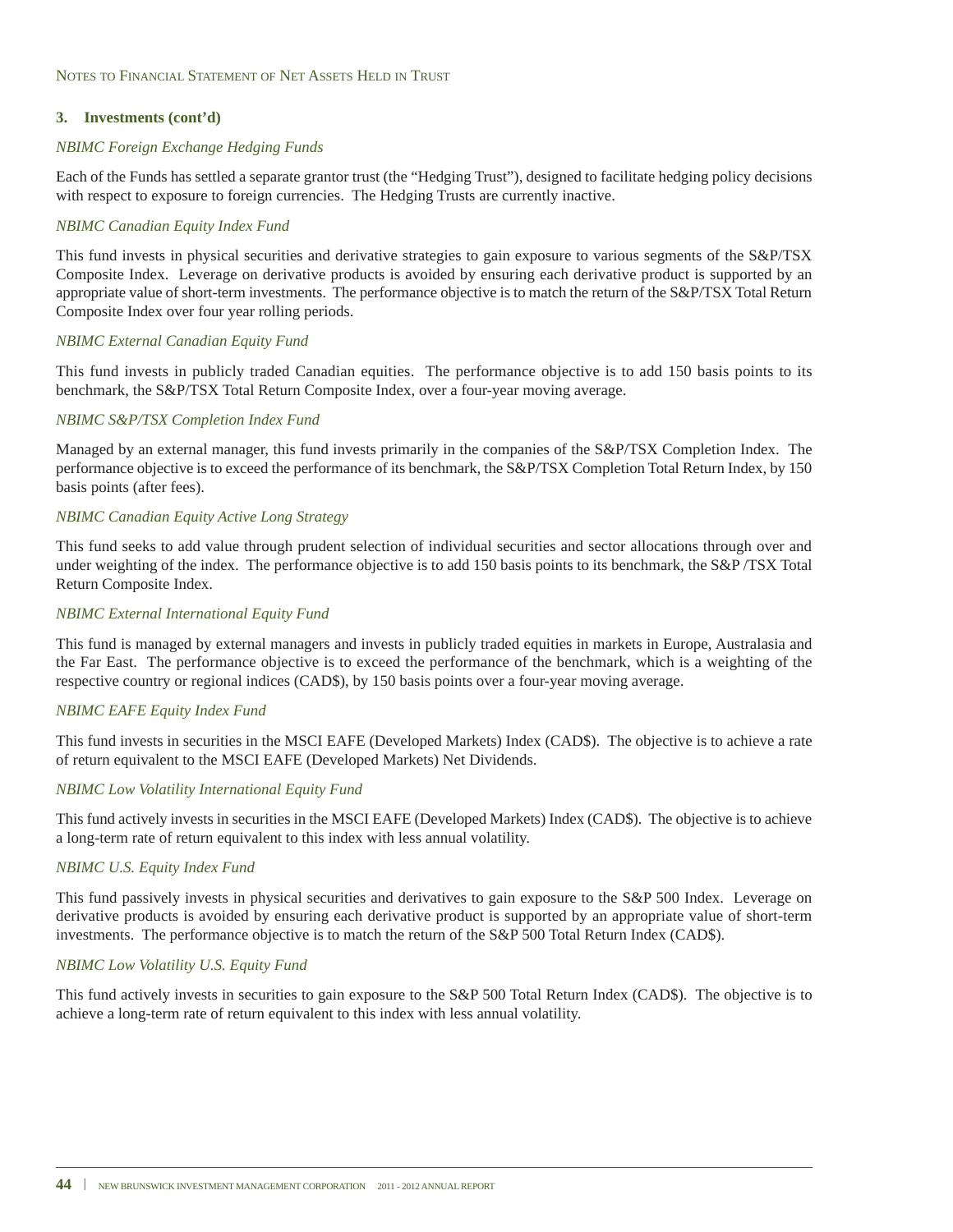#### *NBIMC Inflation Linked Securities Fund*

This fund invests primarily in fixed income instruments that are adjusted for inflation of G-7 countries. The performance objective is to add 10 basis points to its benchmark, the DEX Real Return Bond Index, over a four-year moving average.

#### *NBIMC Canadian Real Estate Fund*

This fund invests in public and private Canadian real estate investments through Real Estate Investment Trusts (REITs), limited partnerships or similar investment vehicles. The benchmark is a blend of the S&P TSX Capped REIT Index and inflation, as measured by the percentage change in the twelve-month CPI-Canada All Items Index, plus 4%.

#### *NBIMC International Real Estate Fund*

This fund is managed by an external manager that invests primarily in publicly traded securities of international Real Estate Investment Trusts (REITs). The performance objective is to add 150 basis points to the countries' blended REIT Equity Indices (CAD\$), net of fees, over the long-term.

#### *NBIMC Infrastructure Fund*

This fund was created in March 2011 to provide additional investment diversification through direct investment in infrastructure through co-investment structures. The benchmark is inflation, as measured by the percentage change in the twelve-month CPI-Canada All Items Index, plus 4%.

#### *NBIMC North American Market Neutral Fund*

This fund focuses on adding value through security selection within its universe of the S&P/TSX Composite Index as well as certain publicly traded US-listed stocks. Favored securities are purchased and offset by a corresponding short position in another security within the same sector. The portfolio is supported by a cash underlay and its performance objective is to add 500 basis points annually over a four-year moving average basis to its benchmark. The benchmark is calculated as 93% of the DEX 91-Day Treasury Bill Index and 7% of the Call Loan Rate.

#### *NBIMC Quantitative Strategies Fund*

This fund seeks to add value by investing in either long or short positions where announced mergers or dual class share structures present arbitrage potential. Short positions are supported by cash underlay. The objective is to add 500 basis points over its benchmark. The benchmark is calculated as 93% of the DEX 91-Day Treasury Bill Index and 7% of the Call Loan Rate.

#### *NBIMC New Brunswick and Atlantic Canada Equity Opportunity Fund*

This fund invests in public and private equities or instruments convertible into equities of New Brunswick and Atlantic Canada companies. The performance objective is to achieve a 4% real rate of return over a long-term investment horizon.

#### *NBIMC Private Equity Fund*

This fund is managed by external managers that invest primarily in non-publicly traded securities of U.S. and European companies. The performance objective is to exceed the performance of its benchmark, a blend of the respective countries' total return indices (CAD\$).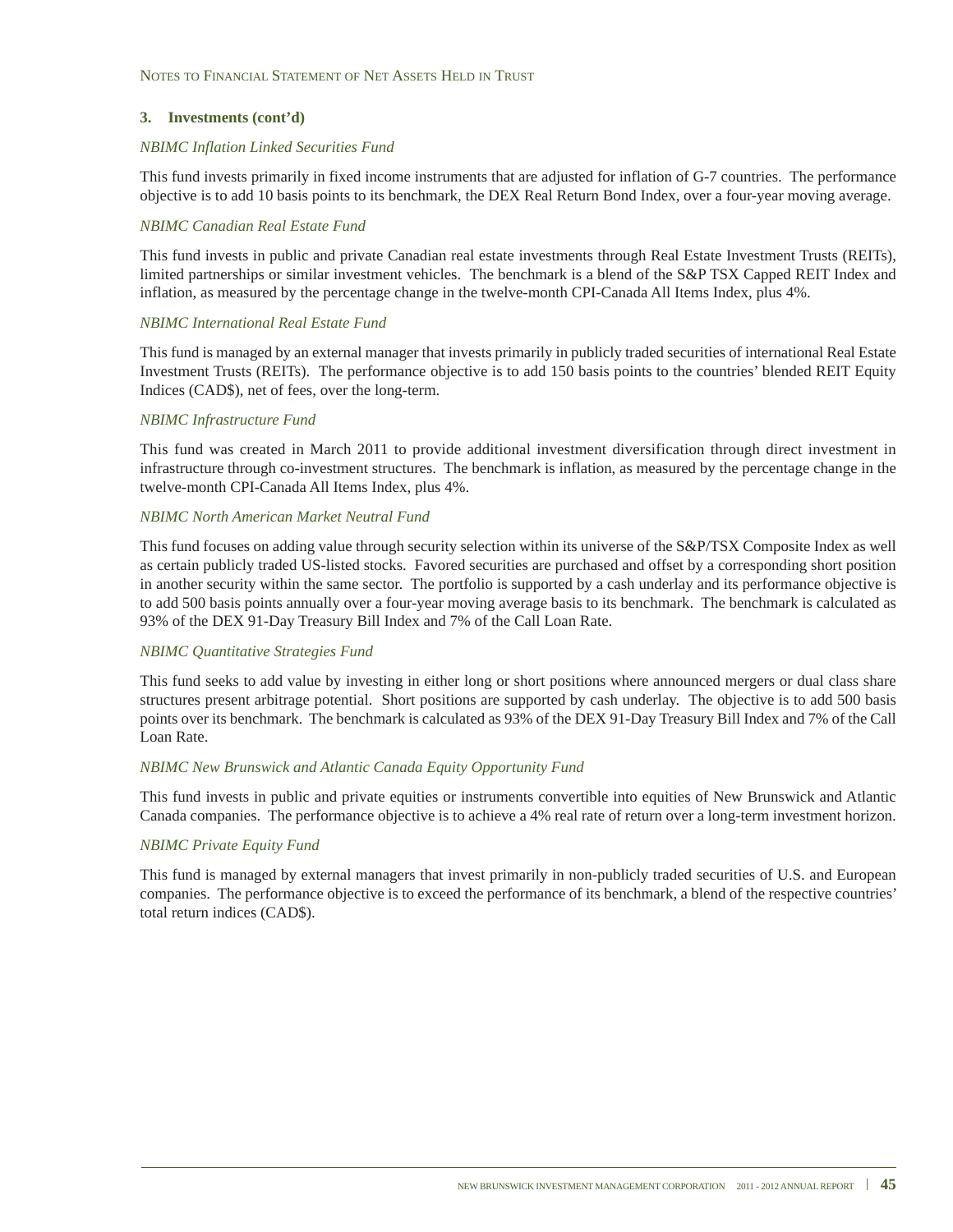Following are details of unit trust holdings by each of the Funds:

|                                            |              | Unit<br><b>Value</b> | <b>Fair Value</b> | <b>Fair Value</b> |
|--------------------------------------------|--------------|----------------------|-------------------|-------------------|
| <b>Public Service</b>                      | <b>Units</b> | (rounded             | March 31,         | March 31,         |
| (\$ thousands)                             | (# rounded)  | in dollars)          | 2012              | 2011              |
| Fixed income:                              |              |                      |                   |                   |
| <b>NBIMC</b> Nominal Bond                  | 536,672      | \$<br>2,230          | \$1,196,711       | \$1,396,171       |
| <b>NBIMC</b> Corporate Bond                | 138,964      | 1,023                | 142,103           |                   |
| <b>NBIMC New Brunswick Fixed</b>           |              |                      |                   |                   |
| Income Opportunity                         | 4,608        | 2,630                | 12,124            | 12,059            |
| <b>NBIMC</b> Money Market                  | 51,390       | 1,518                | 78,014            | 95,153            |
| <b>NBIMC</b> Student Investment            | 485          | 2,629                | 1,276             | 1,294             |
|                                            |              |                      | 1,430,228         | 1,504,677         |
| Equities:                                  |              |                      |                   |                   |
| <b>NBIMC</b> Canadian Equity Index         | 262,590      | 2,317                | 608,317           | 562,344           |
| <b>NBIMC</b> External Canadian Equity      | 72,552       | 2,703                | 196,139           | 212,749           |
| NBIMC S&P/TSX Completion Index             | 38,334       | 2,589                | 99,253            | 108,528           |
| NBIMC Canadian Equity Active Long Strategy | 162,465      | 991                  | 161,068           | 180,398           |
| <b>NBIMC</b> External International Equity | 89,181       | 1,114                | 99,312            | 103,611           |
| <b>NBIMC EAFE Equity Index</b>             | 791,756      | 854                  | 675,781           | 617,591           |
| NBIMC Low Volatility International Equity  | 101,819      | 1,047                | 106,565           |                   |
| NBIMC U.S. Equity Index                    | 510,141      | 1,125                | 573,885           | 546,449           |
| NBIMC Low Volatility U.S. Equity           | 101,386      | 1,039                | 105,321           |                   |
|                                            |              |                      | 2,625,641         | 2,331,670         |
| <b>Inflation Linked Assets:</b>            |              |                      |                   |                   |
| <b>NBIMC</b> Inflation Linked Securities   | 137,719      | 3,316                | 456,735           | 462,121           |
| <b>NBIMC Canadian Real Estate</b>          | 62,416       | 2,841                | 177,299           | 57,141            |
| <b>NBIMC</b> International Real Estate     | 46,699       | 3,548                | 165,689           | 158,764           |
| <b>NBIMC</b> Infrastructure                | 24,834       | 1,133                | 28,144            | 45,361            |
|                                            |              |                      | 827,867           | 723,387           |
| Alternative Investments:                   |              |                      |                   |                   |
| <b>NBIMC North American Market Neutral</b> | 68,280       | 1,216                | 83,046            | 150,302           |
| <b>NBIMC Quantitative Strategies</b>       | 89,896       | 1,096                | 98,506            | 175,324           |
| NBIMC New Brunswick and Atlantic Canada    |              |                      |                   |                   |
| <b>Equity Opportunity</b>                  | 3,093        | 3,120                | 9,649             | 21,600            |
| <b>NBIMC</b> Private Equity                | 101,762      | 1,386                | 141,009           | 123,446           |
|                                            |              |                      | 332,210           | 470,672           |
|                                            |              |                      | \$5,215,946       | \$5,030,406       |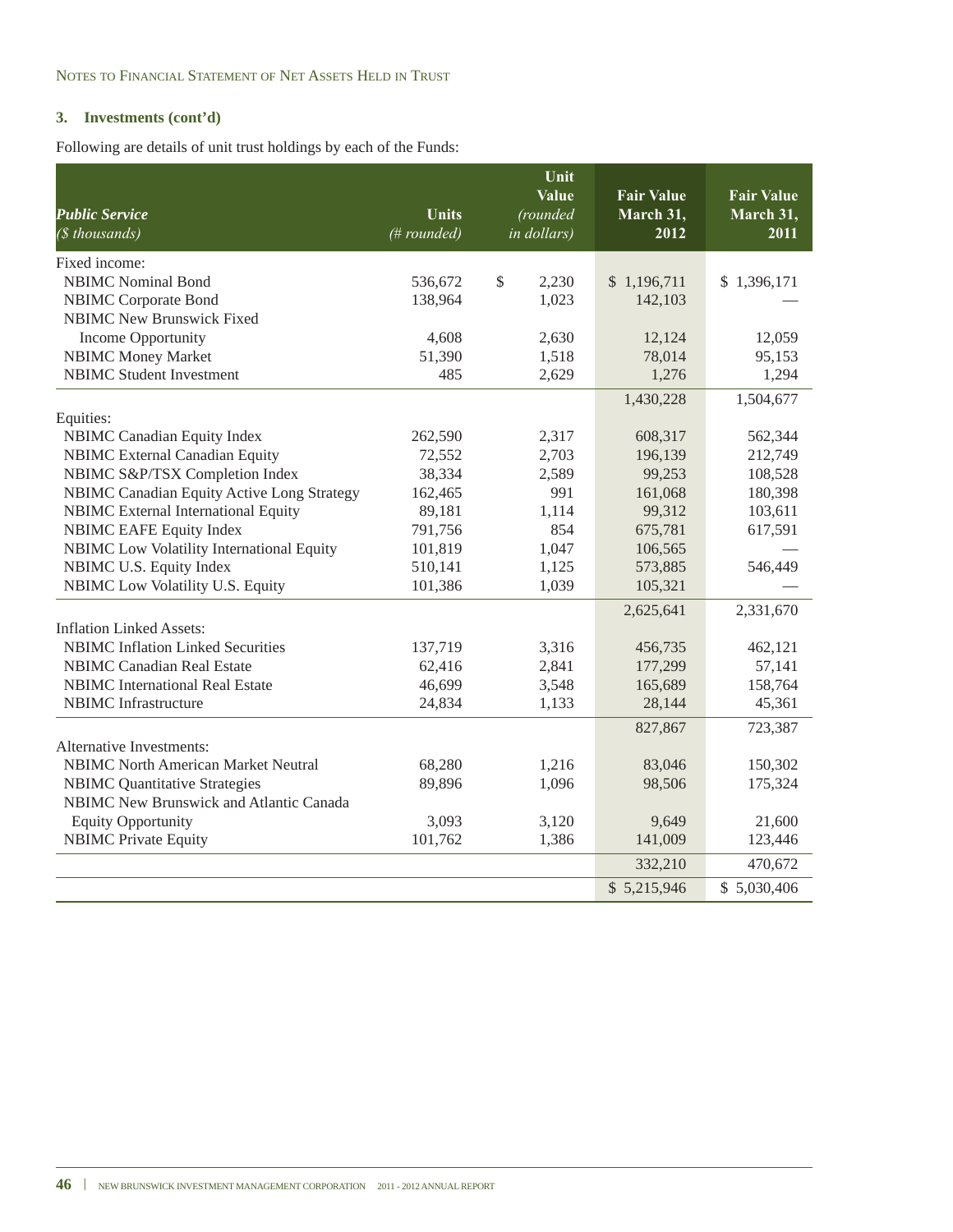## NOTES TO FINANCIAL STATEMENT OF NET ASSETS HELD IN TRUST

## **3. Investments (cont'd)**

|                                            |              | Unit<br><b>Value</b>  | <b>Fair Value</b>        | <b>Fair Value</b> |
|--------------------------------------------|--------------|-----------------------|--------------------------|-------------------|
| Teachers'                                  | <b>Units</b> | (rounded              | March 31,                | March 31,         |
| (\$ thousands)                             | (# rounded)  | in dollars)           | 2012                     | 2011              |
| Fixed income:                              |              |                       |                          |                   |
| <b>NBIMC</b> Nominal Bond                  | 436,780      | $\mathbb{S}$<br>2,230 | $\mathcal{S}$<br>973,963 | \$1,136,614       |
| <b>NBIMC</b> Corporate Bond                | 110,685      | 1,023                 | 113,185                  |                   |
| <b>NBIMC New Brunswick Fixed</b>           |              |                       |                          |                   |
| Income Opportunity                         | 3,670        | 2,630                 | 9,656                    | 9,643             |
| <b>NBIMC Money Market</b>                  | 40,686       | 1,518                 | 61,765                   | 75,718            |
| <b>NBIMC</b> Student Investment            | 528          | 2,629                 | 1,389                    | 1,409             |
|                                            |              |                       | 1,159,958                | 1,223,384         |
| Equities:                                  |              |                       |                          |                   |
| <b>NBIMC</b> Canadian Equity Index         | 191,126      | 2,317                 | 442,764                  | 408,926           |
| <b>NBIMC</b> External Canadian Equity      | 57,788       | 2,703                 | 156,225                  | 170,132           |
| NBIMC S&P/TSX Completion Index             | 30,533       | 2,589                 | 79,055                   | 86,788            |
| NBIMC Canadian Equity Active Long Strategy | 129,404      | 991                   | 128,290                  | 144,261           |
| NBIMC External International Equity        | 71,033       | 1,114                 | 79,102                   | 82,856            |
| <b>NBIMC EAFE Equity Index</b>             | 599,406      | 854                   | 511,607                  | 468,456           |
| NBIMC Low Volatility International Equity  | 81,099       | 1,047                 | 84,879                   |                   |
| NBIMC U.S. Equity Index                    | 390,468      | 1,125                 | 439,258                  | 419,959           |
| NBIMC Low Volatility U.S. Equity           | 80,753       | 1,039                 | 83,888                   |                   |
|                                            |              |                       | 2,005,068                | 1,781,378         |
| <b>Inflation Linked Assets:</b>            |              |                       |                          |                   |
| <b>NBIMC Inflation Linked Securities</b>   | 115,960      | 3,316                 | 384,574                  | 389,671           |
| <b>NBIMC</b> Canadian Real Estate          | 49,714       | 2,841                 | 141,219                  | 41,645            |
| <b>NBIMC</b> International Real Estate     | 48,644       | 3,548                 | 172,590                  | 170,933           |
| <b>NBIMC</b> Infrastructure                | 20,599       | 1,133                 | 23,344                   | 36,577            |
|                                            |              |                       | 721,727                  | 638,826           |
| Alternative Investments:                   |              |                       |                          |                   |
| <b>NBIMC North American Market Neutral</b> | 54,385       | 1,216                 | 66,146                   | 120,194           |
| <b>NBIMC</b> Quantitative Strategies       | 71,602       | 1,096                 | 78,460                   | 140,203           |
| NBIMC New Brunswick and Atlantic Canada    |              |                       |                          |                   |
| <b>Equity Opportunity</b>                  | 2,530        | 3,120                 | 7,893                    | 17,819            |
| <b>NBIMC</b> Private Equity                | 83,193       | 1,386                 | 115,279                  | 100,934           |
|                                            |              |                       | 267,778                  | 379,150           |
|                                            |              |                       | \$4,154,531              | \$4,022,738       |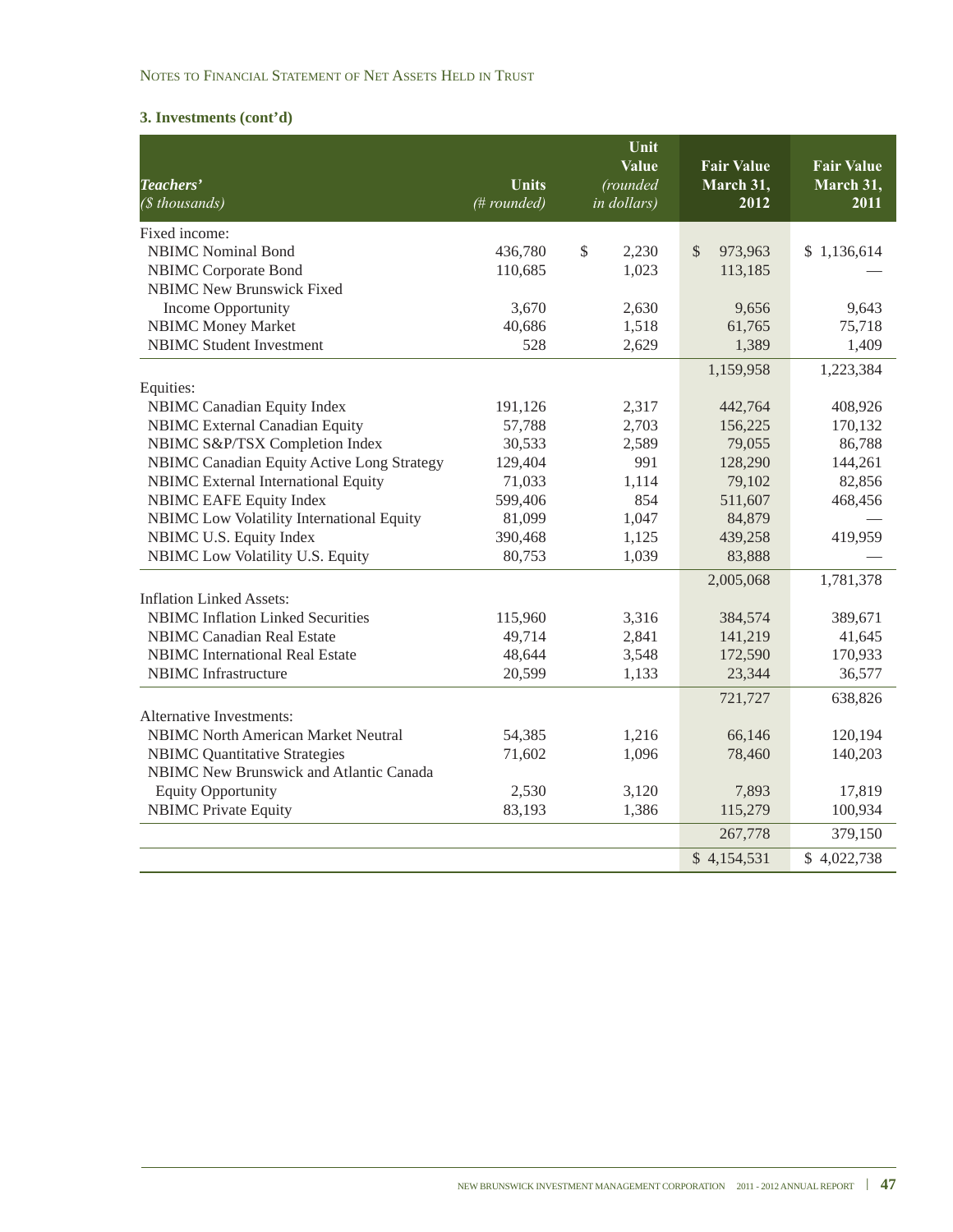| Judges'<br>(\$ thousands)                  | <b>Units</b><br>(# rounded) | Unit<br><b>Value</b><br>(rounded<br>in dollars) | <b>Fair Value</b><br>March 31,<br>2012 | <b>Fair Value</b><br>March 31,<br>2011 |
|--------------------------------------------|-----------------------------|-------------------------------------------------|----------------------------------------|----------------------------------------|
| Fixed income:                              |                             |                                                 |                                        |                                        |
| <b>NBIMC</b> Nominal Bond                  | 3,197                       | \$<br>2,230                                     | \$<br>7,129                            | \$<br>8,182                            |
| <b>NBIMC</b> Corporate Bond                | 828                         | 1,023                                           | 847                                    |                                        |
| <b>NBIMC New Brunswick Fixed</b>           |                             |                                                 |                                        |                                        |
| Income Opportunity                         | 27                          | 2,630                                           | 72                                     | 71                                     |
| <b>NBIMC</b> Money Market                  | 305                         | 1,518                                           | 463                                    | 556                                    |
| <b>NBIMC</b> Student Investment            | $\overline{4}$              | 2,629                                           | 10                                     | 10                                     |
|                                            |                             |                                                 | 8,521                                  | 8,819                                  |
| Equities:                                  |                             |                                                 |                                        |                                        |
| <b>NBIMC</b> Canadian Equity Index         | 1,564                       | 2,317                                           | 3,623                                  | 3,292                                  |
| <b>NBIMC</b> External Canadian Equity      | 432                         | 2,703                                           | 1,169                                  | 1,247                                  |
| NBIMC S&P/TSX Completion Index             | 228                         | 2,589                                           | 591                                    | 636                                    |
| NBIMC Canadian Equity Active Long Strategy | 968                         | 991                                             | 960                                    | 1,057                                  |
| <b>NBIMC</b> External International Equity | 531                         | 1,114                                           | 592                                    | 607                                    |
| <b>NBIMC EAFE Equity Index</b>             | 4,685                       | 854                                             | 3,999                                  | 3,602                                  |
| NBIMC Low Volatility International Equity  | 607                         | 1,047                                           | 635                                    |                                        |
| NBIMC U.S. Equity Index                    | 3,022                       | 1,125                                           | 3,400                                  | 3,190                                  |
| NBIMC Low Volatility U.S. Equity           | 604                         | 1,039                                           | 627                                    |                                        |
|                                            |                             |                                                 | 15,596                                 | 13,631                                 |
| <b>Inflation Linked Assets:</b>            |                             |                                                 |                                        |                                        |
| <b>NBIMC</b> Inflation Linked Securities   | 821                         | 3,316                                           | 2,721                                  | 2,708                                  |
| <b>NBIMC Canadian Real Estate</b>          | 372                         | 2,841                                           | 1,056                                  | 332                                    |
| <b>NBIMC</b> International Real Estate     | 278                         | 3,548                                           | 986                                    | 934                                    |
| <b>NBIMC</b> Infrastructure                | 149                         | 1,133                                           | 169                                    | 265                                    |
|                                            |                             |                                                 | 4,932                                  | 4,239                                  |
| Alternative Investments:                   |                             |                                                 |                                        |                                        |
| <b>NBIMC North American Market Neutral</b> | 407                         | 1,216                                           | 495                                    | 881                                    |
| <b>NBIMC</b> Quantitative Strategies       | 536                         | 1,096                                           | 587                                    | 1,027                                  |
| NBIMC New Brunswick and Atlantic Canada    |                             |                                                 |                                        |                                        |
| <b>Equity Opportunity</b>                  | 19                          | 3,120                                           | 59                                     | 129                                    |
| <b>NBIMC</b> Private Equity                | 640                         | 1,386                                           | 886                                    | 753                                    |
|                                            |                             |                                                 | 2,027                                  | 2,790                                  |
|                                            |                             |                                                 | \$<br>31,076                           | \$<br>29,479                           |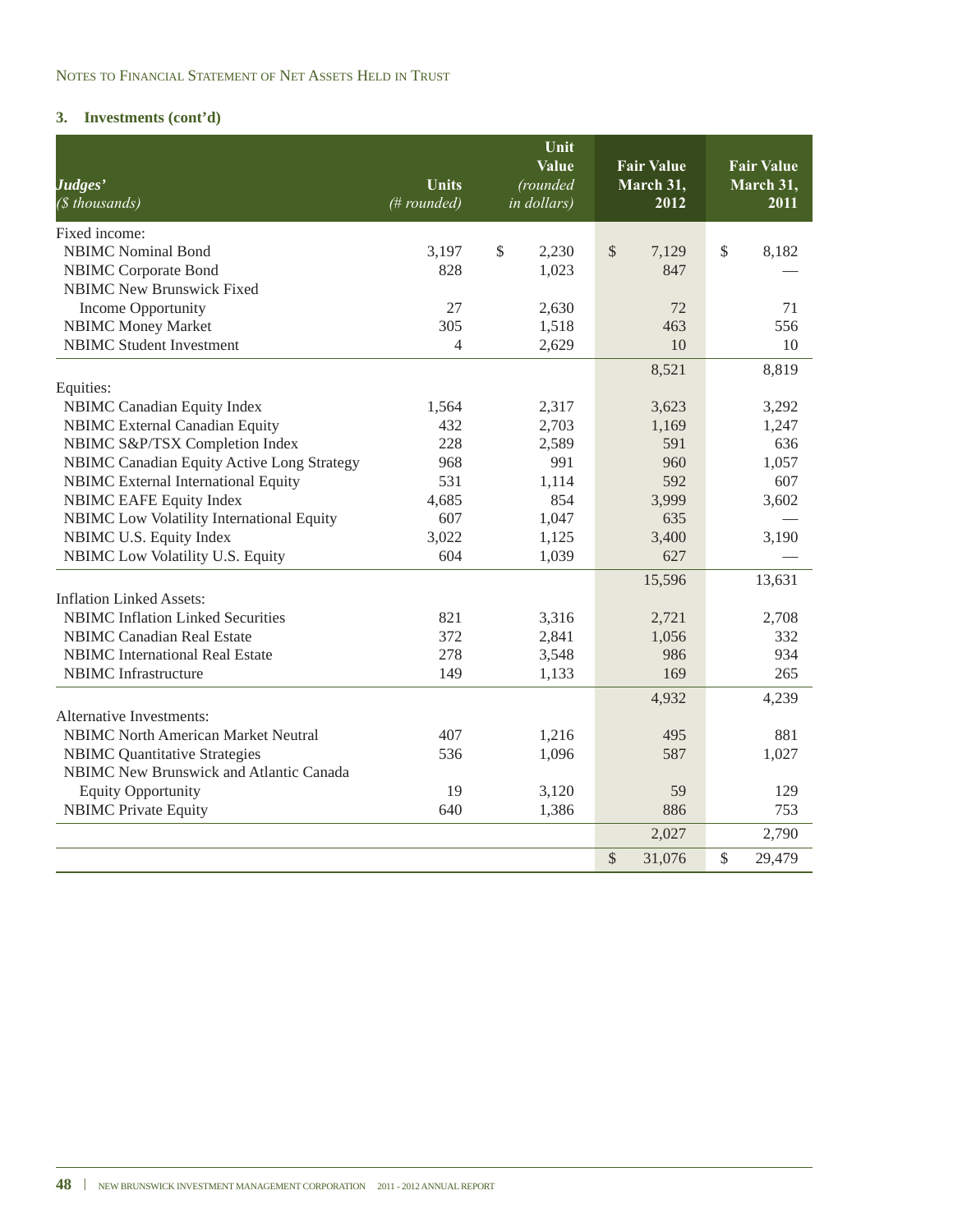#### *Fair Value Hierarchy*

The Funds have designated all of their investments to be held for trading. Accordingly, investments are valued at fair value with changes in fair values over time recognized in net investment income.

The determination of fair value is dependent upon the use of measurement inputs with varying degrees of subjectivity. The level of subjectivity can be classified and is referred to as the fair value hierarchy. The fair value hierarchy levels are:

Level 1 - Quoted market prices in active markets. This is considered to be the most reliable input for fair value measurement. A financial instrument is regarded as quoted in an active market if quoted prices are readily or regularly available from an exchange or prices represent actual and regularly occurring market transactions on an arm's length basis.

Level 2 – Inputs (other than quoted prices included within Level 1) that are observable for the investment, either directly or indirectly. These inputs include quoted prices for similar investments in active markets, quoted prices for identical or similar investments in markets that are not active, and inputs other than quoted prices that are observable for the investment. These are inputs that are derived principally from, or corroborated by, observable market data by correlation or other means.

Level 3 – Inputs that are unobservable that are used to measure fair value when observable inputs are not available. Unobservable inputs reflect subjective assumptions that market participants may use in pricing the investment.

Investments that are classified as Level 1 include publicly traded fixed income securities, publicly traded equity securities, real estate investment trusts (REITs) and exchange-traded funds and futures. Cash is a Level 1 investment.

Investments that are classified as Level 2 include short-term securities, non-publicly traded fixed income and equity securities as well as derivatives traded over-the-counter. These investments are valued based on a quotation from a recognized dealer, or by applying a spread to a similarly termed instrument.

Investments that are classified as Level 3 include private equity, real estate and infrastructure investments, as well as some fixed income instruments. These investments are typically private market investments and fair value is derived by using valuation techniques. The significant inputs and assumptions used in these valuation models are not observable and may involve significant subjectivity.

The Pension Funds typically hold their investments indirectly through units of the unit trust funds. For purposes of determining the classification of the inputs used in measuring fair value, the classification of each underlying investment of each unit trust fund is determined.

Certain unit trust funds hold units of the NBIMC Money Market Fund as a proxy for cash. The underlying investments of the NBIMC Money Market Fund include investments that have been measured using Level 1 and Level 2 inputs. Accordingly, the classification of units in the NBIMC Money Market Fund has been determined based on the lowest level input that is significant to the entire assessment, which is Level 2.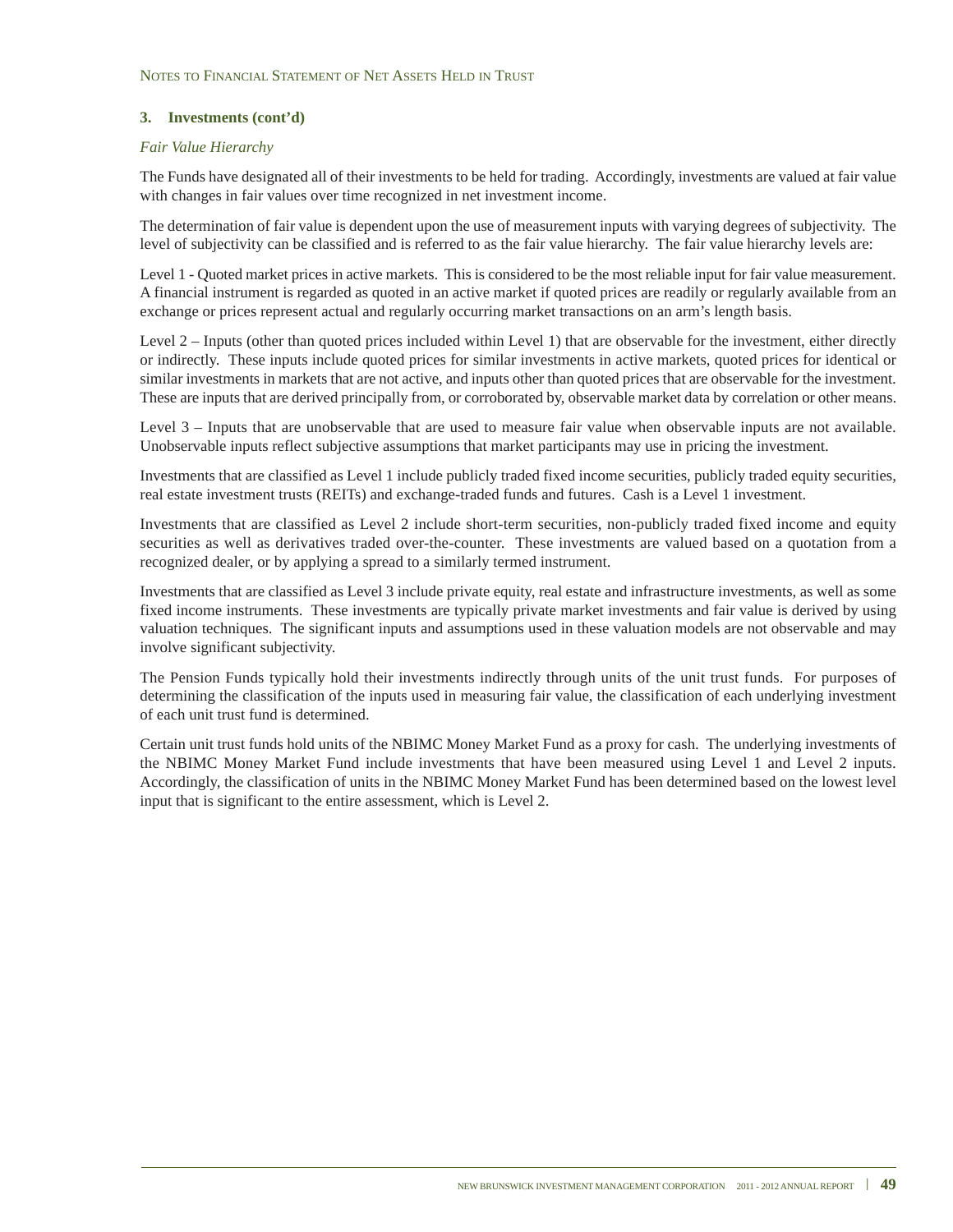The levels of input for valuation of the Funds' investments by asset class are shown in the following tables:

| (\$ thousands)          | <b>March 31, 2012</b> | <b>Level 1</b> | <b>Level 2</b> | Level 3                |
|-------------------------|-----------------------|----------------|----------------|------------------------|
| <b>Public Service</b>   |                       |                |                |                        |
| Fixed income            | \$1,430,228           | \$1,180,886    | \$<br>237,247  | $\mathbb{S}$<br>12,095 |
| Equities                | 2,625,642             | 1,882,832      | 742,810        |                        |
| Inflation linked assets | 827,866               | 269,260        | 457,529        | 101,077                |
| Alternative investments | 332,210               | 23,832         | 157,720        | 150,658                |
| <b>Teachers'</b>        |                       |                |                |                        |
| Fixed income            | \$1,159,959           | \$<br>959,074  | \$<br>191,251  | \$<br>9,634            |
| Equities                | 2,005,068             | 1,450,209      | 554,859        |                        |
| Inflation linked assets | 721,726               | 254,861        | 385,425        | 81,440                 |
| Alternative investments | 267,778               | 18,982         | 125,624        | 123,172                |
| Judges'                 |                       |                |                |                        |
| Fixed income            | \$<br>8,521           | \$<br>7.037    | \$<br>1,412    | \$<br>72               |
| Equities                | 15,596                | 11,172         | 4,424          |                        |
| Inflation linked assets | 4,932                 | 1,603          | 2,726          | 603                    |
| Alternative investments | 2,027                 | 142            | 940            | 945                    |

| (\$ thousands)          | <b>March 31, 2011</b> | Level 1       | Level 2        | Level 3                 |
|-------------------------|-----------------------|---------------|----------------|-------------------------|
| <b>Public Service</b>   |                       |               |                |                         |
| Fixed income            | \$1,504,677           | \$<br>922,636 | \$.<br>569,982 | $\mathcal{S}$<br>12,059 |
| Equities                | 2,331,670             | 1,542,233     | 789,437        |                         |
| Inflation linked assets | 723,387               | 180,702       | 440,307        | 102,378                 |
| Alternative investments | 470,672               | 323,835       | 2,517          | 144,320                 |
| <b>Teachers'</b>        |                       |               |                |                         |
| Fixed income            | \$1,223,384           | \$<br>758,059 | \$.<br>455,682 | $\mathcal{S}$<br>9,643  |
| Equities                | 1,781,378             | 1,191,890     | 589,488        |                         |
| Inflation linked assets | 638,826               | 189,432       | 371,272        | 78,122                  |
| Alternative investments | 379,150               | 258,978       | 2,013          | 118,159                 |
| Judges'                 |                       |               |                |                         |
| Fixed income            | \$<br>8,819           | \$<br>5,417   | \$<br>3,331    | $\mathcal{S}$<br>71     |
| Equities                | 13,631                | 9,008         | 4,623          |                         |
| Inflation linked assets | 4,239                 | 1,063         | 2,580          | 596                     |
| Alternative investments | 2,790                 | 1,897         | 15             | 878                     |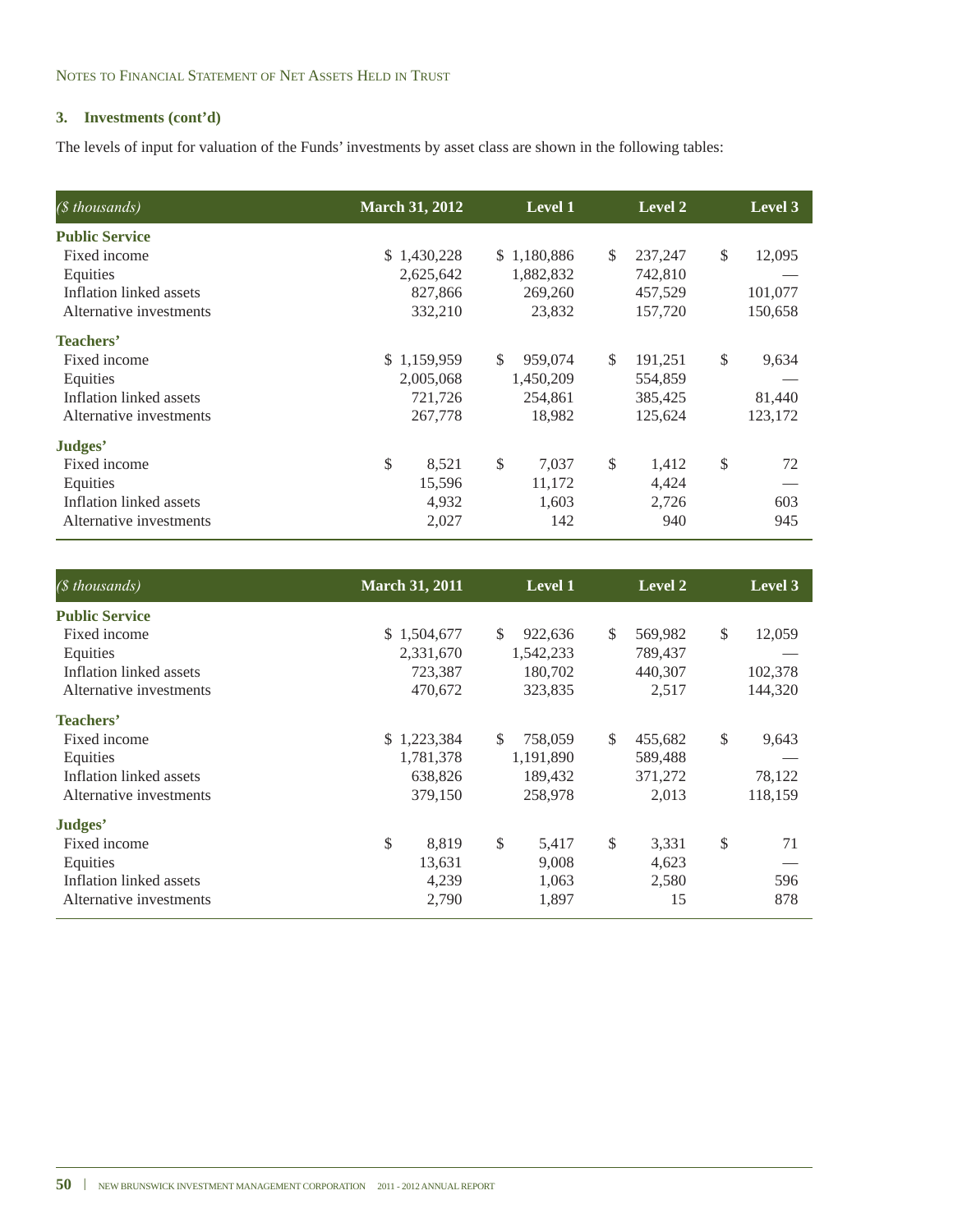A reconciliation for investments in Level 3 of the fair value hierarchy for the years ended March 31 are as follows:

| (\$thousands)           | <b>Fair Value</b><br>April 1,<br>2011 | <b>Gains (losses)</b> | in net<br>investment<br>income |               | <b>Purchases</b> | <b>Settlements</b> | <b>Transfers</b><br>out of<br>Level 3 |               | <b>Fair Value</b><br>March 31,<br>2012 |
|-------------------------|---------------------------------------|-----------------------|--------------------------------|---------------|------------------|--------------------|---------------------------------------|---------------|----------------------------------------|
| <b>Public Service</b>   |                                       |                       |                                |               |                  |                    |                                       |               |                                        |
| Fixed income            | 12,059<br>S.                          | $\mathbb{S}$          | 405                            | \$            |                  | \$<br>369          | \$                                    | \$            | 12,095                                 |
| Inflation linked assets | 102,378                               |                       | 7,763                          |               | 14,494           | 23,558             |                                       |               | 101,077                                |
| Alternative investments | 144,320                               |                       | 28,751                         |               | 26,209           | 48,622             |                                       |               | 150,658                                |
| Teachers'               |                                       |                       |                                |               |                  |                    |                                       |               |                                        |
| Fixed income            | \$<br>9,643                           | $\mathcal{S}$         | 285                            |               |                  | \$<br>294          | \$                                    | \$            | 9,634                                  |
| Inflation linked assets | 78,122                                |                       | 11,154                         |               | 11,551           | 19,387             |                                       |               | 81,440                                 |
| Alternative investments | 118,159                               |                       | 23,347                         |               | 21,427           | 39,761             |                                       |               | 123,172                                |
| Judges'                 |                                       |                       |                                |               |                  |                    |                                       |               |                                        |
| Fixed income            | \$<br>71                              | \$                    | 3                              | $\mathcal{S}$ |                  | \$<br>2            | \$                                    | $\mathcal{S}$ | 72                                     |
| Inflation linked assets | 596                                   |                       | 62                             |               | 86               | 141                |                                       |               | 603                                    |
| Alternative investments | 878                                   |                       | 204                            |               | 165              | 302                |                                       |               | 945                                    |

| $($$ thousands)         |     | <b>Fair Value</b><br>April 1,<br>2010 | <b>Gains</b> (losses)<br>in net<br>investment<br>income | <b>Purchases</b> | <b>Settlements</b> | <b>Transfers</b><br>out of<br>Level 3 | <b>Fair Value</b><br>March 31,<br>2011 |
|-------------------------|-----|---------------------------------------|---------------------------------------------------------|------------------|--------------------|---------------------------------------|----------------------------------------|
| <b>Public Service</b>   |     |                                       |                                                         |                  |                    |                                       |                                        |
| Fixed income            | S.  | 12,299                                | \$<br>88                                                | \$               | \$<br>328          | \$                                    | \$<br>12,059                           |
| Inflation linked assets |     | 55,482                                | 11,099                                                  | 79.407           | 43,610             |                                       | 102,378                                |
| Alternative investments |     | 106,979                               | 20,605                                                  | 32,152           | 15,416             |                                       | 144,320                                |
| <b>Teachers'</b>        |     |                                       |                                                         |                  |                    |                                       |                                        |
| Fixed income            | \$. | 9,948                                 | \$<br>(40)                                              |                  | \$<br>265          | \$                                    | \$<br>9,643                            |
| Inflation linked assets |     | 43.690                                | 8,002                                                   | 62,774           | 36,344             |                                       | 78,122                                 |
| Alternative investments |     | 88,658                                | 15,810                                                  | 26,296           | 12,605             |                                       | 118,159                                |
| Judges'                 |     |                                       |                                                         |                  |                    |                                       |                                        |
| Fixed income            | \$  | 72                                    | \$                                                      | \$               | \$                 | \$                                    | \$<br>71                               |
| Inflation linked assets |     | 332                                   | 56                                                      | 464              | 256                |                                       | 596                                    |
| Alternative investments |     | 655                                   | 120                                                     | 196              | 93                 |                                       | 878                                    |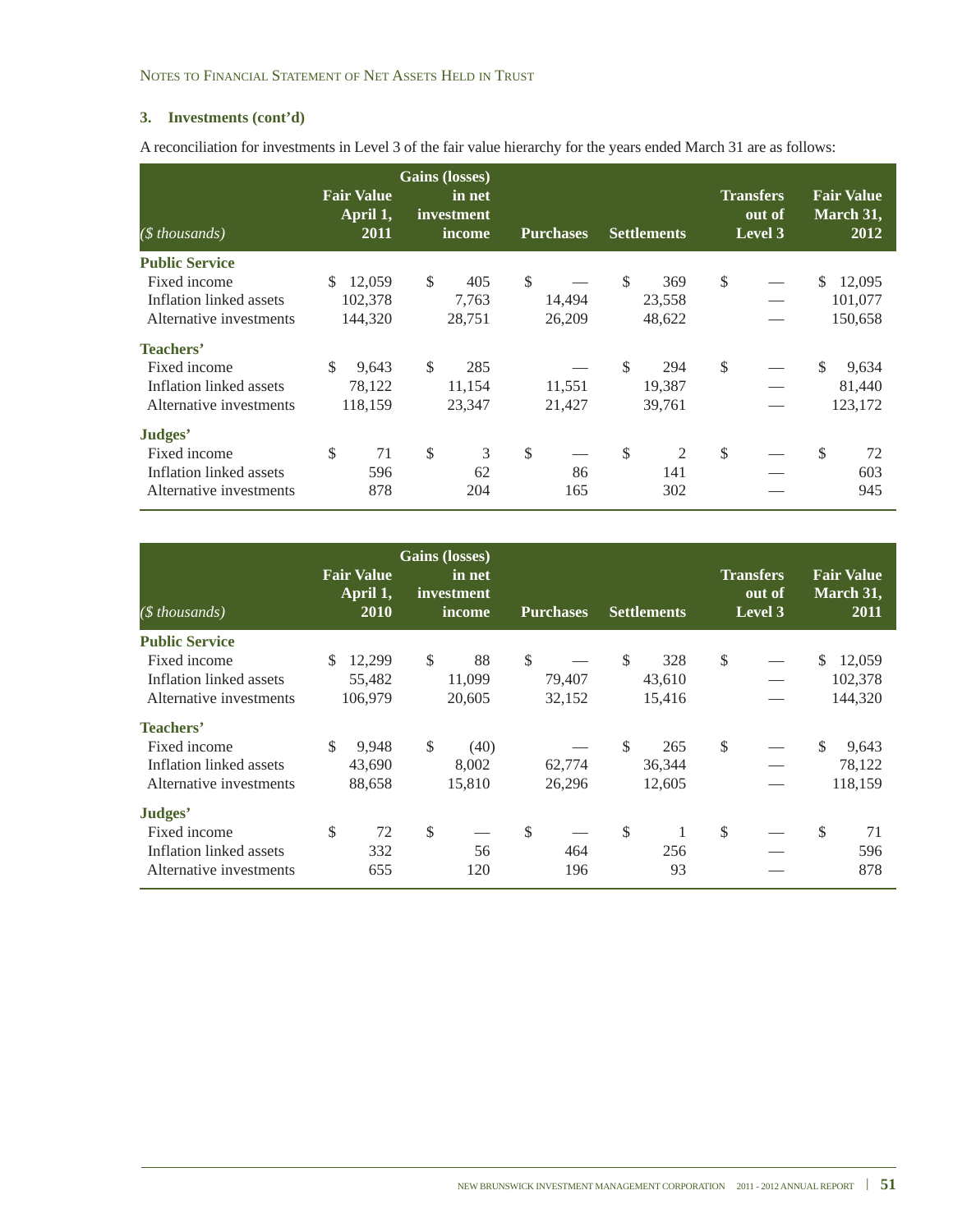#### *Collateral*

NBIMC conducts certain of its investment activities on behalf of the Funds by trading through broker channels on regulated exchanges and in the over-the-counter market.

Brokers typically require that collateral be pledged against potential market fluctuations when trading in derivative financial instruments or when shorting security positions. As at March 31, 2012 the fair value of securities that have been deposited or pledged with various financial institutions as collateral or margin are as follows:

|                |                | 2012      | 2011          |
|----------------|----------------|-----------|---------------|
| Public Service |                | \$152,038 | \$<br>219,353 |
| Teachers'      | $\mathbb{S}^-$ | 120,873   | \$<br>175,155 |
| Judges'        | S              | 906       | \$<br>1,285   |

#### **4. Financial Instrument Risk Management**

Financial instruments are exposed to risks such as market, interest rate, credit and liquidity risk. Under its terms of reference, the Board of Directors has overall responsibility for understanding the principal risks facing the Funds and the systems that management has put in place to mitigate and manage those risks. Accordingly, the Board of Directors is responsible for the establishment of a Statement of Investment Policy for each of the Funds. Day-to-day investment activities and monitoring of risk controls are delegated to management, which acts in accordance with the Statements of Investment Policy. Management produces quarterly reporting of investment performance, policy compliance, and trends and changes in investment risks for the Board.

Management, using information from independent actuarial valuations as well as expectations concerning financial markets, is responsible for the development of a recommended investment asset mix that seeks to deliver the long-term investment return required in the actuarial valuation of each pension plan. This process has the intent of constructing the most efficient investment portfolio to meet the actuarial requirements in a risk controlled fashion. This recommended strategic asset allocation is prepared on at least a triennial basis for consideration by the Board. Once approved, management is responsible for the implementation of the asset mix.

An Investment Risk Management Committee, consisting of a cross-functional team of investment, finance and administrative staff, review all proposed and modified investment strategies before implementation to ensure procedures are designed to measure and monitor expected risk exposures. Following implementation, the Compliance, Risk and Performance Measurement department provides independent regular oversight of all securities trading practices against management's approved investment procedures.

As part of the risk management function, and supplemental to the Statement of Investment Policy, NBIMC also uses a statistical modeling technique known as Value at Risk (VaR) to estimate the probability of loss on investment portfolios. Using return, volatility, and correlation figures, VaR models attempt to aggregate the risks involved in separate investments into one cohesive measure. This aggregation involves certain simplifying assumptions, most notably with respect to the shape of the return distribution for the assets being modeled, which can limit the ability of a VaR system to forecast risk in all market environments. Despite these modeling challenges, well constructed VaR systems provide a valuable way to aggregate separate investment risks into one cohesive measure, and therefore monitor and analyze these risks over time.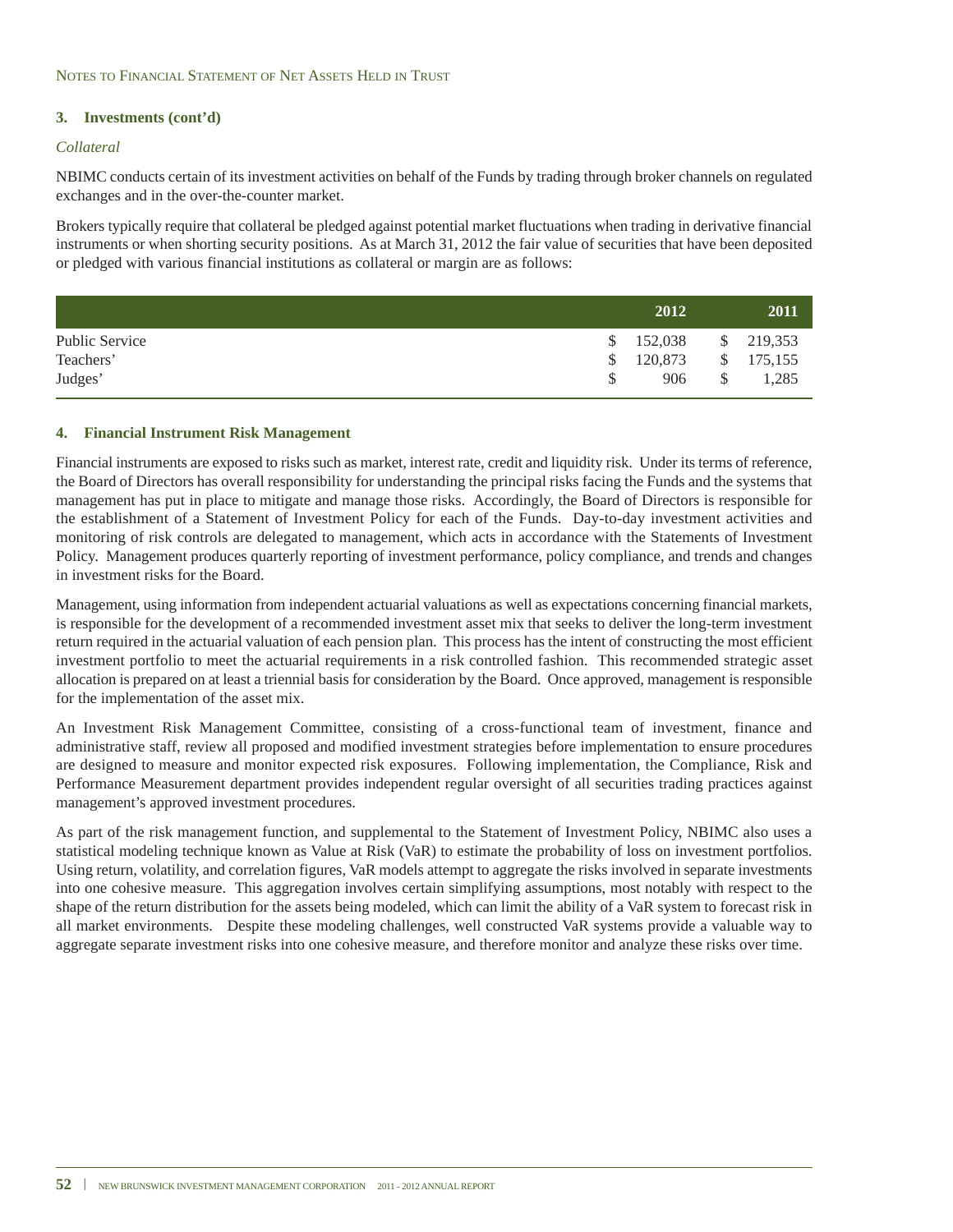#### (a) Market Risk:

Market risk is the risk that the value of an investment will fluctuate as a result of changes in market prices whether those changes are caused by factors specific to the individual investment or factors affecting all securities traded in the market. In addition to exposure to foreign currency risk, interest rate risk, credit risk and pricing risk as discussed below, the Funds are exposed to other market risks. Investment strategies may involve the use of financial derivatives such as forward foreign exchange contracts or total return swaps. Investment strategies also include "market neutral" strategies whereby an investment in a long position in one stock is matched with a short position in another stock, typically within the same industry sector. The Statement of Investment Policy for each Fund precludes the use of leverage in the investment portfolio. Accordingly, to the extent that there is market exposure from derivative investments, the Funds will hold cash underlay equal to the amount of market exposure. Market neutral strategies mitigate market risk through adherence to maximum investment limits and stop loss constraints, and are also supported by cash underlay.

#### (b) Foreign Currency Risk:

Foreign currency risk arises from a unit trust fund holding investments denominated in currencies other than the Canadian Dollar. Fluctuations in the relative value of the Canadian Dollar against these foreign currencies can result in a positive or a negative effect on the fair value of investments. Management considers exposure to foreign currencies to provide diversification benefit. The Statement of Investment Policy for each Fund specifies the policy decision to not hedge foreign currency exposure.

Foreign currency hedging remains permitted within the investment policies of the underlying unit trust funds. NBIMC may mitigate this risk through the use of foreign exchange forward contracts *(see also note 5)*. The net underlying unhedged currency exposures, expressed in Canadian dollar equivalents, as at March 31, 2012 are as follows:

| <b>Public Service</b>         | <b>2012 Fair Value by Currency</b> |                |                     |              |  |  |  |  |  |  |
|-------------------------------|------------------------------------|----------------|---------------------|--------------|--|--|--|--|--|--|
| ( <i>§</i> thousands)         | <b>Total Exposure</b>              | <b>Hedging</b> | <b>Net Exposure</b> | <b>Total</b> |  |  |  |  |  |  |
| Canadian Dollar               | 3,335,020<br>S                     | \$.<br>11,409  | 3.346.429<br>S.     | 64.16 %      |  |  |  |  |  |  |
| <b>United States Dollar</b>   | 1,016,973                          | (4,151)        | 1,012,822           | 19.42        |  |  |  |  |  |  |
| Euro                          | 277,140                            | 74             | 277,214             | 5.31         |  |  |  |  |  |  |
| Japanese Yen                  | 169,339                            |                | 169,339             | 3.25         |  |  |  |  |  |  |
| <b>British Pound Sterling</b> | 194,282                            | (7, 332)       | 186,950             | 3.58         |  |  |  |  |  |  |
| Swiss Frank                   | 66.128                             |                | 66,128              | 1.27         |  |  |  |  |  |  |
| Danish Kroner                 | 8.931                              |                | 8.931               | 0.17         |  |  |  |  |  |  |
| Norwegian Kroner              | 7,564                              |                | 7,564               | 0.15         |  |  |  |  |  |  |
| Swedish Kroner                | 24,521                             |                | 24,521              | 0.47         |  |  |  |  |  |  |
| Other                         | 116,047                            |                | 116,047             | 2.22         |  |  |  |  |  |  |
| Investments                   | 5,215,945<br>S                     | \$             | 5,215,945<br>\$     | 100.00 %     |  |  |  |  |  |  |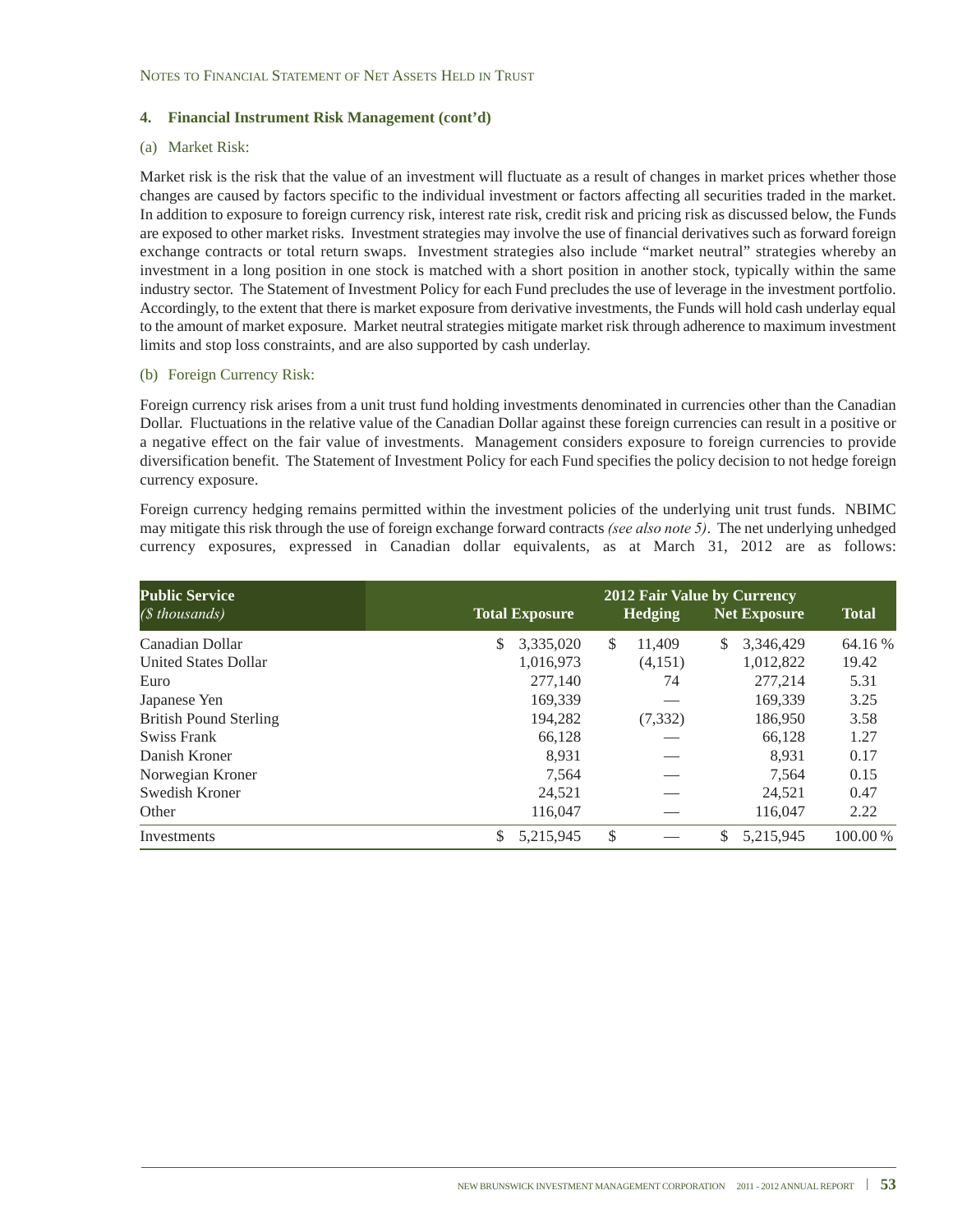| Teachers'                     | <b>2012 Fair Value by Currency</b> |                       |                 |              |  |  |  |  |  |  |
|-------------------------------|------------------------------------|-----------------------|-----------------|--------------|--|--|--|--|--|--|
| (\$ thousands)                | <b>Total Exposure</b>              | Hedging               | Net Exposure    | <b>Total</b> |  |  |  |  |  |  |
| Canadian Dollar               | 2,657,067<br>S.                    | <sup>S</sup><br>9.451 | 2,666,518<br>S  | 64.18 %      |  |  |  |  |  |  |
| <b>United States Dollar</b>   | 834.081                            | (3,430)               | 830,651         | 20.00        |  |  |  |  |  |  |
| Euro                          | 214,566                            | 60                    | 214,626         | 5.17         |  |  |  |  |  |  |
| Japanese Yen                  | 129,098                            |                       | 129,098         | 3.11         |  |  |  |  |  |  |
| <b>British Pound Sterling</b> | 149,141                            | (6,081)               | 143,060         | 3.44         |  |  |  |  |  |  |
| Swiss Frank                   | 50,397                             |                       | 50,397          | 1.21         |  |  |  |  |  |  |
| Danish Kroner                 | 6,815                              |                       | 6,815           | 0.16         |  |  |  |  |  |  |
| Norwegian Kroner              | 5.769                              |                       | 5.769           | 0.14         |  |  |  |  |  |  |
| Swedish Kroner                | 18,680                             |                       | 18,680          | 0.45         |  |  |  |  |  |  |
| Other                         | 88,917                             |                       | 88,917          | 2.14         |  |  |  |  |  |  |
| Investments                   | \$<br>4,154,531                    | S                     | \$<br>4,154,531 | 100.00%      |  |  |  |  |  |  |

| Judges'                       | <b>2012 Fair Value by Currency</b> |                       |    |                |                     |        |              |  |  |  |
|-------------------------------|------------------------------------|-----------------------|----|----------------|---------------------|--------|--------------|--|--|--|
| (\$ thousands)                |                                    | <b>Total Exposure</b> |    | <b>Hedging</b> | <b>Net Exposure</b> |        | <b>Total</b> |  |  |  |
| Canadian Dollar               | \$                                 | 19,872                | S  | 68             | \$                  | 19,940 | 64.16 %      |  |  |  |
| <b>United States Dollar</b>   |                                    | 6,061                 |    | (24)           |                     | 6,037  | 19.43        |  |  |  |
| Euro                          |                                    | 1,663                 |    |                |                     | 1,663  | 5.35         |  |  |  |
| Japanese Yen                  |                                    | 1,003                 |    |                |                     | 1,003  | 3.23         |  |  |  |
| <b>British Pound Sterling</b> |                                    | 1,154                 |    | (44)           |                     | 1,110  | 3.57         |  |  |  |
| Swiss Frank                   |                                    | 392                   |    |                |                     | 392    | 1.26         |  |  |  |
| Danish Kroner                 |                                    | 53                    |    |                |                     | 53     | 0.17         |  |  |  |
| Norwegian Kroner              |                                    | 45                    |    |                |                     | 45     | 0.14         |  |  |  |
| Swedish Kroner                |                                    | 145                   |    |                |                     | 145    | 0.47         |  |  |  |
| Other                         |                                    | 688                   |    |                |                     | 688    | 2.22         |  |  |  |
| Investments                   | \$                                 | 31,076                | \$ |                | \$                  | 31,076 | 100.00 %     |  |  |  |

The net underlying unhedged currency exposures, expressed in Canadian dollar equivalents, as at March 31, 2011 are as follows:

| <b>Public Service</b>         | <b>2011 Fair Value by Currency</b> |                |           |                 |              |  |  |  |  |  |
|-------------------------------|------------------------------------|----------------|-----------|-----------------|--------------|--|--|--|--|--|
| (\$ thousands)                | <b>Total Exposure</b>              | <b>Hedging</b> |           | Net Exposure    | <b>Total</b> |  |  |  |  |  |
| Canadian Dollar               | \$<br>3,441,649                    | \$             | 47,370    | 3,489,019<br>\$ | 69.35 %      |  |  |  |  |  |
| <b>United States Dollar</b>   | 899.889                            |                | (40, 385) | 859,504         | 17.08        |  |  |  |  |  |
| Euro                          | 245,606                            |                | (343)     | 245,263         | 4.88         |  |  |  |  |  |
| Japanese Yen                  | 126,800                            |                |           | 126,800         | 2.52         |  |  |  |  |  |
| <b>British Pound Sterling</b> | 143,408                            |                | (6,642)   | 136,766         | 2.72         |  |  |  |  |  |
| Swiss Frank                   | 48,114                             |                |           | 48,114          | 0.96         |  |  |  |  |  |
| Danish Kroner                 | 6,831                              |                |           | 6.831           | 0.14         |  |  |  |  |  |
| Norwegian Kroner              | 5,754                              |                |           | 5,754           | 0.11         |  |  |  |  |  |
| Swedish Kroner                | 19,886                             |                |           | 19,886          | 0.40         |  |  |  |  |  |
| Other                         | 92,469                             |                |           | 92,469          | 1.84         |  |  |  |  |  |
| Investments                   | \$<br>5,030,406                    | \$             |           | \$<br>5,030,406 | 100.00 %     |  |  |  |  |  |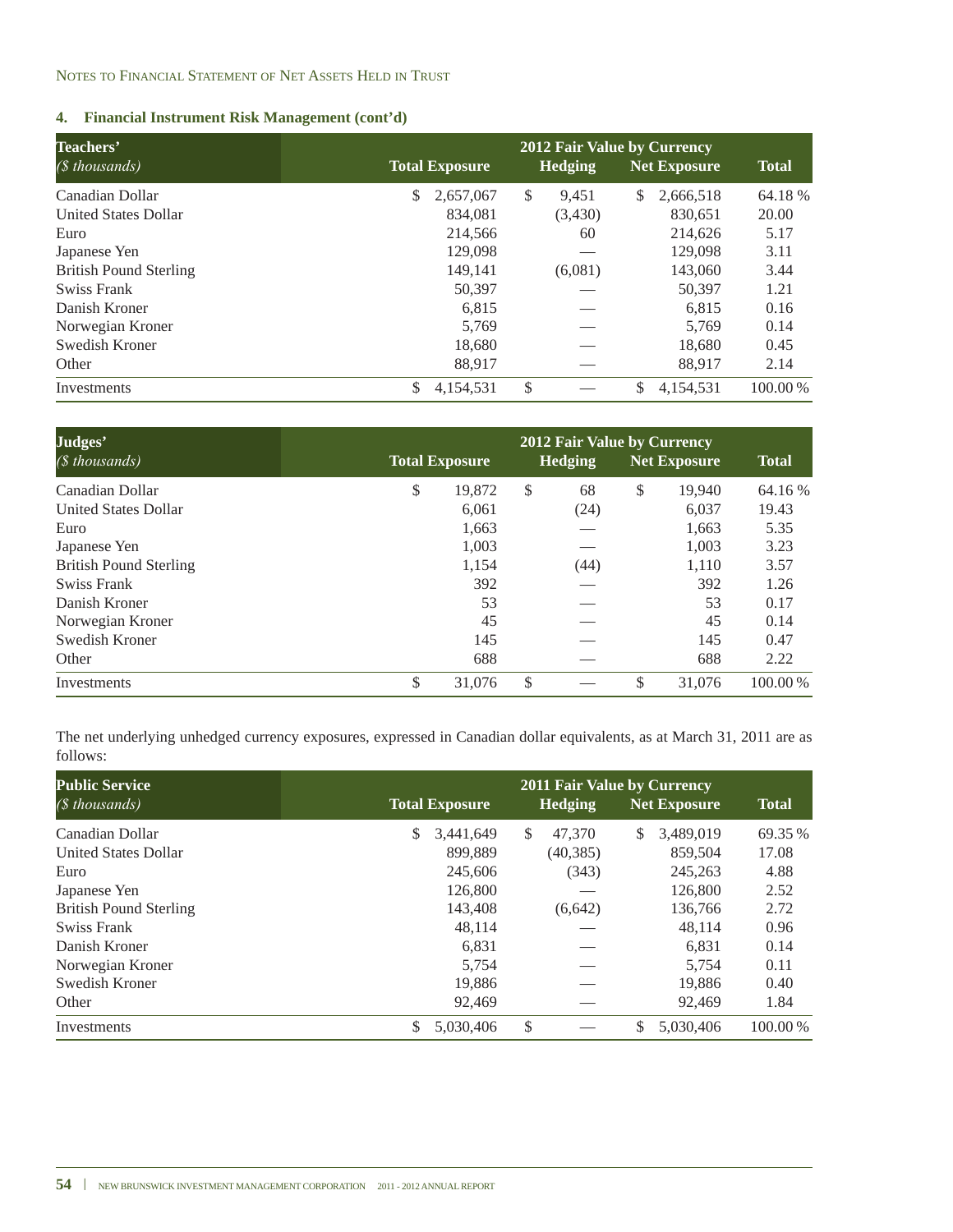#### NOTES TO FINANCIAL STATEMENT OF NET ASSETS HELD IN TRUST

## **4. Financial Instrument Risk Management (cont'd)**

| Teachers'                     | <b>2011 Fair Value by Currency</b> |                       |               |                |    |                     |              |  |  |  |
|-------------------------------|------------------------------------|-----------------------|---------------|----------------|----|---------------------|--------------|--|--|--|
| (\$ thousands)                |                                    | <b>Total Exposure</b> |               | <b>Hedging</b> |    | <b>Net Exposure</b> | <b>Total</b> |  |  |  |
| Canadian Dollar               | \$                                 | 2,748,379             | <sup>\$</sup> | 38.168         | \$ | 2,786,547           | 69.27 %      |  |  |  |
| <b>United States Dollar</b>   |                                    | 747.731               |               | (32,525)       |    | 715,206             | 17.78        |  |  |  |
| Euro                          |                                    | 189,503               |               | (287)          |    | 189,216             | 4.70         |  |  |  |
| Japanese Yen                  |                                    | 96,180                |               |                |    | 96,180              | 2.39         |  |  |  |
| <b>British Pound Sterling</b> |                                    | 109,449               |               | (5,356)        |    | 104,093             | 2.59         |  |  |  |
| Swiss Frank                   |                                    | 36,495                |               |                |    | 36,495              | 0.91         |  |  |  |
| Danish Kroner                 |                                    | 5,181                 |               |                |    | 5,181               | 0.13         |  |  |  |
| Norwegian Kroner              |                                    | 4,365                 |               |                |    | 4,365               | 0.11         |  |  |  |
| Swedish Kroner                |                                    | 15.084                |               |                |    | 15.084              | 0.37         |  |  |  |
| Other                         |                                    | 70,371                |               |                |    | 70,371              | 1.75         |  |  |  |
| Investments                   | \$                                 | 4.022.738             | \$            |                | \$ | 4.022.738           | 100.00 %     |  |  |  |

| Judges'<br>(\$ thousands)     | <b>Total Exposure</b> | <b>2011 Fair Value by Currency</b><br><b>Net Exposure</b><br><b>Hedging</b> |    |        |            |
|-------------------------------|-----------------------|-----------------------------------------------------------------------------|----|--------|------------|
| Canadian Dollar               | \$<br>20.164          | \$<br>278                                                                   | \$ | 20,442 | 69.34 %    |
| <b>United States Dollar</b>   | 5,281                 | (237)                                                                       |    | 5,044  | 17.11      |
| Euro                          | 1,447                 | (2)                                                                         |    | 1,445  | 4.90       |
| Japanese Yen                  | 739                   |                                                                             |    | 739    | 2.51       |
| <b>British Pound Sterling</b> | 838                   | (39)                                                                        |    | 799    | 2.71       |
| Swiss Frank                   | 281                   |                                                                             |    | 281    | 0.95       |
| Danish Kroner                 | 40                    |                                                                             |    | 40     | 0.14       |
| Norwegian Kroner              | 34                    |                                                                             |    | 34     | 0.12       |
| Swedish Kroner                | 116                   |                                                                             |    | 116    | 0.39       |
| Other                         | 539                   |                                                                             |    | 539    | 1.83       |
| Investments                   | \$<br>29,479          | \$                                                                          | \$ | 29.479 | $100.00\%$ |

A 1% increase or decrease in the value of the Canadian dollar against all currencies would result in an approximate increase or decrease in the value of the Funds' net investment assets of: Public Service - \$18,695 (2011 - \$15,413), Teachers' - \$14,880 (2011 - \$12,362) and Judges' - \$111 (2011 - \$90).

#### (c) Interest Rate Risk:

Interest rate risk refers to the effect on the market value of investments due to fluctuation of interest rates. Management adheres to guidelines on duration and yield curve, which are designed to mitigate the risk of interest rate volatility. Duration is the present value, expressed in years, of the yield, coupon, final maturity and call features of interest-bearing financial instruments.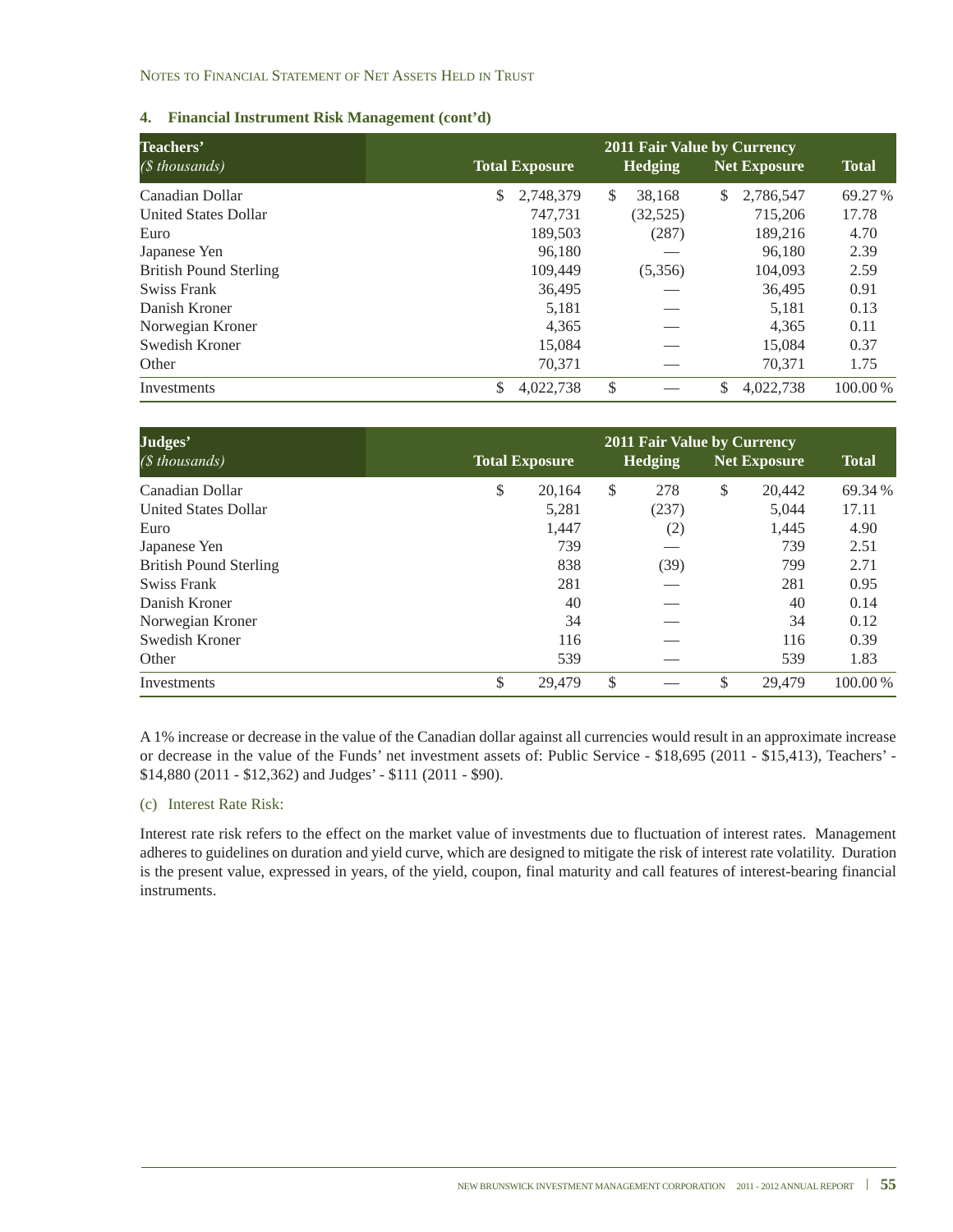At March 31, the duration for the interest-bearing securities, by unit trust fund, and the sensitivity to an increase or decrease of 0.25% in interest rates, are as follows:

|                                          |                                                                          | 2012                       |                                                        | 2011                                                                     |                            |                                                        |  |
|------------------------------------------|--------------------------------------------------------------------------|----------------------------|--------------------------------------------------------|--------------------------------------------------------------------------|----------------------------|--------------------------------------------------------|--|
| <b>Public Service</b><br>(\$ thousands)  | <b>Fixed</b><br><b>Income</b><br><b>Instruments</b><br><b>Fair Value</b> | <b>Duration</b><br>(vears) | <b>Sensitivity</b><br>to $0.25%$<br>change<br>in rates | <b>Fixed</b><br><b>Income</b><br><b>Instruments</b><br><b>Fair Value</b> | <b>Duration</b><br>(years) | <b>Sensitivity</b><br>to $0.25%$<br>change<br>in rates |  |
| <b>NBIMC</b> Nominal Bond                | \$1,172,601                                                              | 7.2                        | 20,439<br>\$                                           | \$1,372,062                                                              | 6.6                        | 21,960<br>S                                            |  |
| <b>NBIMC</b> Corporate Bond              | 130,744                                                                  | 6.4                        | 2,032                                                  |                                                                          |                            |                                                        |  |
| <b>NBIMC</b> New Brunswick Fixed         |                                                                          |                            |                                                        |                                                                          |                            |                                                        |  |
| Income Opportunity                       | 12,095                                                                   | 5.2                        | 136                                                    | 12,059                                                                   | 5.5                        | 143                                                    |  |
| <b>NBIMC Money Market</b>                |                                                                          |                            | $-$                                                    | 11.458                                                                   | 0.5                        | 13                                                     |  |
| <b>NBIMC</b> Student Investment          | 532                                                                      | 6.9                        | 9                                                      | 557                                                                      | 6.3                        | 9                                                      |  |
| <b>NBIMC</b> Inflation Linked Securities | 451,308                                                                  | 16.8                       | 18,369                                                 | 455,610                                                                  | 16.4                       | 18,083                                                 |  |
|                                          | \$1,767,280                                                              |                            |                                                        | \$1.851.746                                                              |                            |                                                        |  |

|                                          |                                                                          | 2012                       |                                                        | 2011                                                                     |                            |                                                        |  |
|------------------------------------------|--------------------------------------------------------------------------|----------------------------|--------------------------------------------------------|--------------------------------------------------------------------------|----------------------------|--------------------------------------------------------|--|
| Teachers'<br>(\$ thousands)              | <b>Fixed</b><br><b>Income</b><br><b>Instruments</b><br><b>Fair Value</b> | <b>Duration</b><br>(vears) | <b>Sensitivity</b><br>to $0.25%$<br>change<br>in rates | <b>Fixed</b><br><b>Income</b><br><b>Instruments</b><br><b>Fair Value</b> | <b>Duration</b><br>(vears) | <b>Sensitivity</b><br>to $0.25%$<br>change<br>in rates |  |
| <b>NBIMC</b> Nominal Bond                | \$<br>954,341                                                            | 7.2                        | <sup>\$</sup><br>16,634                                | \$1,116,989                                                              | 6.6                        | 17,878<br>S                                            |  |
| <b>NBIMC</b> Corporate Bond              | 104,138                                                                  | 6.4                        | 1,618                                                  |                                                                          |                            |                                                        |  |
| <b>NBIMC</b> New Brunswick               |                                                                          |                            |                                                        |                                                                          |                            |                                                        |  |
| <b>Fixed Income Opportunity</b>          | 9,634                                                                    | 5.2                        | 109                                                    | 9.643                                                                    | 5.5                        | 114                                                    |  |
| <b>NBIMC Money Market</b>                |                                                                          |                            | $\hspace{0.1cm}$                                       | 9.118                                                                    | 0.5                        | 11                                                     |  |
| <b>NBIMC</b> Student Investment          | 579                                                                      | 6.9                        | 10                                                     | 607                                                                      | 6.3                        | 9                                                      |  |
| <b>NBIMC</b> Inflation Linked Securities | 380,004                                                                  | 16.8                       | 15,467                                                 | 384,182                                                                  | 16.4                       | 15,248                                                 |  |
|                                          | \$1,448,696                                                              |                            |                                                        | \$1,520,539                                                              |                            |                                                        |  |

|                                          |                                                                          | 2012                       |                                                        | 2011                                                                     |                            |                                                         |  |  |
|------------------------------------------|--------------------------------------------------------------------------|----------------------------|--------------------------------------------------------|--------------------------------------------------------------------------|----------------------------|---------------------------------------------------------|--|--|
| Judges'<br>(\$ thousands)                | <b>Fixed</b><br><b>Income</b><br><b>Instruments</b><br><b>Fair Value</b> | <b>Duration</b><br>(years) | <b>Sensitivity</b><br>to $0.25%$<br>change<br>in rates | <b>Fixed</b><br><b>Income</b><br><b>Instruments</b><br><b>Fair Value</b> | <b>Duration</b><br>(vears) | <b>Sensitivity</b><br>to $0.25\%$<br>change<br>in rates |  |  |
| <b>NBIMC</b> Nominal Bond                | \$<br>6.986                                                              | 7.2                        | $\mathcal{S}$<br>122                                   | \$<br>8.040                                                              | 6.6 <sup>°</sup>           | 129                                                     |  |  |
| <b>NBIMC</b> Corporate Bond              | 779                                                                      | 6.4                        | 12                                                     |                                                                          |                            |                                                         |  |  |
| <b>NBIMC</b> New Brunswick               |                                                                          |                            |                                                        |                                                                          |                            |                                                         |  |  |
| <b>Fixed Income Opportunity</b>          | 72                                                                       | 5.2                        | $\mathbf{1}$                                           | 71                                                                       | 5.5                        | 1                                                       |  |  |
| <b>NBIMC Money Market</b>                |                                                                          |                            |                                                        | 67                                                                       | 0.5                        |                                                         |  |  |
| <b>NBIMC</b> Student Investment          | $\overline{4}$                                                           | 6.9                        |                                                        | 5                                                                        | 6.3                        |                                                         |  |  |
| <b>NBIMC</b> Inflation Linked Securities | 2,689                                                                    | 16.8                       | 109                                                    | 2,670                                                                    | 16.4                       | 106                                                     |  |  |
|                                          | \$<br>10,530                                                             |                            |                                                        | \$<br>10,853                                                             |                            |                                                         |  |  |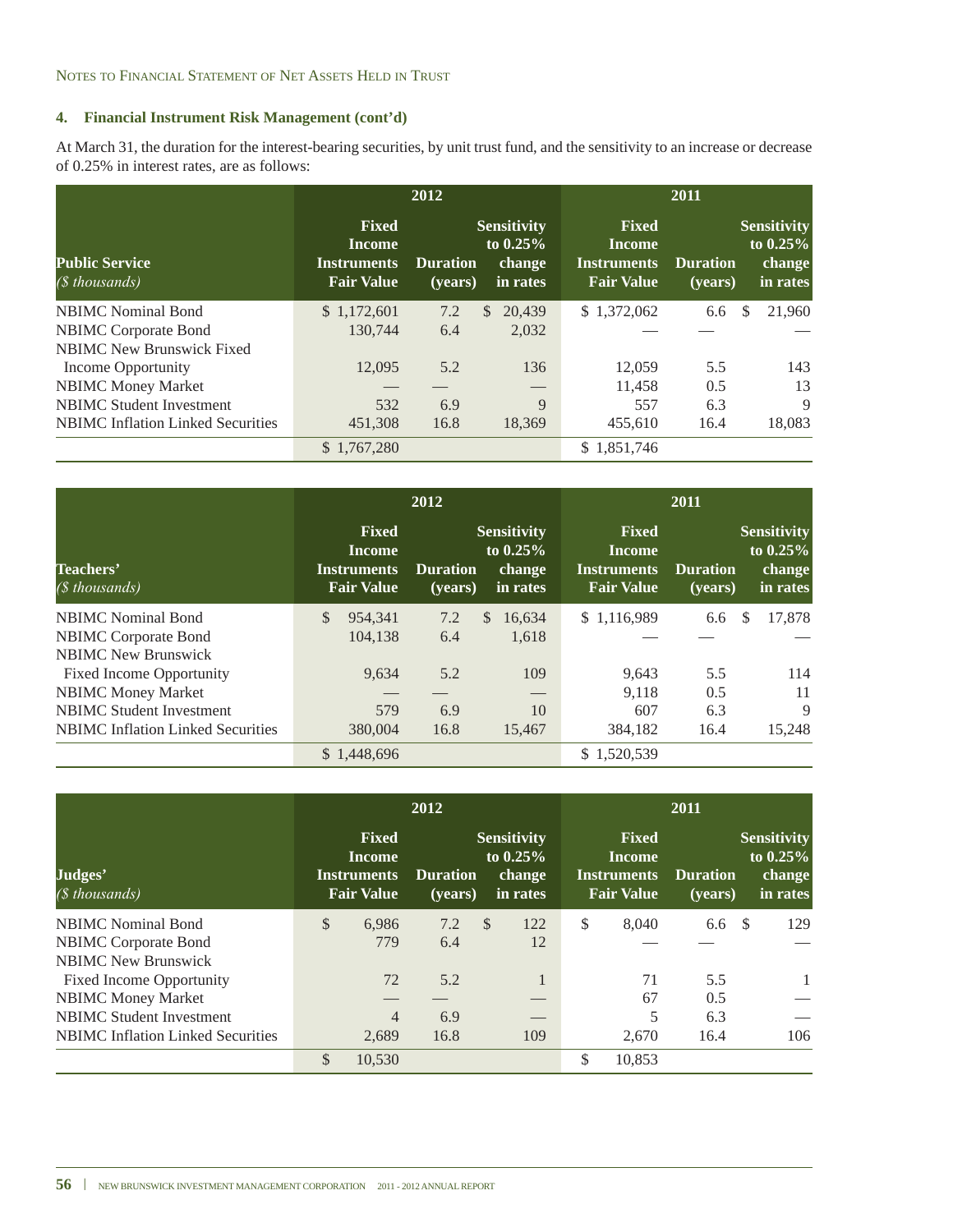The terms to maturity and average effective yields of the interest-bearing financial instruments as at March 31, are as follows:

|                                          |                  |                       | 2012<br><b>Term to Maturity</b> |                         |              | 2011                                        |              |                                                    |
|------------------------------------------|------------------|-----------------------|---------------------------------|-------------------------|--------------|---------------------------------------------|--------------|----------------------------------------------------|
| <b>Public Service</b><br>$($$ thousands) | Within<br>1 Year | $1-5$<br><b>Years</b> | $6 - 10$<br><b>Years</b>        | Over 10<br><b>Years</b> | <b>Total</b> | Average<br><b>Effective</b><br><b>Yield</b> | <b>Total</b> | <b>Average</b><br><b>Effective</b><br><b>Yield</b> |
| Canadian                                 |                  |                       |                                 |                         |              |                                             |              |                                                    |
| Government of                            |                  |                       |                                 |                         |              |                                             |              |                                                    |
| Canada bonds                             | 28.914<br>\$     | \$289,514             | \$184,738                       | \$349,430               | \$852,596    | 2.5%                                        | \$1,072,327  | 3.0%                                               |
| Provincial bonds                         | 8,820            | 87,180                | 104,817                         | 363,041                 | 563,858      | 4.1%                                        | 572,530      | 4.5%                                               |
| Municipal bonds                          | 5.721            | 35,921                | 71,712                          | 8,537                   | 121.891      | 4.4%                                        | 95.184       | 4.9%                                               |
| Corporate bonds                          | 194.801          |                       |                                 | 24.510                  | 219,311      | 1.6%                                        | 96,842       | 4.1%                                               |
| Other                                    |                  |                       |                                 | 9,625                   | 9,625        | 5.6%                                        | 9,330        | 5.9%                                               |
| Foreign                                  |                  |                       |                                 |                         |              |                                             |              |                                                    |
| Treasury bonds                           |                  |                       |                                 |                         |              | $-$ %                                       | 5,533        | 2.0%                                               |
|                                          | \$238,256        | \$412,615             | \$361,267                       | \$755,143               | \$1,767,281  |                                             | \$1,851,746  |                                                    |

|                              |                  |                       | 2012<br><b>Term to Maturity</b> |                         |              |                                             | 2011                     |                                             |  |  |  |
|------------------------------|------------------|-----------------------|---------------------------------|-------------------------|--------------|---------------------------------------------|--------------------------|---------------------------------------------|--|--|--|
| Teachers'<br>$($$ thousands) | Within<br>1 Year | $1-5$<br><b>Years</b> | $6 - 10$<br><b>Years</b>        | Over 10<br><b>Years</b> | <b>Total</b> | Average<br><b>Effective</b><br><b>Yield</b> | <b>Total</b>             | Average<br><b>Effective</b><br><b>Yield</b> |  |  |  |
| Canadian                     |                  |                       |                                 |                         |              |                                             |                          |                                             |  |  |  |
| Government of                |                  |                       |                                 |                         |              |                                             |                          |                                             |  |  |  |
| Canada bonds                 | 23,540<br>S.     | \$235,658             | \$152,915                       | \$291,671               | \$703,784    | 2.5%                                        | <sup>\$</sup><br>883,427 | 3.0%                                        |  |  |  |
| Provincial bonds             | 7.179            | 70.978                | 85,321                          | 297.693                 | 461.171      | 4.1%                                        | 468,041                  | 4.5%                                        |  |  |  |
| Municipal bonds              | 4,656            | 29,235                | 58,371                          | 6,947                   | 99,209       | 4.4%                                        | 77,496                   | 4.9%                                        |  |  |  |
| Corporate bonds              | 156,228          |                       |                                 | 20,638                  | 176,866      | 1.6%                                        | 79.448                   | 4.1%                                        |  |  |  |
| Other                        |                  |                       |                                 | 7,667                   | 7,667        | 5.6%                                        | 7,461                    | 5.9%                                        |  |  |  |
| Foreign                      |                  |                       |                                 |                         |              |                                             |                          |                                             |  |  |  |
| Treasury bonds               |                  |                       |                                 |                         |              | $-$ %                                       | 4,666                    | 2.0%                                        |  |  |  |
|                              | \$191,603        | \$335,871             | \$296,607                       | \$624.616               | \$1,448,697  |                                             | \$1,520,539              |                                             |  |  |  |

|                            | 2012<br><b>Term to Maturity</b> |                  |    |                       |              |                          |               |                         |              | 2011         |                                             |    |              |                                                    |  |
|----------------------------|---------------------------------|------------------|----|-----------------------|--------------|--------------------------|---------------|-------------------------|--------------|--------------|---------------------------------------------|----|--------------|----------------------------------------------------|--|
| Judges'<br>$($$ thousands) |                                 | Within<br>1 Year |    | $1-5$<br><b>Years</b> |              | $6 - 10$<br><b>Years</b> |               | Over 10<br><b>Years</b> |              | <b>Total</b> | Average<br><b>Effective</b><br><b>Yield</b> |    | <b>Total</b> | <b>Average</b><br><b>Effective</b><br><b>Yield</b> |  |
| Canadian                   |                                 |                  |    |                       |              |                          |               |                         |              |              |                                             |    |              |                                                    |  |
| Government of              |                                 |                  |    |                       |              |                          |               |                         |              |              |                                             |    |              |                                                    |  |
| Canada bonds               | $\mathcal{S}$                   | 172              | \$ | 1,725                 | $\mathbb{S}$ | 1,101                    | $\mathcal{S}$ | 2,082                   | $\mathbb{S}$ | 5,080        | $2.5\%$ \$                                  |    | 6,287        | 3.0%                                               |  |
| Provincial bonds           |                                 | 53               |    | 520                   |              | 625                      |               | 2,163                   |              | 3,361        | 4.1%                                        |    | 3,355        | 4.5%                                               |  |
| Municipal bonds            |                                 | 34               |    | 214                   |              | 427                      |               | 51                      |              | 726          | 4.4%                                        |    | 557          | 4.9%                                               |  |
| Corporate bonds            |                                 | 1,161            |    |                       |              |                          |               | 146                     |              | 1,307        | 1.6%                                        |    | 568          | 4.1%                                               |  |
| Other                      |                                 |                  |    |                       |              |                          |               | 57                      |              | 57           | 5.6%                                        |    | 54           | 5.9%                                               |  |
| Foreign                    |                                 |                  |    |                       |              |                          |               |                         |              |              |                                             |    |              |                                                    |  |
| Treasury bonds             |                                 |                  |    |                       |              |                          |               |                         |              |              | $-$ %                                       |    | 32           | 2.0%                                               |  |
|                            | $\mathcal{S}$                   | 1,420            | \$ | 2,459                 | \$           | 2,153                    | \$            | 4,499                   | \$           | 10,531       |                                             | \$ | 10,853       |                                                    |  |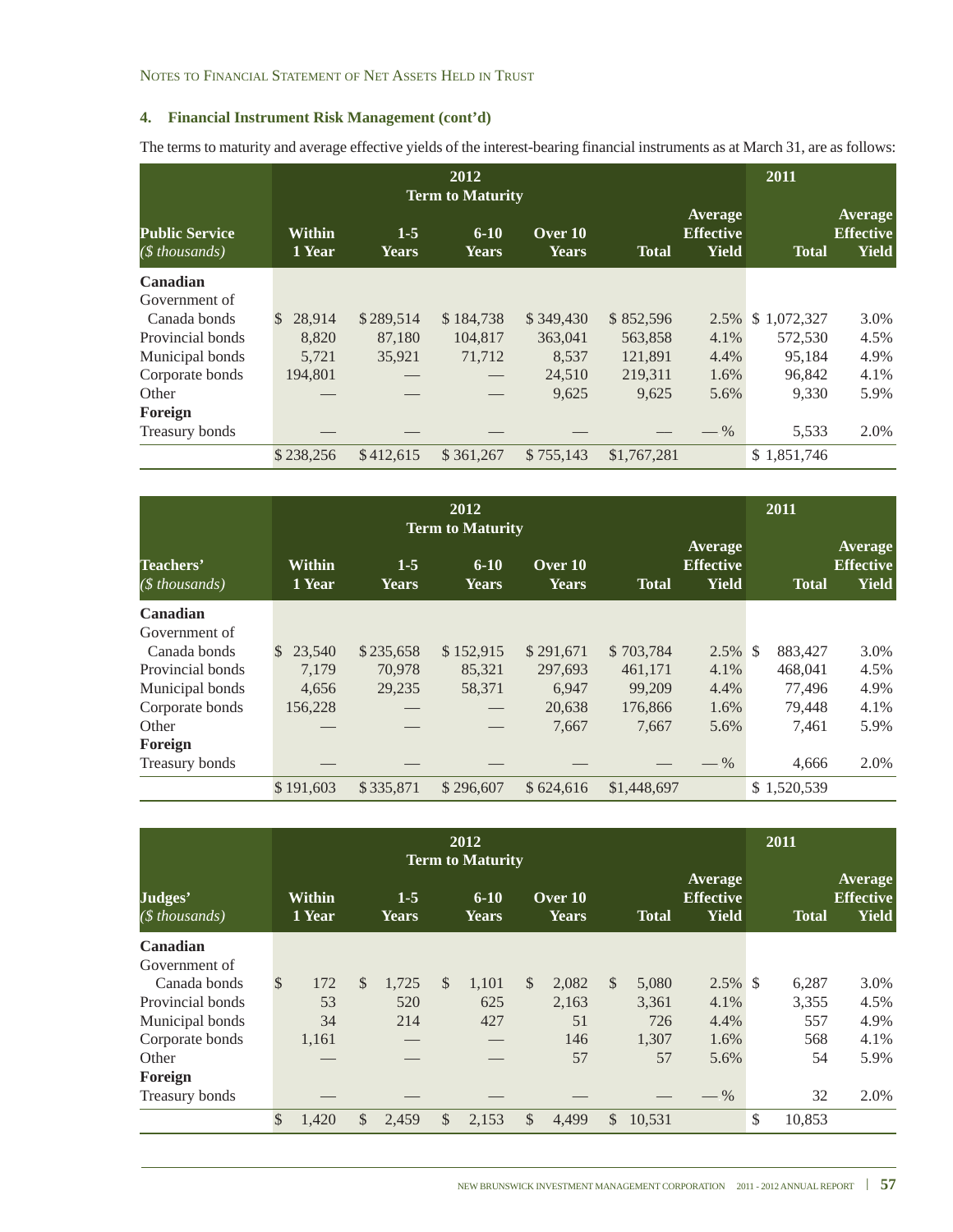#### (d) Credit Risk:

The Funds are exposed to credit-related risk in the event that a derivative or debt security counterparty defaults or becomes insolvent. NBIMC has established investment criteria which are designed to manage credit risk by establishing limits by issuer type and credit rating for fixed income and derivative credit exposure. Management monitors these exposures monthly. Such derivative and short and long-term debt securities are restricted to those having investment grade ratings, as provided by a third party rating agency. In addition, each counterparty exposure is restricted to no more than 5% of total assets. Investment grade ratings are BBB and above for longer term debt securities and R-1 for short-term debt. Any credit downgrade below investment grade is subject to review by NBIMC's Board of Directors.

The maximum credit exposure for each of the Funds as of March 31 is as follows:

|                          |             | <b>Public Service</b> |             | Teachers'   | Judges'                |               |       |  |
|--------------------------|-------------|-----------------------|-------------|-------------|------------------------|---------------|-------|--|
| (\$ thousands)           | 2012        | <b>2011</b>           | 2012        | 2011        | 2012                   |               | 2011  |  |
| Investments              |             |                       |             |             |                        |               |       |  |
| Fixed income             | \$1,360,780 | \$1,409,877           | \$1,102,604 | \$1,145,785 | 8,102<br>$\mathcal{S}$ | <sup>\$</sup> | 8,258 |  |
| Equities                 | 573,534     | 581,870               | 417,980     | 423,492     | 3,416                  |               | 3,405 |  |
| Inflation linked assets  | 468,718     | 472,433               | 394,616     | 397,832     | 2,793                  |               | 2,769 |  |
| Alternative investments  | 192,876     | 249,455               | 153,626     | 199,572     | 1,149                  |               | 1,463 |  |
| Contributions receivable | 12,684      | 12,858                | 5,037       | 4,530       | 36                     |               |       |  |
| Other receivables        | __          | 135                   |             | 109         | __                     |               | 1     |  |
|                          | \$2,608,592 | \$2,726,628           | \$2,073,863 | \$2,171,320 | 15.496<br>\$           | 15,896<br>\$. |       |  |

The quality of the maximum credit exposure as at March 31 is as follows:

|                |                         | <b>Public Service</b> |              |             | Teachers'    |               | Judges'      |    |        |  |
|----------------|-------------------------|-----------------------|--------------|-------------|--------------|---------------|--------------|----|--------|--|
| (\$ thousands) | 2012                    | <b>2011</b>           |              | 2012        | 2011         |               | 2012         |    | 2011   |  |
| AAA            | 998,025<br><sup>S</sup> | \$1,196,854           | $\mathbb{S}$ | 822,079     | 984,805<br>S | $\mathcal{S}$ | 5,947        | \$ | 7,014  |  |
| AA             | 899,768                 | 784,257               |              | 689,846     | 602,106      |               | 5,317        |    | 4,517  |  |
| A              | 459,900                 | 467,619               |              | 367,603     | 370,820      |               | 2,740        |    | 2,739  |  |
| <b>BBB</b>     | 28,804                  | 6,162                 |              | 23,056      | 5,116        |               | 172          |    | 36     |  |
| $R-1$          | 209,857                 | 251,101               |              | 161,358     | 191,950      |               | 1.247        |    | 1,469  |  |
| Other          | 12,238                  | 20,635                |              | 9,921       | 16,523       |               | 73           |    | 121    |  |
|                | \$2,608,592             | \$2,726,628           |              | \$2,073,863 | \$2,171,320  |               | 15,496<br>\$ | S  | 15,896 |  |

As at March 31, 2012, the highest concentration of credit risk is with Government of Canada bonds.

#### (e) Other Pricing Risk:

Pricing risk is the risk that the fair value or future cash flows of an investment will fluctuate because of changes in market prices (other than those arising from foreign currency, interest rate or credit risks). Pricing risk can affect specific investments or broad market indices.

Each of the Funds holds a portion of its assets in unit trust funds that invest in active and passive equity strategies. Management's principal lever for managing equity pricing risk is to invest in widely diversified countries, sectors, and issuers.

The Funds also employ absolute return strategies. These strategies have a low correlation to broad market indices and therefore are capable of generating positive returns regardless of market conditions.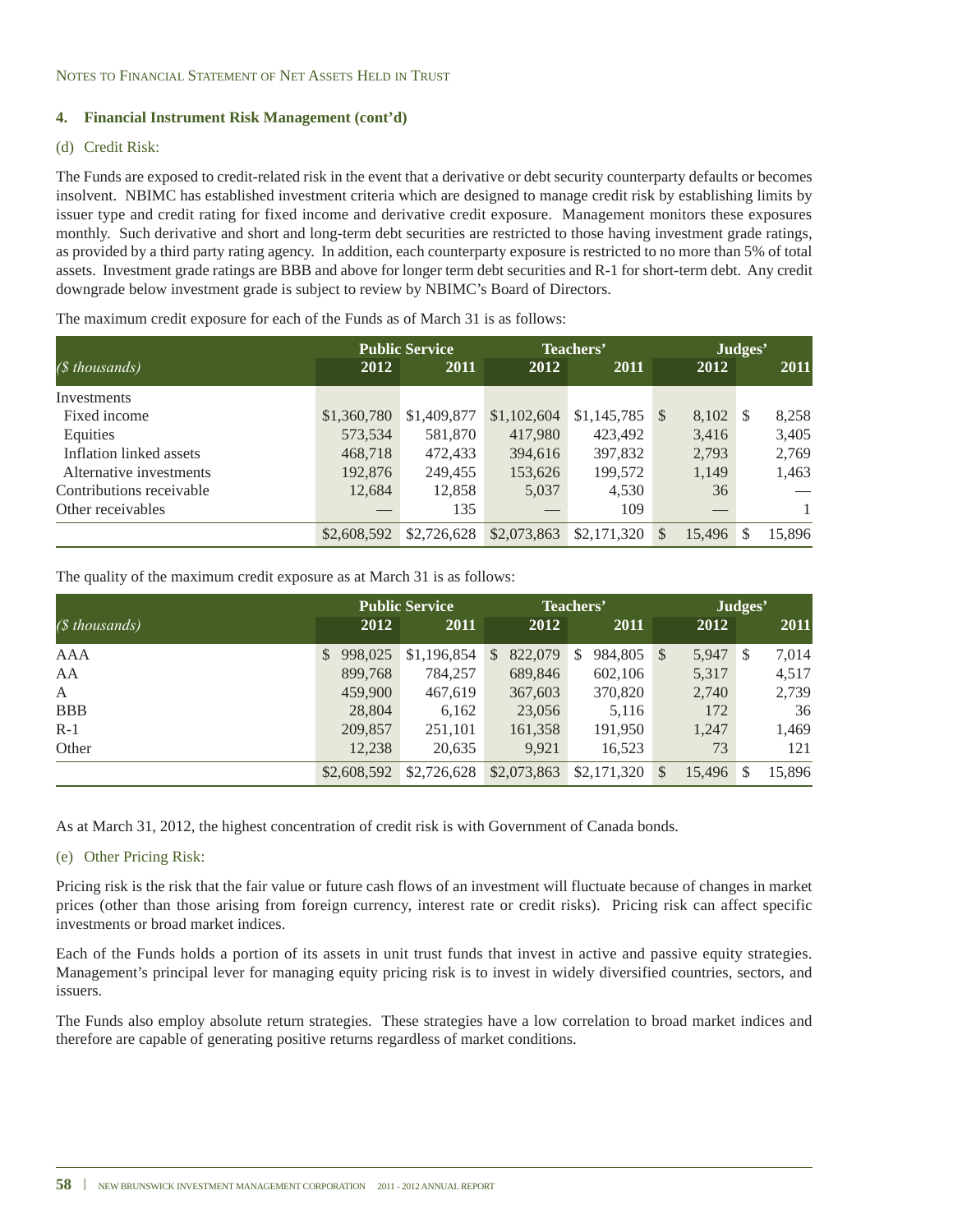#### (f) Liquidity Risk:

Liquidity risk is the risk of not having sufficient funds available to meet cash demands. Sources of liquidity include pension contributions collected from the plan sponsor, cash and readily marketable assets such as government bonds and publicly traded securities. Uses of liquidity include payments to the plan sponsor for pension benefits, purchases of securities and settlement of prior commitments for private equity, real estate and infrastructure investments.

The Funds' asset mix is specifically designed to ensure that sufficient liquid assets are available to meet pension benefit obligations as they are required. Other than cash, government bonds are considered the most liquid asset class whereas privately-held debt, equity, real estate and infrastructure investments are considered highly illiquid due to the lack of a readily available market and the longer term to maturity for these investments.

Net liquid assets are defined to include the fair value of all assets excluding private equity, private real estate and infrastructure, New Brunswick regional investments, the fair value of collateral pledged with brokers and counterparties and any unfunded investment commitments. The following table shows the determination of net liquid assets:

| <b>March 31, 2012</b>                             |                       |             |    |         |
|---------------------------------------------------|-----------------------|-------------|----|---------|
| (\$ thousands)                                    | <b>Public Service</b> | Teachers'   |    | Judges' |
| Net assets                                        | \$5,226,231           | \$4,157,508 | S  | 31,100  |
| Less: investment in NBIMC New Brunswick Fixed     |                       |             |    |         |
| Income Opportunity <i>(note 3)</i>                | (12, 124)             | (9,656)     |    | (72)    |
| Less: investment in NBIMC Private Equity (note 3) | (141,009)             | (115,279)   |    | (886)   |
| Less: non-publicly traded assets in NBIMC         |                       |             |    |         |
| Canadian Real Estate                              | (72, 817)             | (58,000)    |    | (433)   |
| Less: investment in NBIMC Infrastructure (note 3) | (28, 144)             | (23, 344)   |    | (169)   |
| Less: investment in NBIMC New Brunswick and       |                       |             |    |         |
| Atlantic Canada Equity Opportunity (note 3)       | (9,649)               | (7,893)     |    | (59)    |
| Less: collateral pledged (note 3)                 | (152,038)             | (120, 873)  |    | (906)   |
| Less: investment commitments (note 9)             | (114, 191)            | (92, 934)   |    | (712)   |
| Net liquid assets                                 | \$4,696,259           | \$3,729,529 | \$ | 27,863  |

| <b>March 31, 2011</b>                             |                       |              |              |
|---------------------------------------------------|-----------------------|--------------|--------------|
| (\$ thousands)                                    | <b>Public Service</b> | Teachers'    | Judges'      |
| Net assets                                        | \$ 5,041,213          | \$4,025,577  | \$<br>29,443 |
| Less: investment in NBIMC New Brunswick Fixed     |                       |              |              |
| Income Opportunity (note 3)                       | (12,059)              | (9,643)      | (71)         |
| Less: investment in NBIMC Private Equity (note 3) | (123, 446)            | (100, 934)   | (753)        |
| Less: investment in NBIMC Canadian Real Estate    |                       |              |              |
| (note 3)                                          | (57, 141)             | (41, 645)    | (332)        |
| Less: investment in NBIMC Infrastructure (note 3) | (45,361)              | (36,577)     | (265)        |
| Less: investment in NBIMC New Brunswick and       |                       |              |              |
| Atlantic Canada Equity Opportunity (note 3)       | (21,600)              | (17, 819)    | (129)        |
| Less: collateral pledged (note $4(a)$ )           | (219, 353)            | (175, 155)   | (1,285)      |
| Less: investment commitments (note 9)             | (91, 964)             | (73, 129)    | (554)        |
| Net liquid assets                                 | \$4,470,289           | \$ 3,570,675 | \$<br>26,054 |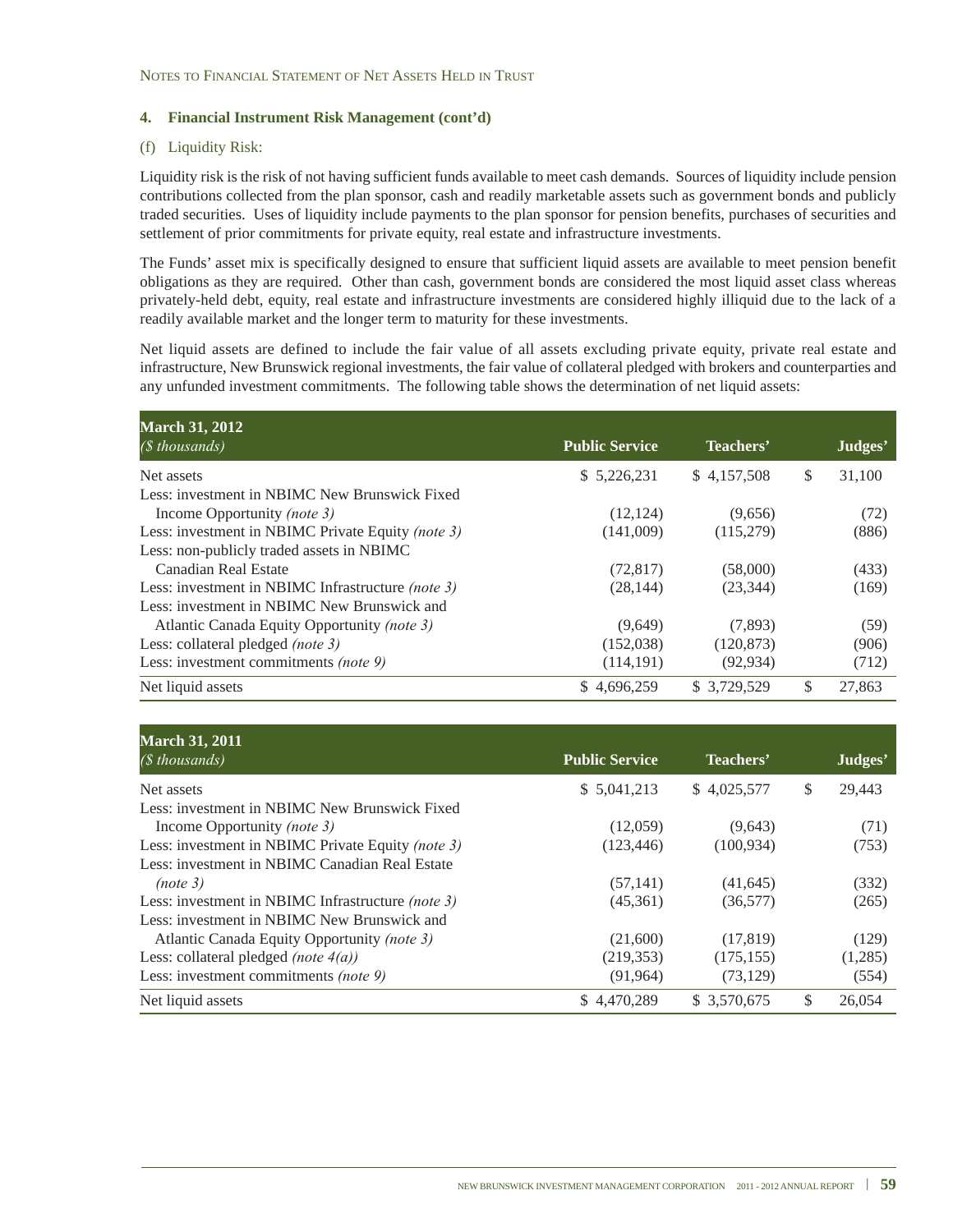#### (g) Securities Lending:

Certain of the unit trust funds in which the Funds have invested have entered into a securities lending arrangement with their securities custodian with the objective of enhancing portfolio returns. Under this program, the custodian may loan securities owned by the unit trust funds to other approved borrowers in exchange for collateral in the form of readily marketable government-backed securities equal to at least 105% of the value of securities on loan and a borrowing fee. NBIMC has restricted the approved borrowers under this program to minimize exposure to counterparty credit risk. Securities on loan remain recorded as investments on the Statement of Net Assets. As at March 31, 2012 the Funds had loaned securities with an estimated fair value by asset class as follows:

|                         | <b>Public Service</b> |         |  |             | Teachers'    |         |               |            |  | Judges'    |  |       |  |
|-------------------------|-----------------------|---------|--|-------------|--------------|---------|---------------|------------|--|------------|--|-------|--|
| (\$ thousands)          |                       | 2012    |  | <b>2011</b> |              | 2012    |               | 2011       |  | 2012       |  | 2011  |  |
| Investments             |                       |         |  |             |              |         |               |            |  |            |  |       |  |
| Fixed income            | <sup>S</sup>          | 260,398 |  | 240,033     | $\mathbb{S}$ | 211,639 | S             | 195,197 \$ |  | $1,551$ \$ |  | 1,407 |  |
| Equities                |                       | 232,935 |  | 219,317     |              | 179,093 |               | 169,629    |  | 1,383      |  | 1,282 |  |
| Inflation linked assets |                       | 98,012  |  | 74.328      |              | 83,484  |               | 62,681     |  | 584        |  | 436   |  |
| Alternative investments |                       | 15.814  |  | 22,408      |              | 12.596  |               | 17.919     |  | 94         |  | 131   |  |
|                         | S.                    | 607,159 |  | 556,086     | $\mathbb{S}$ | 486,812 | <sup>\$</sup> | 445.426 \$ |  | 3,612      |  | 3,256 |  |

#### **5. Derivatives**

A derivative is a financial contract, the value of which is derived from the notional value of underlying assets, indices, interest rates or currency exchange rates. The Funds, through their investments in the unit trust funds, may be party to certain derivatives, including futures contracts, interest rate swaps, forward foreign exchange contracts, cross currency swaps and total return equity swaps. Futures contracts are agreements between two parties to buy or sell a security or financial interest at a specified date, quantity and price. Futures contracts are standardized and traded on recognized exchanges. Interest rate swaps are agreements to exchange cash flows periodically based on a notional principal amount. Forward currency contracts are agreements between two parties, traded over the counter and not on an organized exchange, to purchase or sell currency against another currency at a future date and price. Total return equity swaps, traded in the overthe-counter market, are contractual agreements between two counterparties to exchange financial returns with predetermined conditions based on notional amounts.

Derivatives are used for various purposes, including: to invest in a particular stock market in an inexpensive and effective fashion (e.g. futures and swaps); to enhance returns (total return equity swaps); to convert a fixed interest rate payment into a floating interest rate payment (interest rate swaps); and to hedge against potential losses due to changes in foreign exchange rates or stock prices (forward foreign exchange contracts).

Derivative contracts create credit risk exposure should counterparties be unable to meet the terms of the contracts *(see note 4(d))*. NBIMC mitigates this risk exposure by only entering into derivatives with investment grade counterparties and restricting each counterparty exposure to no more than 5% of total assets. Derivatives are also subject to foreign currency, interest rate, pricing and liquidity risk *(see notes 4(b) (c), (e), and (f))*. Liquidity risk is the risk that the Funds would need to pay a premium to cancel or offset a derivative position prior to its maturity.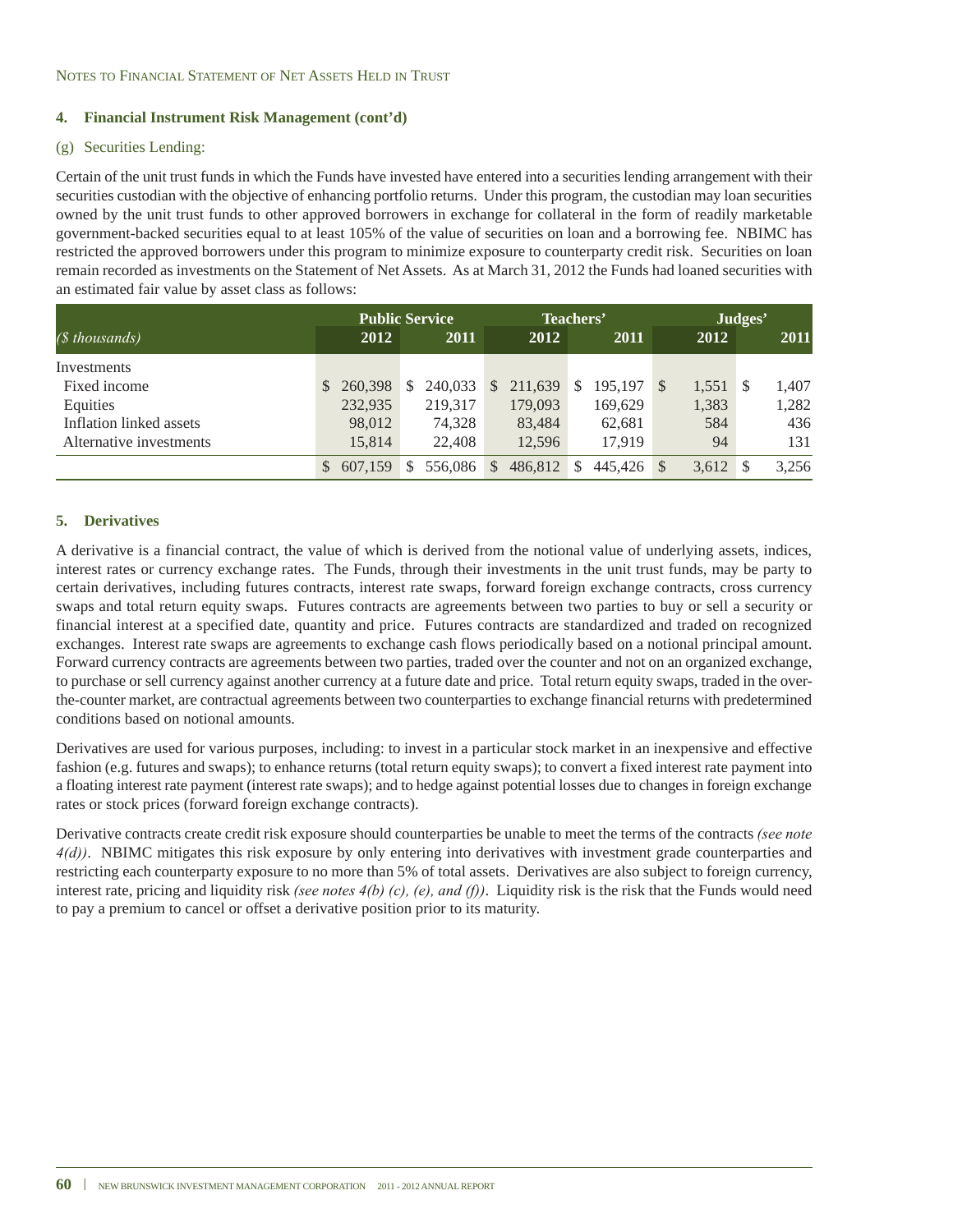### **5. Derivatives (cont'd)**

The Statements of Investment Policy do not permit leverage in the use of derivatives. Accordingly, short-term assets in an amount sufficient to cover potential derivative exposure are maintained as cash underlay.

The following tables summarize the derivative contracts of each Fund. Notional values represent the volume of outstanding positions of the derivative contracts. The notional value is the amount to which a rate or price is applied in the calculation of cash flows for swaps, foreign exchange contracts and futures.

| <b>Public Service</b>                  | 2012                  |    |                                  | 2011 |            |   |                   |  |
|----------------------------------------|-----------------------|----|----------------------------------|------|------------|---|-------------------|--|
| ( <i>§</i> thousands)                  | <b>Notional Value</b> |    | <b>Fair Value</b> Notional Value |      |            |   | <b>Fair Value</b> |  |
| Asset management:                      |                       |    |                                  |      |            |   |                   |  |
| Equity futures                         | (22, 974)             | \$ | 441                              | S    | (108, 152) | S | 643               |  |
| Equity swaps                           | 556,275               |    | 7,603                            |      | 556,476    |   | 25,140            |  |
| Forward exchange contracts             | 11,262                |    | (147)                            |      | 48.184     |   | 813               |  |
| Net fair value of derivative contracts |                       | S  | 7.897                            |      |            |   | 26,596            |  |

| Teachers'                              | 2012                  |    |       | 2011 |                                  |    |                   |  |  |
|----------------------------------------|-----------------------|----|-------|------|----------------------------------|----|-------------------|--|--|
| (\$ thousands)                         | <b>Notional Value</b> |    |       |      | <b>Fair Value</b> Notional Value |    | <b>Fair Value</b> |  |  |
| Asset management:                      |                       |    |       |      |                                  |    |                   |  |  |
| Equity futures                         | (16, 434)             | \$ | 344   |      | (78, 321)                        | \$ | 498               |  |  |
| Equity swaps                           | 404,884               |    | 5,534 |      | 405,110                          |    | 18,421            |  |  |
| Forward exchange contracts             | 9.328                 |    | (123) |      | 38,824                           |    | 655               |  |  |
| Net fair value of derivative contracts |                       | S  | 5,755 |      |                                  | S  | 19.574            |  |  |

| Judges'                                | 2012                  |               |                                  | 2011 |       |    |                   |  |  |
|----------------------------------------|-----------------------|---------------|----------------------------------|------|-------|----|-------------------|--|--|
| $(S$ thousands)                        | <b>Notional Value</b> |               | <b>Fair Value</b> Notional Value |      |       |    | <b>Fair Value</b> |  |  |
| Asset management:                      |                       |               |                                  |      |       |    |                   |  |  |
| Equity futures                         | (137)                 | $\mathcal{S}$ |                                  |      | (633) | \$ |                   |  |  |
| Equity swaps                           | 3,313                 |               | 45                               |      | 3,258 |    | 146               |  |  |
| Forward exchange contracts             | 68                    |               | __                               |      | 283   |    |                   |  |  |
| Net fair value of derivative contracts |                       | <sup>\$</sup> | 48                               |      |       |    | 154               |  |  |

The term to maturity based on the notional value for the derivatives as at March 31 is as follows:

|                | <b>Public Service</b> |      |  |                                                 | Teachers' |      |  |       | Judges' |                          |  |       |  |
|----------------|-----------------------|------|--|-------------------------------------------------|-----------|------|--|-------|---------|--------------------------|--|-------|--|
| (\$ thousands) |                       | 2012 |  | 2011                                            |           | 2012 |  | 2011  |         | 2012                     |  | 2011  |  |
| Under 1 year   |                       |      |  | $$544,563$ $$491,308$ $$397,778$ $$361,381$ $$$ |           |      |  |       |         | $3.244 \quad $$          |  | 2,878 |  |
| 1 to 5 years   |                       |      |  | 5.200                                           |           |      |  | 4.233 |         | $\overline{\phantom{a}}$ |  | 30    |  |
|                |                       |      |  | $$544,563$ $$496,508$ $$397,778$ $$365,614$ $$$ |           |      |  |       |         | $3.244 \quad $$          |  | 2.908 |  |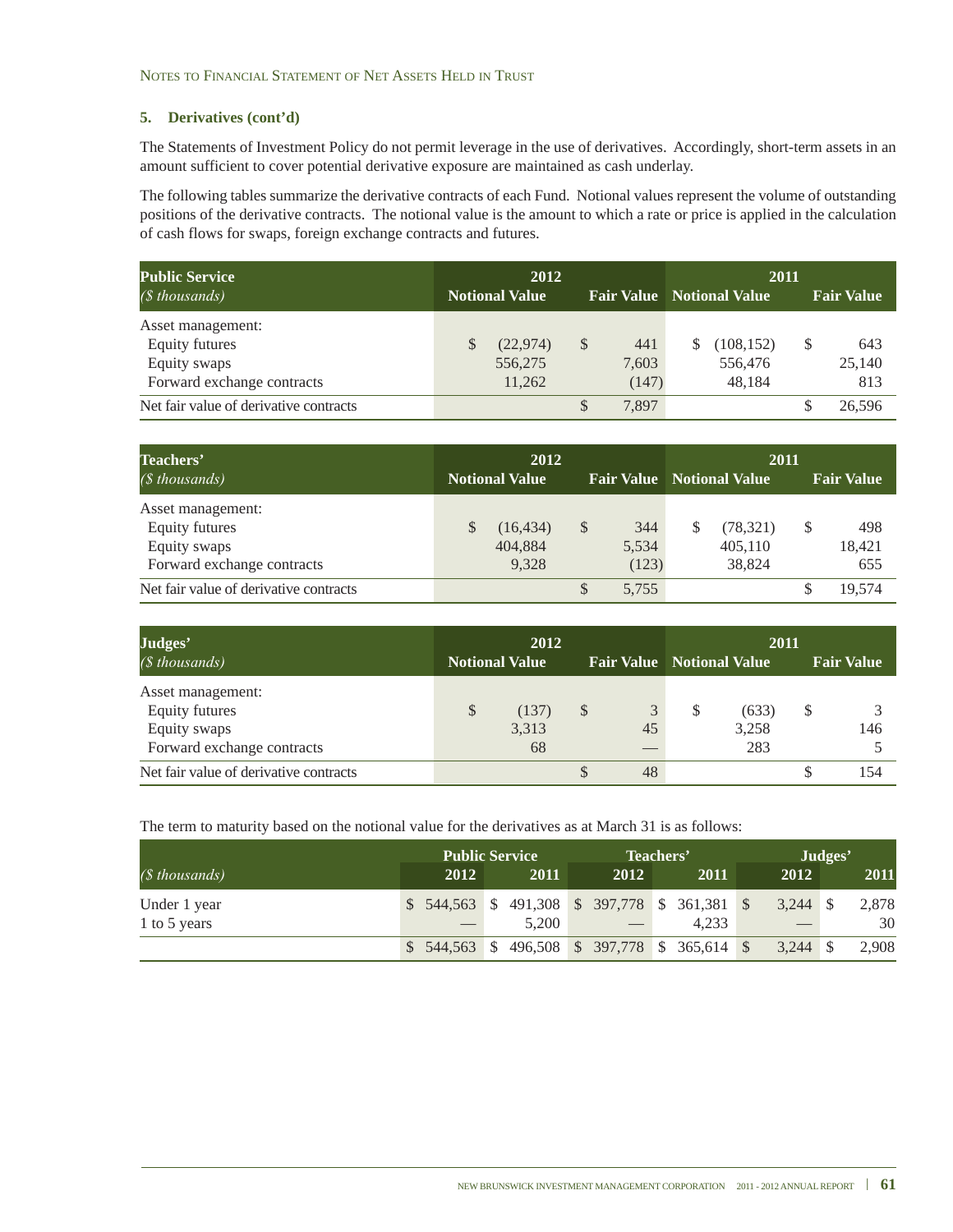#### **6. Net Investment Income**

#### *(a) Net Investment Income*

Net investment income for the year ended March 31 is as follows:

|                                 | <b>Public Service</b>    |               |                          | Teachers'               | Judges'               |                      |  |
|---------------------------------|--------------------------|---------------|--------------------------|-------------------------|-----------------------|----------------------|--|
| (\$ thousands)                  | 2012                     | 2011          | 2012                     | 2011                    | 2012                  | 2011                 |  |
| Interest income                 | 72,143<br><sup>\$</sup>  | 86,446<br>\$. | 59,038<br><sup>\$</sup>  | 72,777<br><sup>\$</sup> | 426<br>$\mathcal{S}$  | <sup>\$</sup><br>526 |  |
| Dividend income                 | 59,266                   | 54,572        | 47,178                   | 43,503                  | 352                   | 318                  |  |
| Income from Money Market Pool   | 3.723                    | 2.291         | 3.010                    | 1,915                   | 22                    | 13                   |  |
| Income (loss) from derivatives  | (45, 525)                | 64,884        | (33, 411)                | 47,350                  | (271)                 | 381                  |  |
| Securities lending income       | 1,056                    | 545           | 814                      | 420                     | 6                     | 3                    |  |
| <b>Transaction costs</b>        | (5,861)                  | (6,059)       | (4,577)                  | (4,788)                 | (35)                  | (35)                 |  |
| Other                           | (3,376)                  | (2,219)       | (2,737)                  | (1,788)                 | (20)                  | (13)                 |  |
|                                 | 81,426                   | 200,460       | 69,315                   | 159,389                 | 480                   | 1,193                |  |
| Realized gains on investments   | 52,141                   | 69,780        | 47.951                   | 59.397                  | 317                   | 410                  |  |
| Unrealized gains on investments | 105,612                  | 208,357       | 88,827                   | 165,798                 | 630                   | 1,220                |  |
| Total gain on investments       | 157,753                  | 278,137       | 136,778                  | 225,195                 | 947                   | 1,630                |  |
| Net investment income           | 239,179<br><sup>\$</sup> | 478.597<br>S. | 206,093<br><sup>\$</sup> | 384,584<br>S            | $\mathbb{S}$<br>1,427 | 2,823<br>\$          |  |

#### *(b) Net Investment Income (Loss) by Asset Class*

Net investment income (loss) by asset class for the year ended March 31, after allocating net gains (losses) on investments, is as follows:

|                         |           | <b>Public Service</b> |                          | Teachers'     | Judges'                |       |  |  |
|-------------------------|-----------|-----------------------|--------------------------|---------------|------------------------|-------|--|--|
| $(S$ thousands)         | 2012      | 2011                  | 2012                     | 2011          | 2012                   | 2011  |  |  |
| Fixed income            | \$136,692 | 69.266<br>S           | 111,212<br>S             | 56.947 \$     | 804                    | 411   |  |  |
| Equity income           | (34,596)  | 299.887               | (25,705)                 | 230,605       | (193)                  | 1,762 |  |  |
| Inflation linked assets | 115,390   | 88,077                | 102,590                  | 79.387        | 681                    | 520   |  |  |
| Alternative investments | 21.693    | 21.367                | 17.996                   | 17.645        | 135                    | 130   |  |  |
| Net investment income   | \$239,179 | 478.597<br>S.         | 206,093<br><sup>\$</sup> | 384,584<br>\$ | 1.427<br><sup>\$</sup> | 2.823 |  |  |

## **7. Capital and Annualized Long-Term Returns**

The definition of capital, as it pertains to each of the Funds, is the net assets of each Fund. Net assets do not include the pension liabilities and consequently, these financial statements do not purport to show the adequacy of net assets to meet the pension obligations. Each Fund's objective is to achieve annualized long-term returns that will meet or exceed the investment return assumptions contained in the actuarial valuation for each of the pension plans. Note 3 Investments, Note 4 Financial Instrument Risk Management, and Note 5 Derivatives provide qualitative descriptions of the investment management process and quality of investments.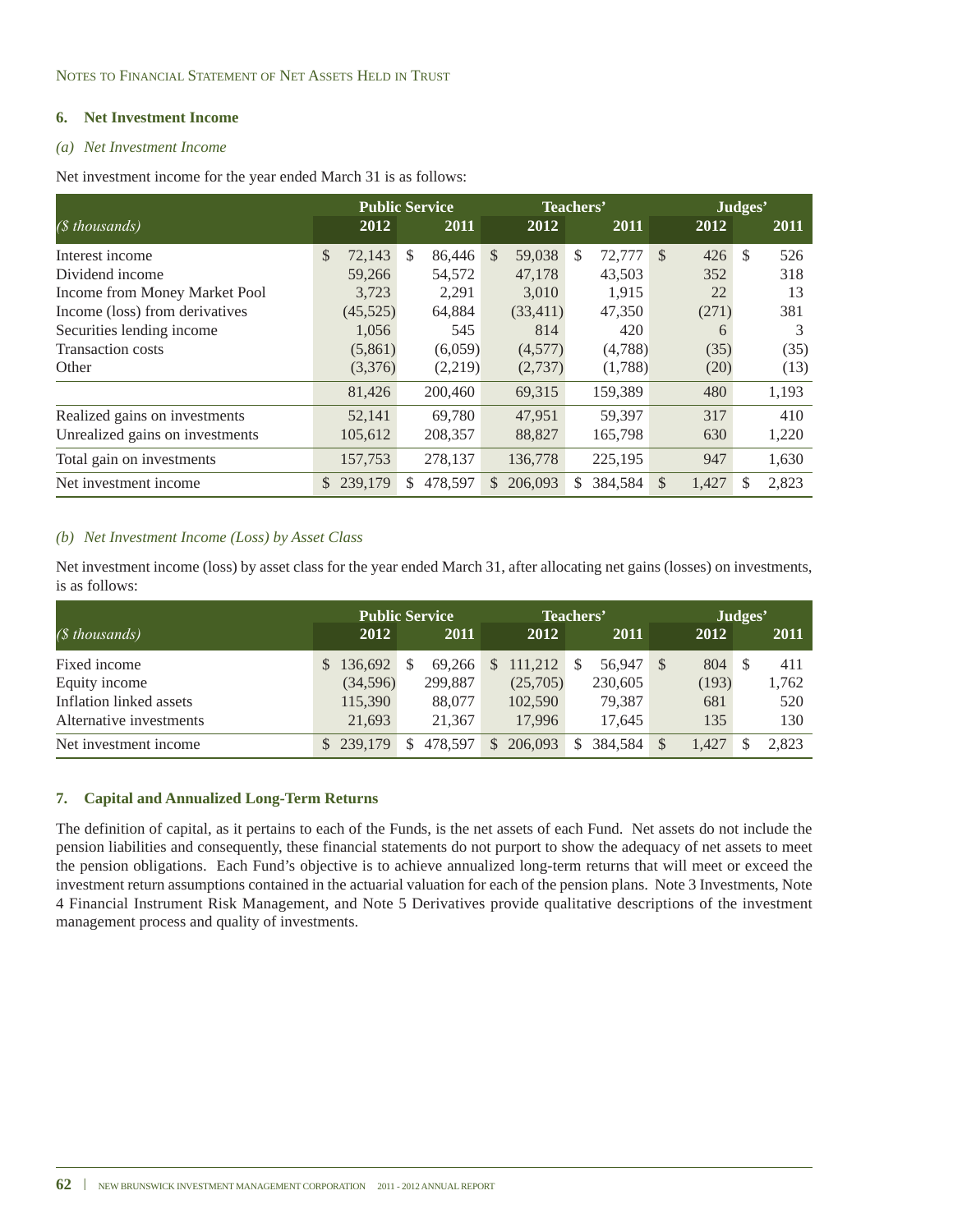#### **7. Capital and Annualized Long-Term Returns (cont'd)**

The most recent actuarial valuation for each of the Public Service and Teachers' is April 1, 2011 and for the Judges' is April 1, 2010. These valuations provide the long-term nominal and inflation adjusted return assumptions. The target long-term nominal investment return assumptions contained therein and a summary of the four year and ten year annualized long-term nominal returns for each Fund is as follows:

|                       | <b>Annualized Nominal Returns</b><br><b>Actuarial</b> | 2012   |         | <b>Actuarial</b>   | 2011<br><b>Annualized Nominal Returns</b> |         |  |  |
|-----------------------|-------------------------------------------------------|--------|---------|--------------------|-------------------------------------------|---------|--|--|
| (\$thousands)         | <b>Requirement</b>                                    | 4 Year | 10 Year | <b>Requirement</b> | <b>4 Year</b>                             | 10 Year |  |  |
| <b>Public Service</b> | 6.60%                                                 | 3.15%  | 6.16%   | 6.60%              | 2.13%                                     | 6.01%   |  |  |
| Teachers'             | 6.60%                                                 | 3.32%  | 6.22%   | 6.60%              | 2.23%                                     | 6.05%   |  |  |
| Judges'               | 6.60%                                                 | 3.14%  | 6.19%   | 7.12%              | 2.12%                                     | 6.02%   |  |  |

#### **8. Accounts Payable and Accrued Liabilities**

Included in accounts payable and accrued liabilities of the three combined trust funds, is \$1,731 (2011 - \$1,543) due to NBIMC.

#### **9. Commitments**

The NBIMC Private Equity Fund, the NBIMC Canadian Real Estate Fund and the NBIMC Infrastructure Fund have committed to enter into investments, which may be funded over the next several years in accordance with the terms and conditions agreed to in various partnership agreements. Unfunded commitments as at March 31 are:

|                                   | <b>Public Service</b> |            |    | Teachers'   |  |           |  | Judges'             |  |        |  |      |
|-----------------------------------|-----------------------|------------|----|-------------|--|-----------|--|---------------------|--|--------|--|------|
| (\$ thousands)                    |                       | 2012       |    | 2011        |  | 2012      |  | 2011                |  | 2012   |  | 2011 |
| <b>NBIMC</b> Private Equity       |                       | 94.221     | -S | 68,729 \$   |  | 77,028 \$ |  | 56.195 \$           |  | 593 \$ |  | 419  |
| <b>NBIMC</b> Canadian Real Estate |                       | 19.970     |    | 23.235      |  | 15.906    |  | 16.934              |  | 119    |  | 135  |
|                                   |                       | \$114.191S |    | $91,964$ \$ |  |           |  | 92,934 \$ 73,129 \$ |  | 712    |  | 554  |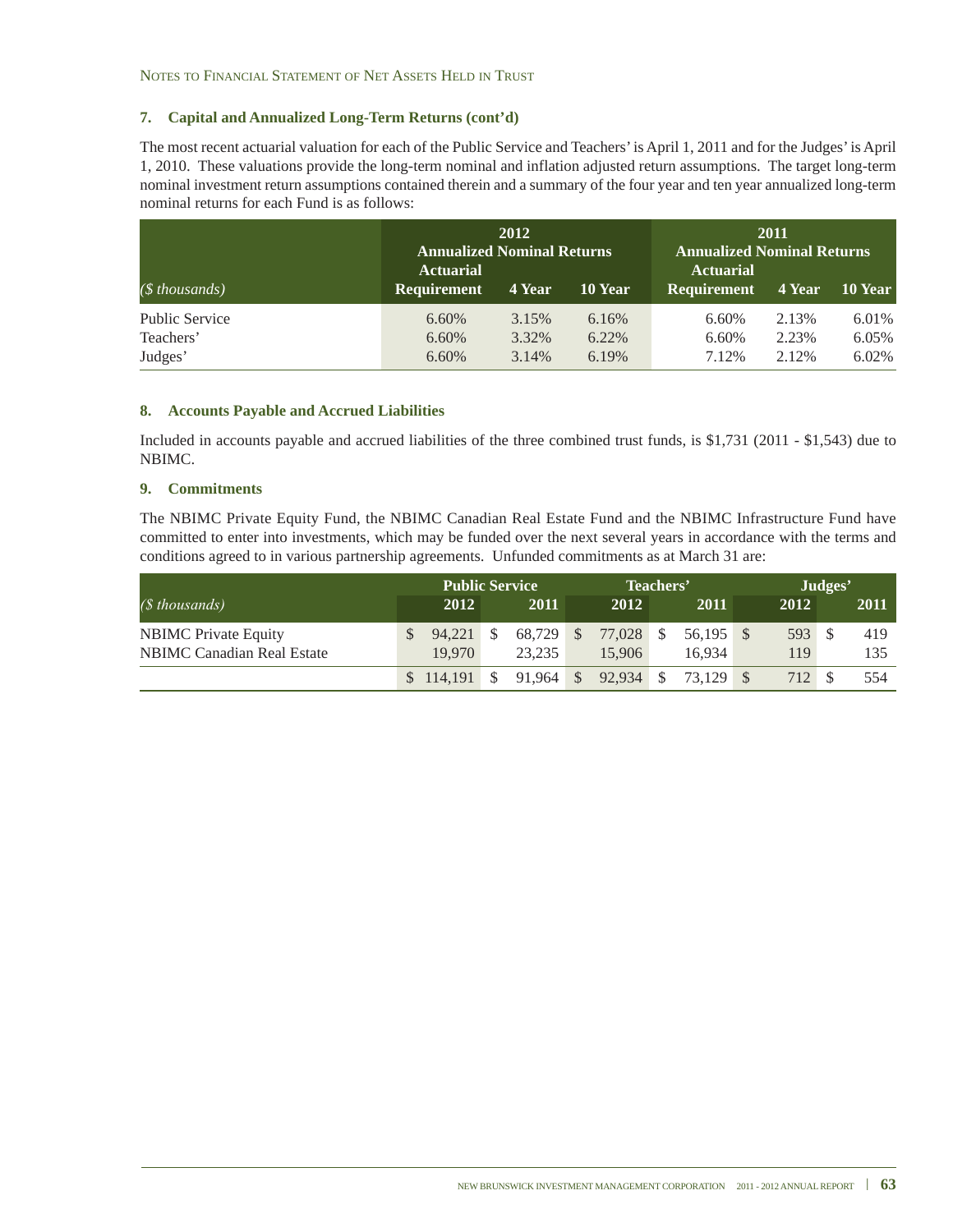NOTES TO FINANCIAL STATEMENT OF NET ASSETS HELD IN TRUST

# **NEW BRUNSWICK INVESTMENT MANAGEMENT CORPORATION FINANCIAL STATEMENTS March 31, 2012 and 2011**

**64 I** NEW BRUNSWICK INVESTMENT MANAGEMENT CORPORATION 2011 - 2012 ANNUAL REPORT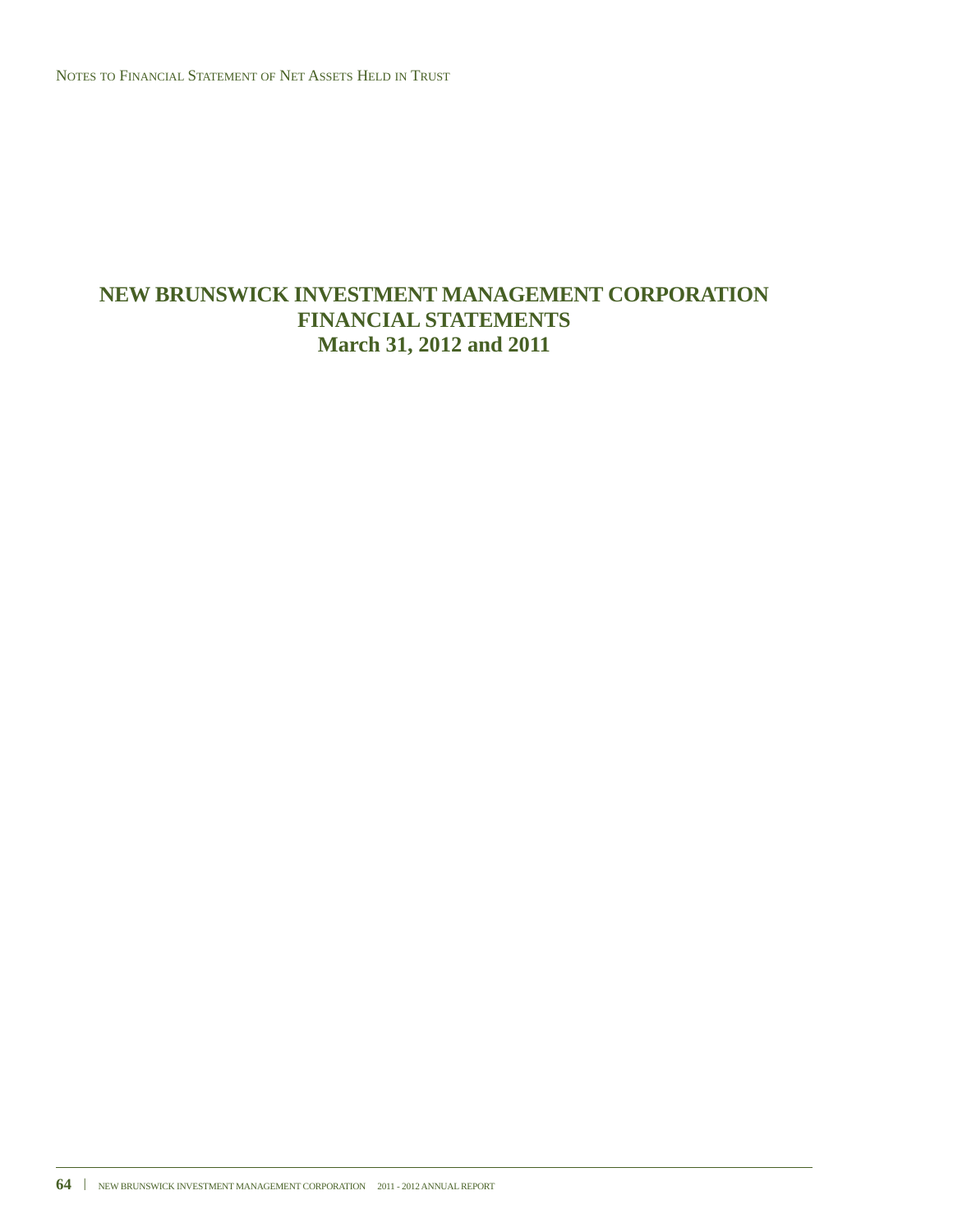# **INDEPENDENT AUDITORS' REPORT**

To the Directors of New Brunswick Investment Management Corporation

We have audited the accompanying financial statements of New Brunswick Investment Management Corporation, which comprises the statements of financial position as at March 31, 2012, March 31, 2011 and April 1, 2010, the statements of operations, changes in accumulated deficit and in net debt and its cash flow for the years ended March 31, 2012 and March 31, 2011, and notes, comprising a summary of significant accounting policies and other explanatory information.

#### *Management's Responsibility for the Financial Statements*

Management is responsible for the preparation and fair presentation of these financial statements in accordance with Canadian public sector accounting standards, and for such internal control as management determines is necessary to enable the preparation of financial statements that are free from material misstatement, whether due to fraud or error.

#### *Auditors' Responsibility*

Our responsibility is to express an opinion on these financial statements based on our audits. We conducted our audits in accordance with Canadian generally accepted auditing standards. Those standards require that we comply with ethical requirements and plan and perform the audit to obtain reasonable assurance about whether the financial statements are free from material misstatement.

An audit involves performing procedures to obtain audit evidence about the amounts and disclosures in the financial statements. The procedures selected depend on our judgment, including the assessment of the risks of material misstatement of the financial statements, whether due to fraud or error. In making those risk assessments, we consider internal control relevant to the entity's preparation and fair presentation of the financial statements in order to design audit procedures that are appropriate in the circumstances, but not for the purpose of expressing an opinion on the effectiveness of the entity's internal control. An audit also includes evaluating the appropriateness of accounting policies used and the reasonableness of accounting estimates made by management, as well as evaluating the overall presentation of the financial statements.

We believe that the audit evidence we have obtained in our audits is sufficient and appropriate to provide a basis for our audit opinion.

## *Opinion*

In our opinion, the financial statements present fairly, in all material respects, the financial position of New Brunswick Investment Management Corporation as at March 31, 2012, March 31, 2011 and April 1, 2010 and its results of operations, its changes in accumulated deficit and in net debt and its cash flow for the year ended March 31, 2012 and March 31, 2011 in accordance with Canadian public sector accounting standards.

 $kPm6$   $11P$ 

Chartered Accountants June 5, 2012 Fredericton, Canada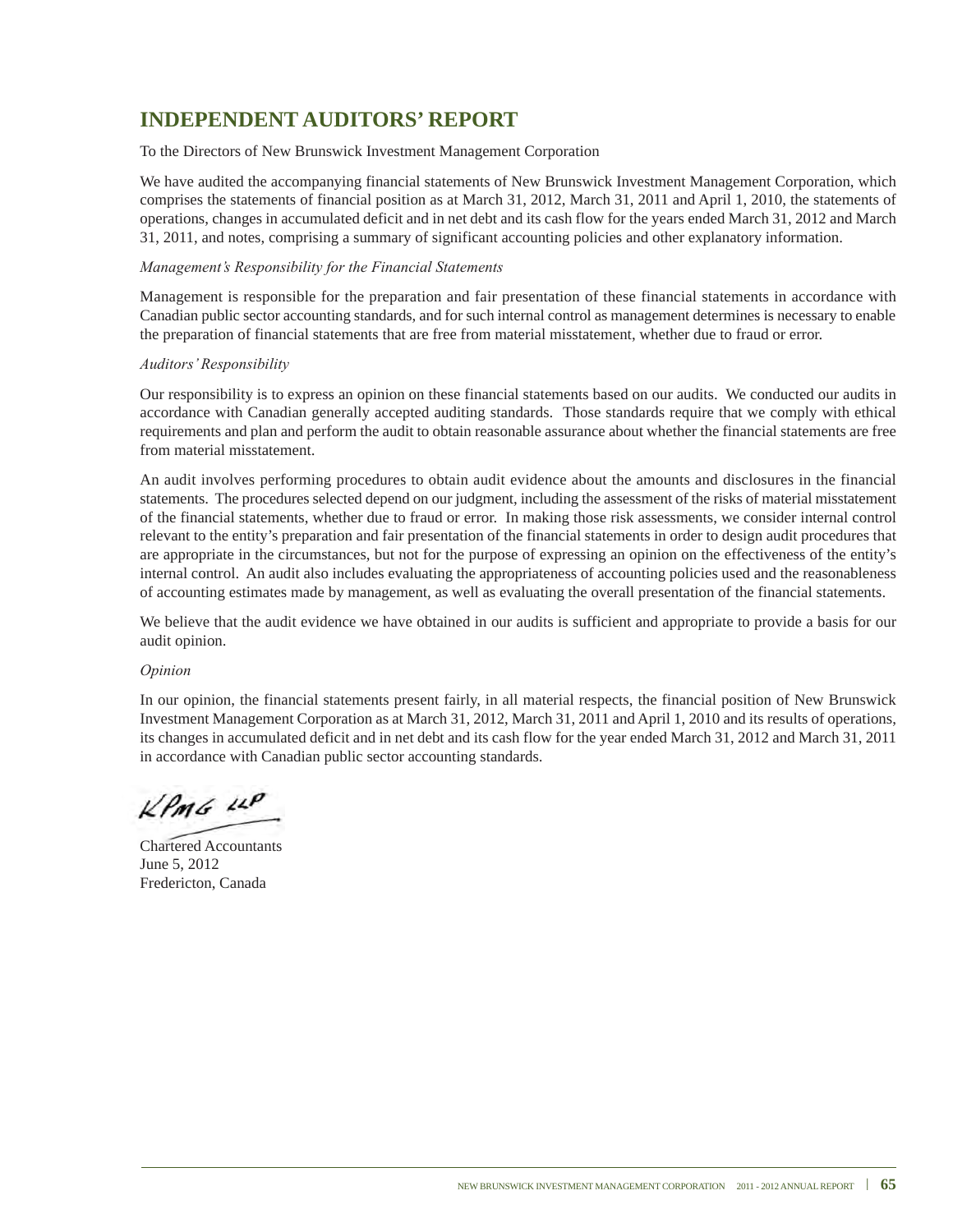## **Statements of Financial Position**

*(in thousands of Canadian dollars)*

|                                          | March 31,<br>2012   | March 31,<br>2011   | April 1,<br>2010     |
|------------------------------------------|---------------------|---------------------|----------------------|
| <b>FINANCIAL ASSETS</b>                  |                     |                     |                      |
| Cash                                     | $\mathcal{S}$<br>55 | $\mathcal{S}$<br>41 | $\mathcal{S}$<br>228 |
| Accounts receivable – Pension Funds      | 1,745               | 1,561               | 2,556                |
| Other receivables                        | 8                   | 10                  | 5                    |
| Total financial assets                   | 1,808               | 1,612               | 2,789                |
| <b>FINANCIAL LIABILITIES</b>             |                     |                     |                      |
| Accounts payable and accrued liabilities | 1,529               | 1,347               | 2,553                |
| Supplemental pension (note 6)            | 379                 | 384                 | 388                  |
| Employee future benefits (note 7)        | 642                 | 606                 | 528                  |
| Total financial liabilities              | 2,550               | 2,337               | 3,469                |
| <b>NET DEBT</b>                          | (742)               | (725)               | (680)                |
| <b>NON-FINANCIAL ASSETS</b>              |                     |                     |                      |
| Tangible capital assets (note 4)         | 315                 | 299                 | 244                  |
| Prepaid expenses                         | 300                 | 283                 | 270                  |
| Total non-financial assets               | 615                 | 582                 | 514                  |
| <b>ACCUMULATED DEFICIT</b>               | \$<br>(127)         | \$<br>(143)         | \$<br>(166)          |

Contractual obligations and contingencies *(note 5)* Indemnifications *(note 10) See accompanying notes to financial statements*

Approved on behalf of the Board:

lage  $\lambda$ 

Gilles Lepage / John A. Sinclair Chairman of the Board President and Chief Executive Officer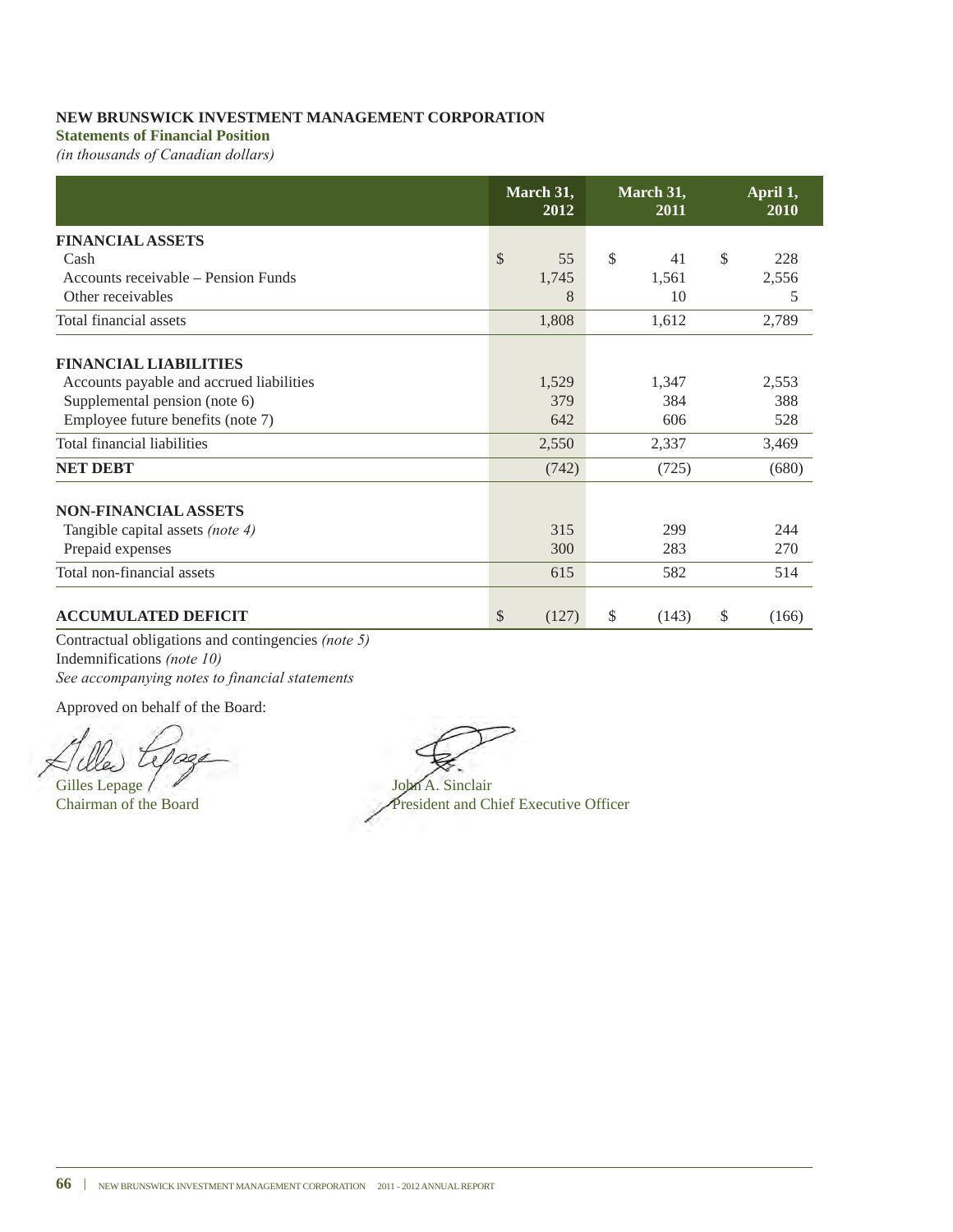**Statements of Operations and Changes in Accumulated Deficit**

For the years ended March 31

*(in thousands of Canadian dollars)*

|                                                                             | <b>Budget</b><br>2012<br>(note 9)<br>(unaudited) |               | <b>Actual</b><br>2012 |               | <b>Actual</b><br>2011 |
|-----------------------------------------------------------------------------|--------------------------------------------------|---------------|-----------------------|---------------|-----------------------|
| <b>REVENUE</b>                                                              |                                                  |               |                       |               |                       |
| Fees:                                                                       |                                                  |               |                       |               |                       |
| Public Service Superannuation Fund                                          | \$<br>5,057                                      | $\mathcal{S}$ | 4,653                 | $\mathbb{S}$  | 4,548                 |
| Teachers' Pension Fund                                                      | 4,044                                            |               | 3,721                 |               | 3,563                 |
| Judges' Superannuation Fund                                                 | 29                                               |               | 27                    |               | 27                    |
| Other                                                                       |                                                  |               | 2                     |               |                       |
| <b>Total revenue</b>                                                        | 9,130                                            |               | 8,403                 |               | 8,139                 |
| <b>EXPENSES</b>                                                             |                                                  |               |                       |               |                       |
| Salaries and benefits                                                       | 6,032                                            |               | 5,787                 |               | 5,630                 |
| Information systems                                                         | 1,496                                            |               | 1,362                 |               | 1,319                 |
| Office and business                                                         | 606                                              |               | 426                   |               | 439                   |
| Professional services                                                       | 572                                              |               | 375                   |               | 304                   |
| Office rent                                                                 | 293                                              |               | 294                   |               | 290                   |
| Amortization of tangible capital assets                                     | 131                                              |               | 143                   |               | 134                   |
| <b>Total expenses</b>                                                       | 9,130                                            |               | 8,387                 |               | 8,116                 |
| <b>ANNUAL SURPLUS</b> (note 3)                                              | \$                                               | $\mathcal{S}$ | 16                    | $\mathcal{S}$ | 23                    |
| <b>ACCUMULATED DEFICIT, beginning of year</b><br>(note 3)<br>Annual surplus | \$<br>(143)                                      | $\$\$         | (143)<br>16           | \$            | (166)<br>23           |
| <b>ACCUMULATED DEFICIT, end of year</b>                                     | \$<br>(143)                                      | $\$\$         | (127)                 | \$            | (143)                 |
| $\sim$<br>$\sim$ $\sim$<br>$\cdots$                                         |                                                  |               |                       |               |                       |

*See accompanying notes to financial statements*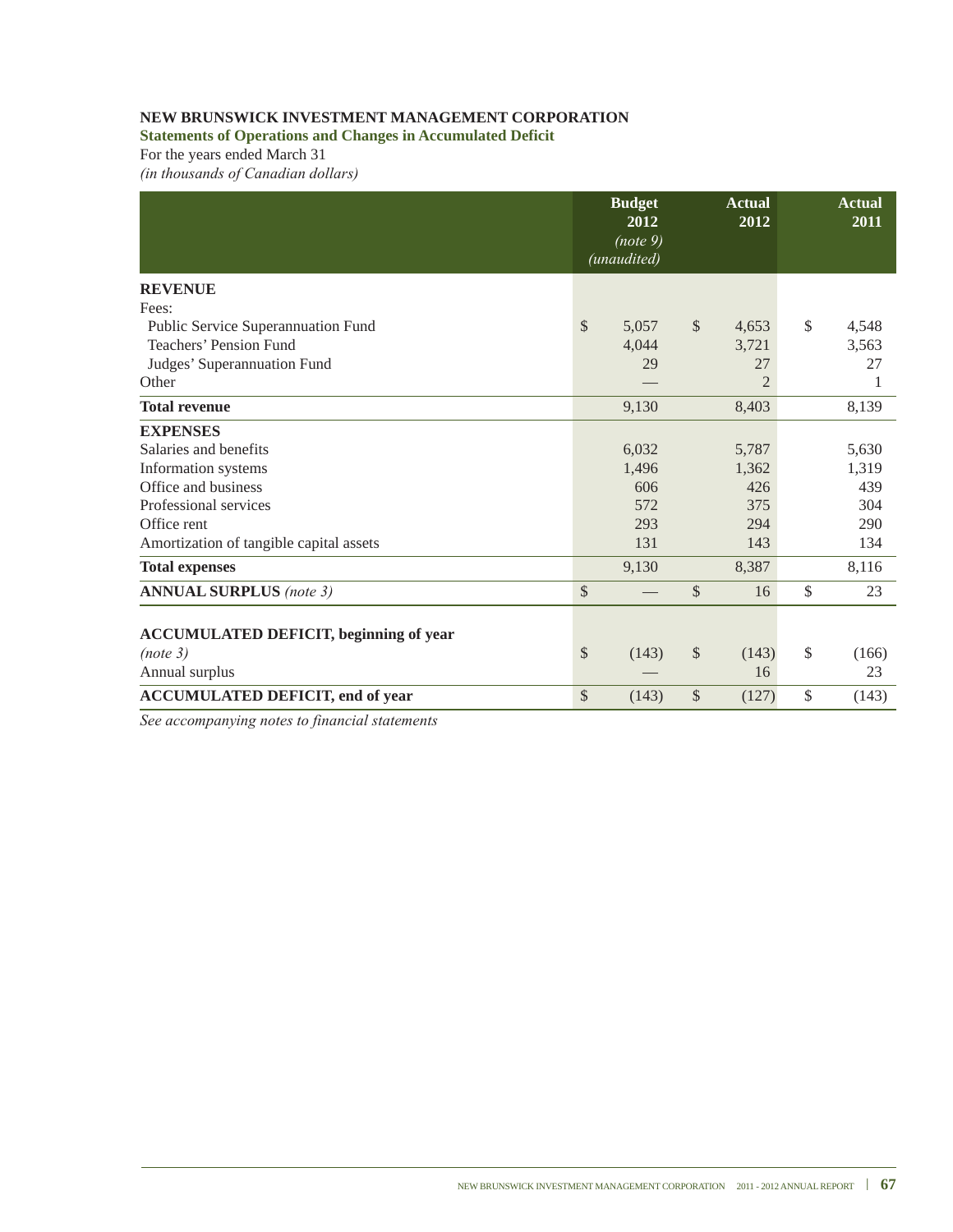**Statements of Change in Net Debt**

For the years ended March 31

*(in thousands of Canadian dollars)*

|                                                 | <b>Budget</b><br>2012<br>(note 9)<br>(unaudited) | <b>Actual</b><br>2012 | <b>Actual</b><br>2011 |
|-------------------------------------------------|--------------------------------------------------|-----------------------|-----------------------|
| NET DEBT, BEGINNING OF YEAR                     | \$<br>(725)                                      | \$<br>(725)           | \$<br>(680)           |
| <b>CHANGES IN YEAR</b>                          |                                                  |                       |                       |
| Annual surplus                                  |                                                  | 16                    | 23                    |
| Purchases of tangible capital assets            | (229)                                            | (159)                 | (189)                 |
| Amortization of tangible capital assets         | 131                                              | 143                   | 134                   |
| Gain on disposal of tangible capital assets     |                                                  |                       | (1)                   |
| Proceeds on disposal of tangible capital assets |                                                  |                       |                       |
| Net change in prepaid expenses                  |                                                  | (17)                  | (13)                  |
| <b>INCREASE IN NET DEBT</b>                     | (98)                                             | (17)                  | (45)                  |
| <b>NET DEBT, END OF YEAR</b>                    | \$<br>(823)                                      | \$<br>(742)           | \$<br>(725)           |

*See accompanying notes to financial statements*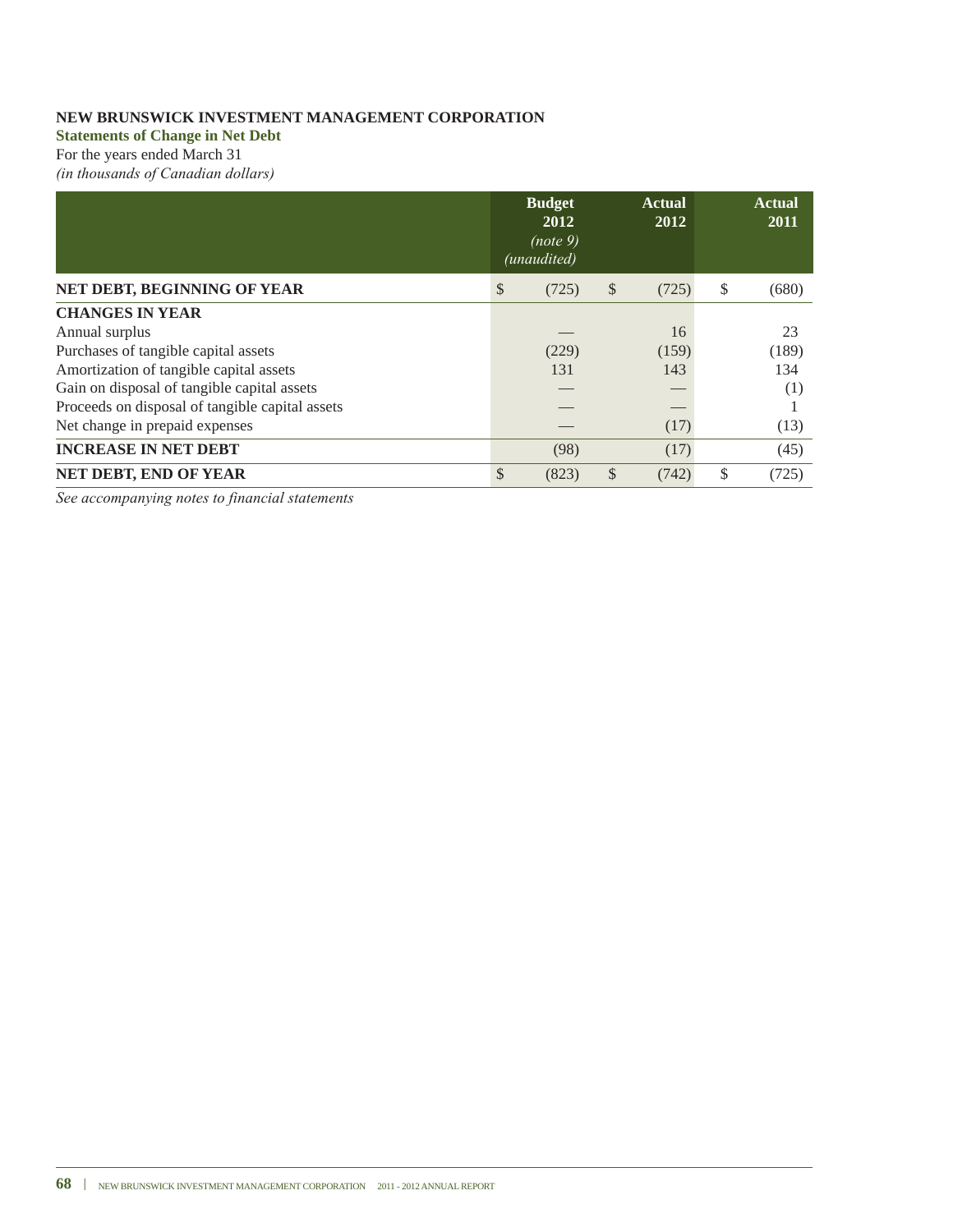#### **Statements of Cash Flow**

For the years ended March 31

*(in thousands of Canadian dollars)*

|                                                                           | 2012           | 2011         |
|---------------------------------------------------------------------------|----------------|--------------|
| <b>OPERATING ACTIVITIES</b>                                               |                |              |
| <b>Annual surplus</b>                                                     | \$<br>16       | \$<br>23     |
| Non cash items:                                                           |                |              |
| Amortization of tangible capital assets                                   | 143            | 134          |
| Gain on disposal of tangible capital assets                               |                | (1)          |
| (Increase) decrease in accounts receivable – Pension Funds                | (184)          | 995          |
| Decrease (increase) in other receivables                                  | $\mathfrak{D}$ | (5)          |
| Increase (decrease) in accounts payable and accrued liabilities           | 182            | (1,206)      |
| Increase in supplemental pension obligation                               | 17             | 18           |
| Increase in employee future benefits                                      | 36             | 78           |
| Increase in prepaid expenses                                              | (17)           | (13)         |
| Net cash from operating activities                                        | 195            | 23           |
| <b>CAPITAL ACTIVITIES</b>                                                 |                |              |
| Purchases of tangible capital assets                                      | (159)          | (189)        |
| Proceeds on disposal of tangible capital assets                           |                | 1            |
| Net cash used in capital activities                                       | (159)          | (188)        |
| <b>FINANCING ACTIVITIES</b>                                               |                |              |
| Payment of supplemental pension                                           | (22)           | (22)         |
| Net cash used in financing activities                                     | (22)           | (22)         |
|                                                                           |                |              |
| <b>INCREASE (DECREASE) IN CASH DURING YEAR</b><br>Cash, beginning of year | 14<br>41       | (187)<br>228 |
| <b>CASH, END OF YEAR</b>                                                  | \$<br>55       | \$<br>41     |

*See accompanying notes to financial statements*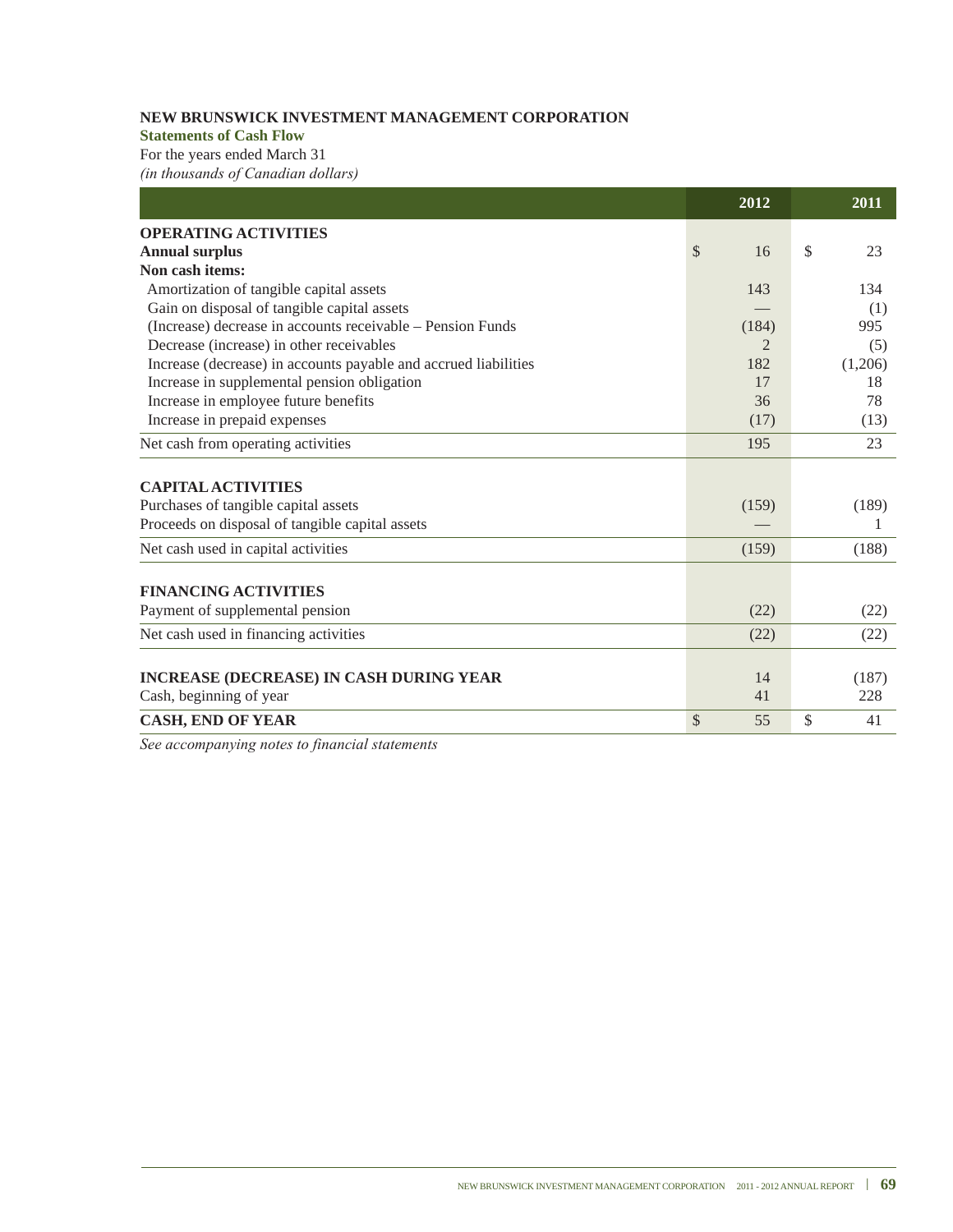#### **1. Nature of Operations**

New Brunswick Investment Management Corporation ("NBIMC") was established pursuant to the *New Brunswick Investment Management Corporation Act* which was proclaimed on March 11, 1996.

NBIMC is a non-share capital corporation. NBIMC recovers all operating expenses and capital expenditures on a cost recovery basis. As a crown corporation, NBIMC is exempt from federal and provincial income taxes.

NBIMC's legislated mandate is to:

- Act as trustee for the Public Service Superannuation Fund, the Teachers' Pension Fund and the Judges' Superannuation Fund ("the Funds");
- Provide investment counseling services and other services for certain trust funds;
- Promote the development of the financial services industry and capital markets in the Province;
- Have regard to investment opportunities in the Province in developing its investment policies; and
- Carry out such other activities or duties as may be authorized or required by the Act or as the Lieutenant-Governor in Council may direct.

At March 31, 2012, the estimated market value of assets managed by NBIMC was \$9.4 billion (March 31, 2011 - \$9.1 billion). These assets are held in separate pooled fund unit trust entities, managed by NBIMC. NBIMC does not consolidate the financial results of the Funds or the pooled funds with these corporate financial statements.

### **2. Significant Accounting Policies**

#### *(a) Basis of presentation*

These financial statements have been prepared in accordance with Canadian public sector accounting standards for other government organizations. The significant accounting policies used in the preparation of these financial statements are as follows:

#### *(b) Revenue recognition*

Fees for services are recognized in revenue as services are performed and collection is probable.

## *(c) Tangible capital assets*

Tangible capital assets are recorded at acquisition cost less accumulated amortization. Tangible capital assets are amortized over their estimated useful lives, calculated on a straight-line basis, using the following rates:

| Computer equipment      | - 3 years                       |
|-------------------------|---------------------------------|
| Furniture and equipment | $-5$ to 12.5 years              |
| Leasehold improvements  | - over the remaining lease term |

Tangible capital assets are reviewed for impairment whenever events or changes in circumstances indicate that their value of future economic benefits is less than their carrying amount. Useful lives are assessed annually and revisions to the useful life are made as required.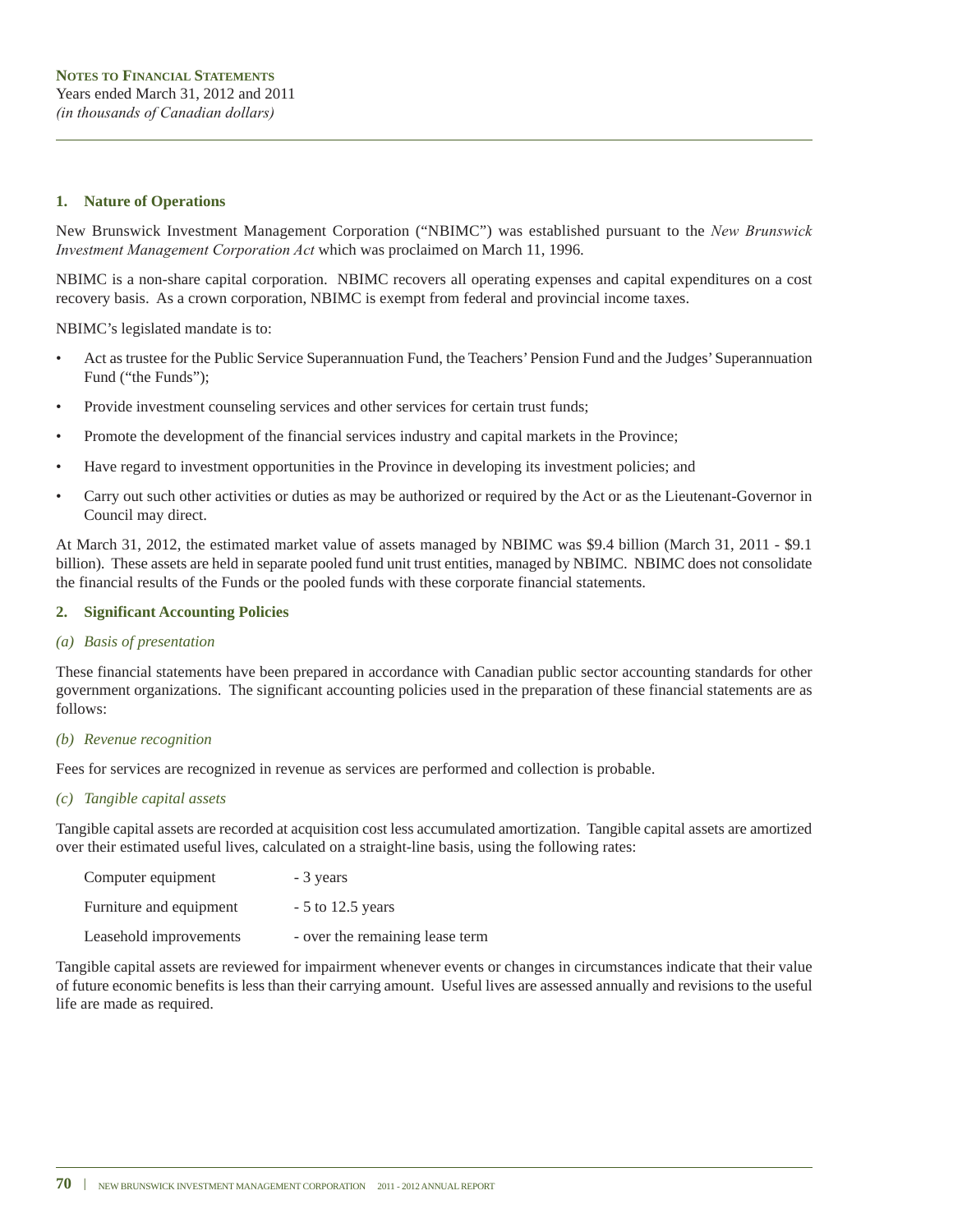#### **2. Significant Accounting Policies (cont'd)**

#### *(d) Employee future benefits*

NBIMC participates in a multi-employer defined benefit pension plan that meets the accounting requirements for treatment as a defined contribution plan. Employer contributions are expensed as incurred.

NBIMC also provides a retirement allowance benefit and a sick leave benefit for eligible employees. These benefits accrue over the estimated service life of the employees and are expensed according to actuarial estimates and assumptions.

#### *(e) Financial instruments*

Financial instruments are contracts that establish rights and obligations to receive or deliver economic benefits. Financial assets consist of cash and accounts and other receivables. Financial liabilities include accounts payable and accrued liabilities. The determination of fair value is dependent upon the use of measurement inputs with varying degrees of subjectivity. The level of subjectivity can be classified and is referred to as the fair value hierarchy. Cash is recorded at fair value and is grouped into Level 1 fair value hierarchy. Accounts and other receivables are measured at the lower of amortized cost and net recoverable amount. Accounts payable and accrued liabilities are measured at amortized cost.

#### *(f) Measurement uncertainty*

Measurement uncertainty is uncertainty in the determination of the amount at which an item is recognized or disclosed in financial statements. Such uncertainty exists when there is a variance between the recognized or disclosed amount and another reasonably possible amount. Examples of such uncertainty include the determination of the estimated useful life and selection of rates of amortization of tangible capital assets *(note 4)*, the estimated actuarial liability for supplemental pension *(note 6)* and the actuarial estimates and assumptions used for the valuation of employee future benefits *(note 7)*.

#### **3. Transition to Public Sector Accounting Standards**

NBIMC adopted Canadian public sector accounting standards (PSAS) applicable for other government organizations on April 1, 2011, with changes applied retrospectively. Previously, NBIMC reported in accordance with Canadian generally accepted accounting policies (GAAP).

Under GAAP, NBIMC deferred the recognition of fees billed relating to capital expenditures to match with the amortization of those capital expenditures over their estimated useful lives. Under PSAS, revenue will be recognized when billed with no deferral. Accordingly, net income will be affected whenever the amount of capital expenditures purchased differs from the amortization of previous purchases of tangible capital assets. On April 1, 2010, the date of transition to PSAS, deferred contributions related to tangible capital assets as shown on the Statement of Financial Position was decreased by \$244 and accumulated surplus was increased by \$244.

PS 2125, *First-time Adoption by Government Organizations*, sets out the decisions to be made and the accounting to be followed, including certain elections and exemptions, to facilitate the transition from GAAP to PSAS. Accordingly, PSAS permits a first-time adopter to either obtain an actuarial valuation of its defined benefit and post-employment benefits plans on the date of transition or defer this until the next regularly scheduled triennial actuarial valuation date.

NBIMC obtained an actuarial valuation of its retirement allowance on the date of transition. For purposes of preparing that actuarial valuation, the discount rate assumption used for PSAS purposes is equal to the government's cost of borrowing, rather than the rate on high quality long-term bonds as required under GAAP. The discount rate at April 1, 2010 was 4.8% (March 31, 2010 – 6.0% on a GAAP basis) which resulted in an increase in the accrued retirement allowance of \$132. In addition, PS 2125 permits NBIMC to elect to recognize \$68 of accumulated actuarial gains at the date of transition. The combination of these adjustments increased the retirement allowance reflected in employee future benefits in the Statement of Financial Position by \$200 and decreased the accumulated surplus by \$200.

NBIMC also obtained an actuarial valuation of its non-vesting, accumulated sick leave liability, using the same discount rate of 4.8%. This resulted in NBIMC recording a sick leave liability as at April 1, 2010 of \$36 by increasing the employee future benefits on the Statement of Financial Position and decreasing the accumulated surplus by \$36.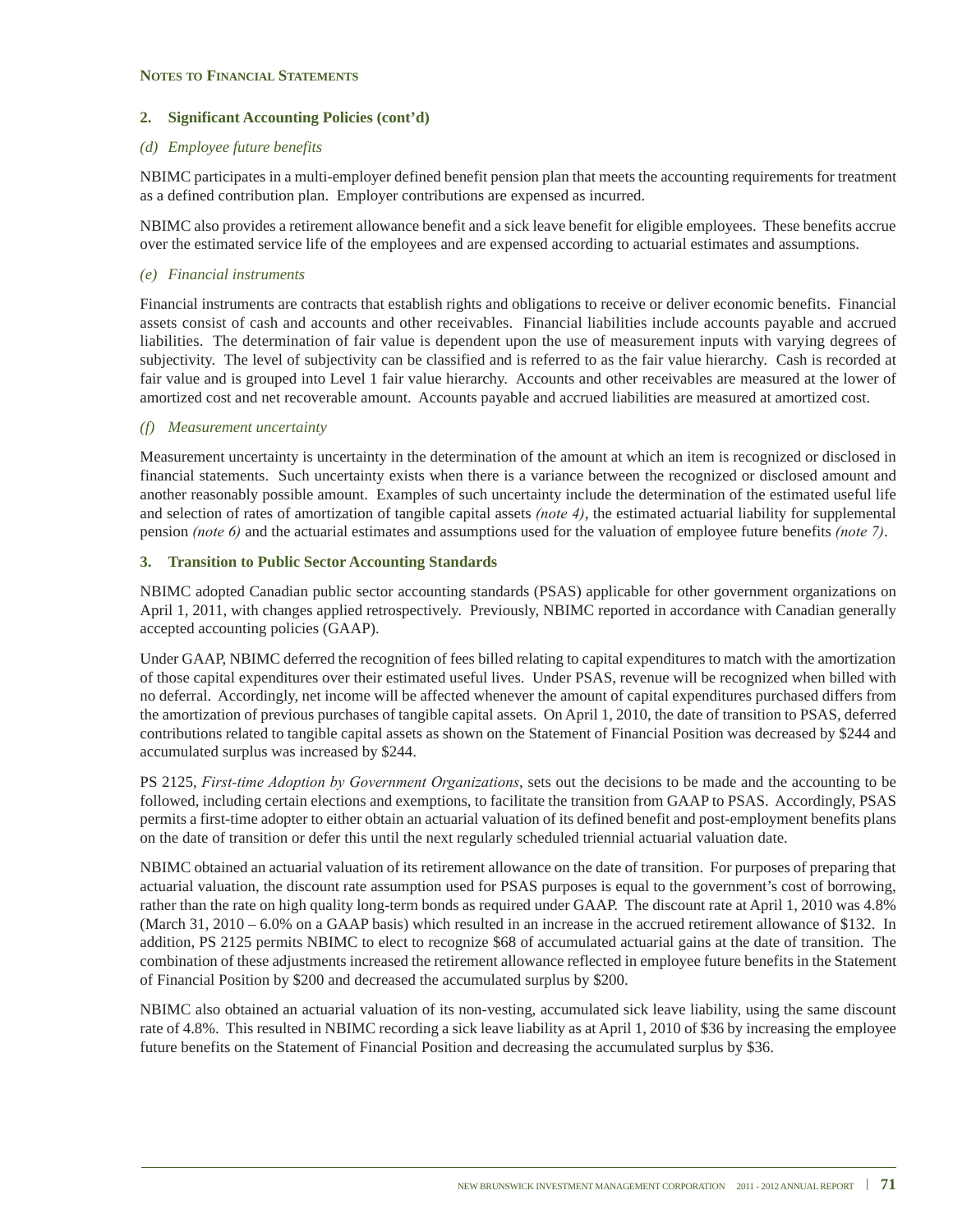#### **3. Transition to Public Sector Accounting Standards (cont'd)**

NBIMC also obtained an actuarial valuation of its supplemental pension, using the same discount rate of 4.8%. This resulted in NBIMC recording an increase in the supplemental pension liability as at April 1, 2010 of \$174 by increasing the supplemental pension liability on the Statement of Financial Position and decreasing the accumulated surplus by \$174.

Accordingly, reconciliation between previously reported net assets and restated accumulated deficit as at April 1, 2010 is as follows:

| Net assets previously reported in accordance with GAAP             |       |
|--------------------------------------------------------------------|-------|
| Adjustments on transition to PSAS:                                 |       |
| Derecognition of deferred contributions                            | 244   |
| Change in discount rate used for retirement allowance              | (132) |
| Recognition of accumulated actuarial gains of retirement allowance | (68)  |
| Recognition of sick leave liability                                | (36)  |
| Increase in supplemental pension liability                         | (174) |
| Accumulated deficit at April 1, 2010                               | (166) |

Reconciliation between previously reported change in net assets and restated annual surplus in accordance with PSAS for the year ended March 31, 2011 reflects the impact of these adjustments as follows:

| Change in net assets, previously reported in accordance with GAAP |       |
|-------------------------------------------------------------------|-------|
| Adjustments relating to PSAS:                                     |       |
| Fees billed relating to capital expenditures                      | 189   |
| Deferred contributions related to capital assets                  | (134) |
| Increase in retirement allowance expense                          | (8)   |
| Increase in sick leave expense                                    | (6)   |
| Increase in supplemental pension expense                          | (18)  |
| Annual surplus reported in accordance with PSAS                   |       |

At March 31, 2011, NBIMC has prospectively adopted PS 3450 *Financial Instruments*, PS 2601 *Foreign Currency Translation* and PS 1201 *Financial Statement Presentation*. These accounting standards apply to recognition, measurement and disclosure of financial instruments and the presentation of associated gains and losses. There have been no material adjustments made as a result of adoption of these new accounting standards. New disclosures include Note 11, Financial Instrument Risk Management.

#### **4. Tangible Capital Assets**

| <b>March 31, 2012</b>            | <b>Computer</b><br>equipment |    | <b>Furniture &amp;</b><br>equipment |    | <b>Leasehold</b><br>Improvements | 2012 Total    |       |
|----------------------------------|------------------------------|----|-------------------------------------|----|----------------------------------|---------------|-------|
| Cost                             |                              |    |                                     |    |                                  |               |       |
| Opening balance                  | \$<br>799                    | \$ | 387                                 | \$ | 322                              | \$            | 1,508 |
| Purchases                        | 55                           |    | 19                                  |    | 85                               |               | 159   |
| Disposals                        | (3)                          |    | (23)                                |    |                                  |               | (26)  |
| Closing balance                  | 851                          |    | 383                                 |    | 407                              |               | 1,641 |
| <b>Accumulated amortization</b>  |                              |    |                                     |    |                                  |               |       |
| Opening accumulated amortization | 556                          |    | 338                                 |    | 315                              |               | 1,209 |
| Amortization expense             | 119                          |    | 14                                  |    | 10                               |               | 143   |
| Disposals                        | (3)                          |    | (23)                                |    |                                  |               | (26)  |
| Closing accumulated amortization | 672                          |    | 329                                 |    | 325                              |               | 1,326 |
| Net book value                   | \$<br>179                    | \$ | 54                                  | \$ | 82                               | $\mathcal{S}$ | 315   |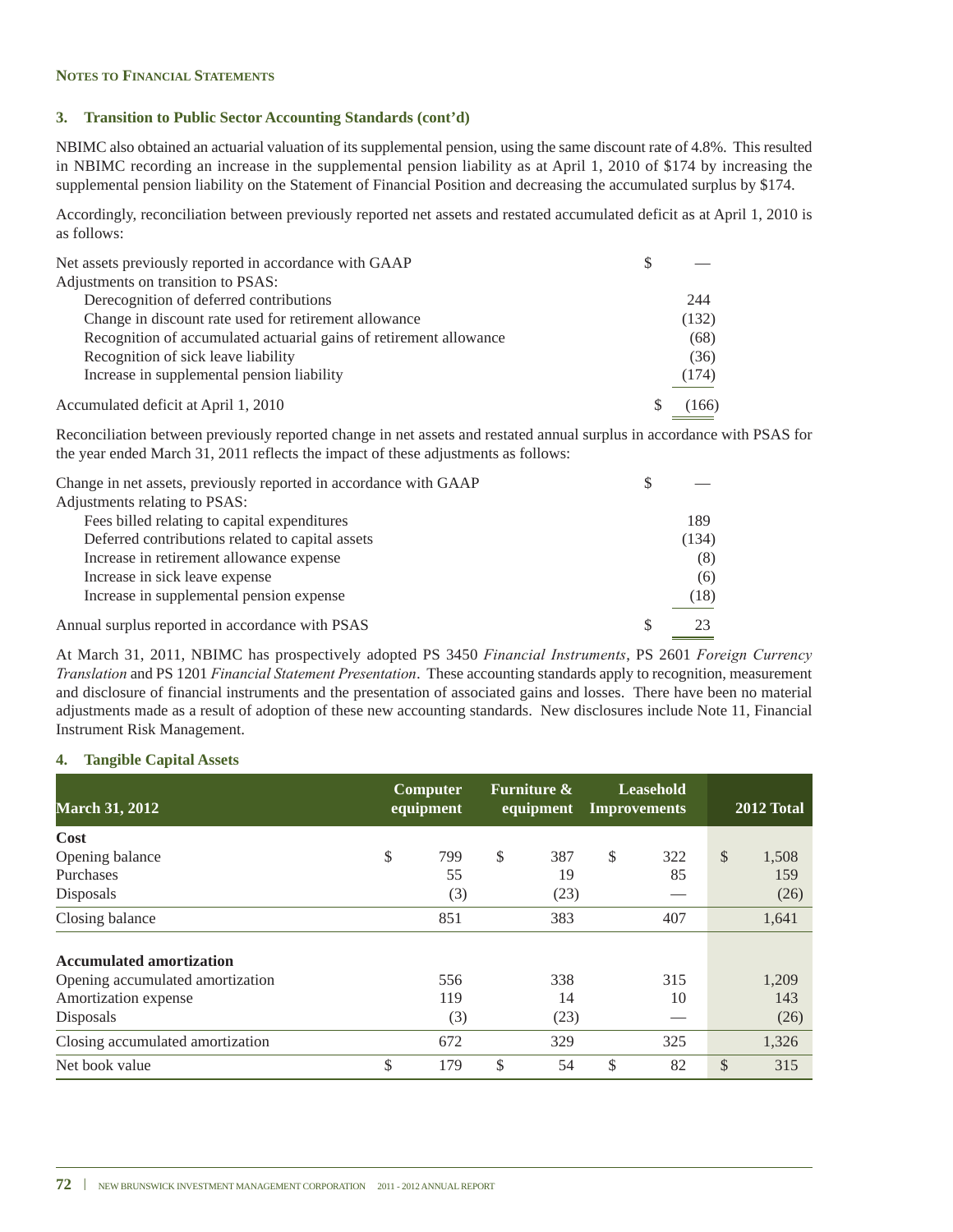### **4. Tangible Capital Assets (cont'd)**

| <b>March 31, 2011</b>            | Computer<br>equipment | <b>Furniture &amp;</b><br><b>Leasehold</b><br>equipment Improvements |    |     | 2011 Total    |       |
|----------------------------------|-----------------------|----------------------------------------------------------------------|----|-----|---------------|-------|
| Cost                             |                       |                                                                      |    |     |               |       |
| Opening balance                  | \$<br>634             | \$<br>387                                                            | \$ | 318 | $\mathcal{S}$ | 1,339 |
| Purchases                        | 185                   |                                                                      |    | 4   |               | 189   |
| Disposals                        | (20)                  |                                                                      |    |     |               | (20)  |
| Closing balance                  | 799                   | 387                                                                  |    | 322 |               | 1,508 |
| <b>Accumulated amortization</b>  |                       |                                                                      |    |     |               |       |
| Opening accumulated amortization | 475                   | 323                                                                  |    | 297 |               | 1,095 |
| Amortization expense             | 101                   | 15                                                                   |    | 18  |               | 134   |
| Disposals                        | (20)                  |                                                                      |    |     |               | (20)  |
| Closing accumulated amortization | 556                   | 338                                                                  |    | 315 |               | 1,209 |
| Net book value                   | \$<br>243             | \$<br>49                                                             | \$ | 7   | \$            | 299   |

#### **5. Contractual obligations and contingencies**

NBIMC leases its premises under a ten year operating lease which expires on January 31, 2022. The future minimum lease payments are \$256 per annum. Upon signing, NBIMC received a lease inducement in the amount of \$25 which is being amortized to office rent expense in the Statement of Operations on a straight-line basis over the term of the lease. A first charge on the leasehold improvements, furniture and equipment has been pledged to the landlord as collateral for the lease inducement.

The lease contains two possible early termination clauses which would result in a retroactive increase to the minimum lease payments made to reflect the shorter lease term. Early termination would also trigger repayment of the unamortized balance of the lease inducement.

## **6. Supplemental Pension**

NBIMC has an estimated liability of \$379 (2011 - \$384 and at April 1, 2010 - \$388) for special supplemental pension relating to past service awarded during 2003-2004. This amount is equivalent to the commuted value of the expected payments. The ultimate cost to NBIMC will vary based on the rise in the consumer price index and demographic factors. Changes in the expected liability are recorded in the period the change occurs. Payments to date and future payments will be received from an increase in the fees charged to the Funds. NBIMC expects to make payments in the amount of \$23 within the next twelve months.

#### **7. Employee Future Benefits**

#### *a) Pension*

Full-time employees of NBIMC are covered by the Public Service Superannuation Plan (the "Plan") of the Province of New Brunswick. The Plan is a defined benefit multi-employer plan under which contributions are made by both NBIMC and the employees. For the year ended March 31, 2012, NBIMC expensed contributions of \$330 under the terms of the Plan (2011 - \$326). NBIMC has no direct liability or entitlement to any unfunded liability or surplus in the plan related to its current or former employees.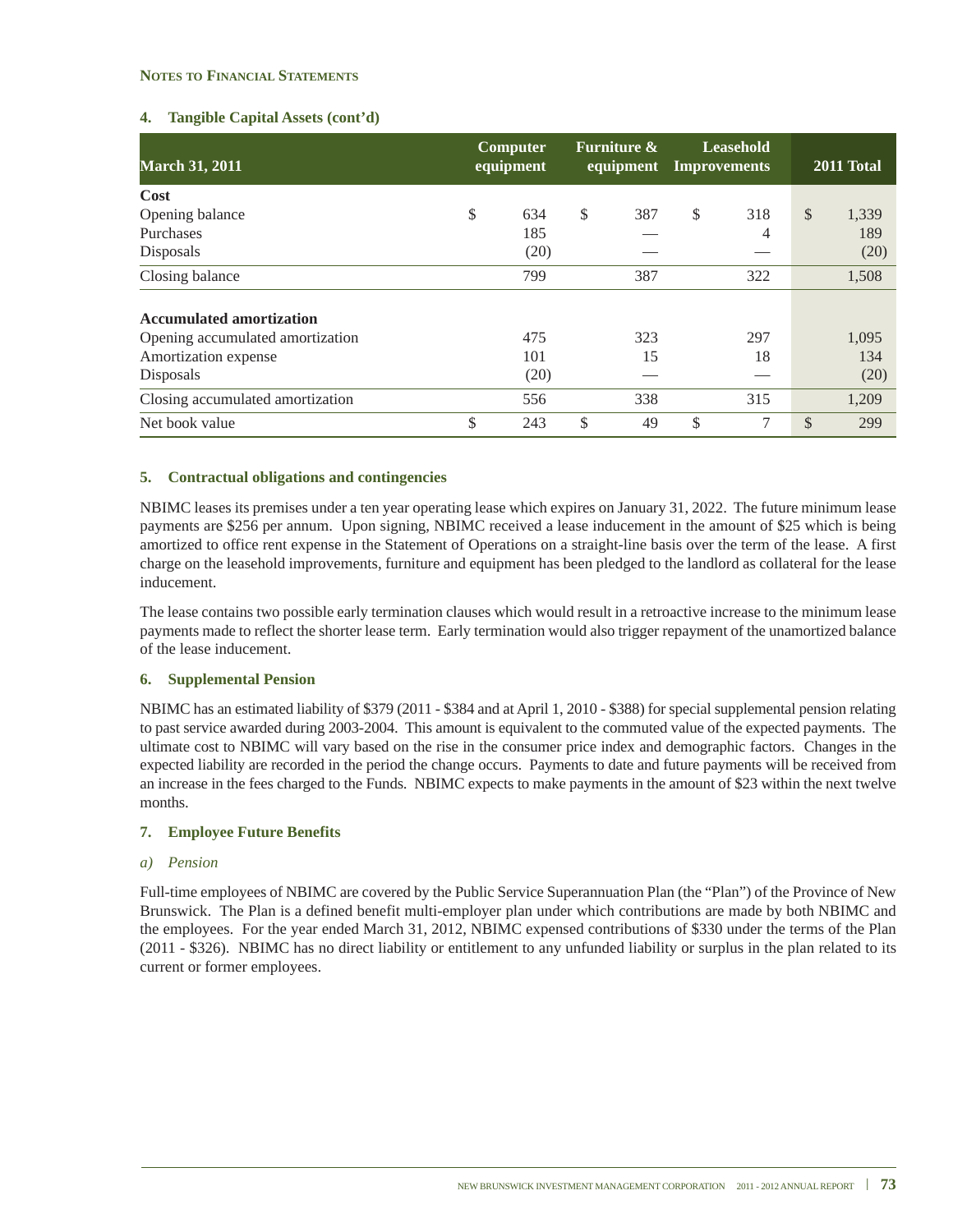## **7. Employee Future Benefits (cont'd)**

#### *b) Retirement allowance*

Full-time employees of NBIMC hired prior to September 1, 2011 are entitled to be paid a retirement allowance upon their retirement based upon years of service. Over the service life of its employees, NBIMC accrues the estimated future liability based upon actuarial estimates and assumptions. The accrued liability is reduced by actual payments made. This is an unfunded program with no specific assets segregated to meet the obligations when they come due.

The significant assumptions are as follows:

|                           | 2012             | <b>Assumptions</b><br><b>2011</b>             | <b>2010</b>      |
|---------------------------|------------------|-----------------------------------------------|------------------|
| Annual discount rate      | 3.5%             | 4.5%                                          | 4.8%             |
| Annual salary increases   | 3.0%             | 3.0%                                          | 3.0%             |
| Mortality                 | None             | None                                          | None             |
| Termination of employment |                  | Public Service Superannuation Plan Experience |                  |
| Retirement age            | 15% at Age 56-58 | 15% at Age 56-58                              | 15% at Age 56-58 |
|                           | 60% at Age 59-61 | 60% at Age 59-61                              | 60% at Age 59-61 |
|                           | 25% at Age 62-65 | 25% at Age 62-65                              | 25% at Age 62-65 |
| Actuarial cost method     |                  | Projected Unit Credit pro-rated on service    |                  |

Information on the retirement allowance obligation is as follows:

|                                        | 2012      | 2011      |
|----------------------------------------|-----------|-----------|
| <b>Accrued benefit plan obligation</b> |           |           |
| Balance, beginning of year             | \$<br>584 | \$<br>492 |
| Current service cost                   | 48        | 46        |
| Benefit payments                       | (45)      |           |
| Interest cost                          | 26        | 25        |
| Actuarial loss                         | 56        | 21        |
| Balance, end of year (unfunded)        | 669       | 584       |
| Unamortized net actuarial loss         | (75)      | (20)      |
| Accrued benefit liability              | \$<br>594 | \$<br>564 |

Benefit cost recognized in the year is as follows:

|                                  | 2012               | 2011 |
|----------------------------------|--------------------|------|
| Current service cost             | 48                 | 46   |
| Interest cost                    | 26                 |      |
| Amortization of actuarial losses | $\mathcal{D}$<br>∠ |      |
| Benefit expense                  | 76                 |      |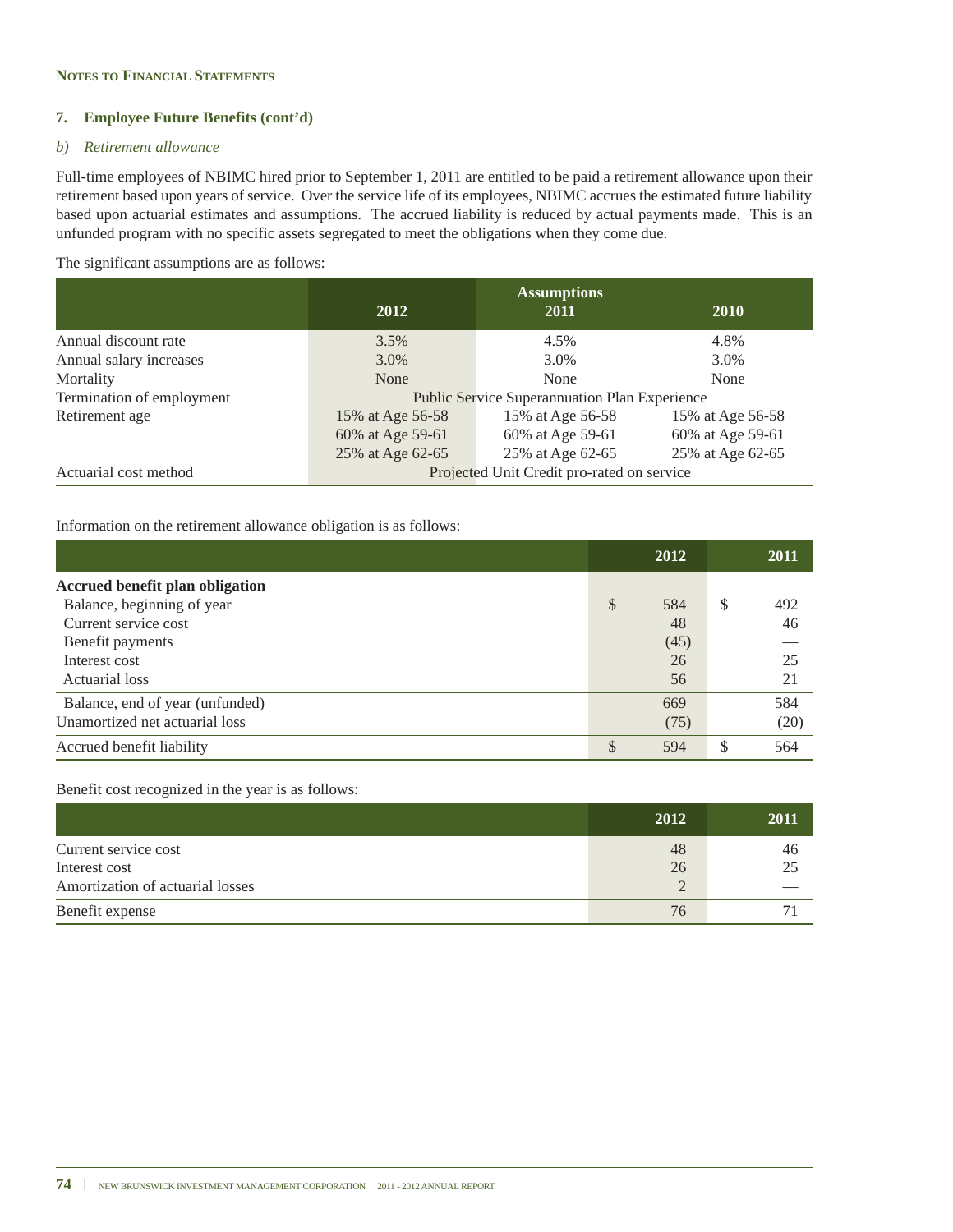#### **7. Employee Future Benefits (cont'd)**

#### *c) Sick leave*

Full-time employees are provided a sick leave benefit that accumulates at a rate of 1.25 days per month to a maximum of 240 days. An employee can take a sick leave with pay for an amount of time equal to the accumulated sick leave or can be granted up to a maximum of 15 working days of pay if the employee does not have enough sick leave and is expected to be able to return to work within a short time. This is an unfunded program with no specific assets segregated to meet the obligations when they come due.

The significant assumptions include the same discount rate, annual salary increases, mortality, and retirement age described for the retirement allowance. For purposes of the actuarial valuation, there has been an assumption that no terminations occur. In addition, at April 1, 2010 and at March 31, 2011 the net excess utilization rate of sick leave was assumed to be 0.57 days per year. At March 31, 2012 the net excess (over 15 days) utilization rate of sick leave assumption used is as follows:

|                                             | Age       | <b>Number of Days per year</b> |
|---------------------------------------------|-----------|--------------------------------|
| Net excess utilization rate of sick leave - | $30 - 31$ | 1.3                            |
|                                             | $32 - 34$ | 1.2                            |
|                                             | $35 - 36$ | 1.1                            |
|                                             | $37 - 39$ | 1.0                            |
|                                             | $40 - 41$ | 0.9                            |
|                                             | $42 - 44$ | 0.8                            |
|                                             | $45 - 46$ | 0.7                            |
|                                             | $47 - 48$ | 0.6                            |
|                                             | $49 - 51$ | 0.5                            |
|                                             | $52 - 53$ | 0.4                            |
|                                             | $54 - 56$ | 0.3                            |
|                                             | $57 - 58$ | 0.2                            |
|                                             | $59 - 60$ | 0.1                            |

Information on the sick leave liability included in employee future benefits in the Statement of Financial Position is as follows:

|                                       |   | 2012 |   | 2011 |
|---------------------------------------|---|------|---|------|
| <b>Accrued sick leave obligation</b>  |   |      |   |      |
| Balance, beginning of year            | S | 35   | S | 36   |
| Current service cost                  |   | 5    |   |      |
| Interest cost                         |   |      |   |      |
| Actuarial loss (gain)                 |   | 24   |   |      |
| Balance, end of year (unfunded)       |   | 65   |   | 35   |
| Unamortized net actuarial gain (loss) |   | (17) |   |      |
| Accrued sick leave liability          |   | 48   | S | 42   |